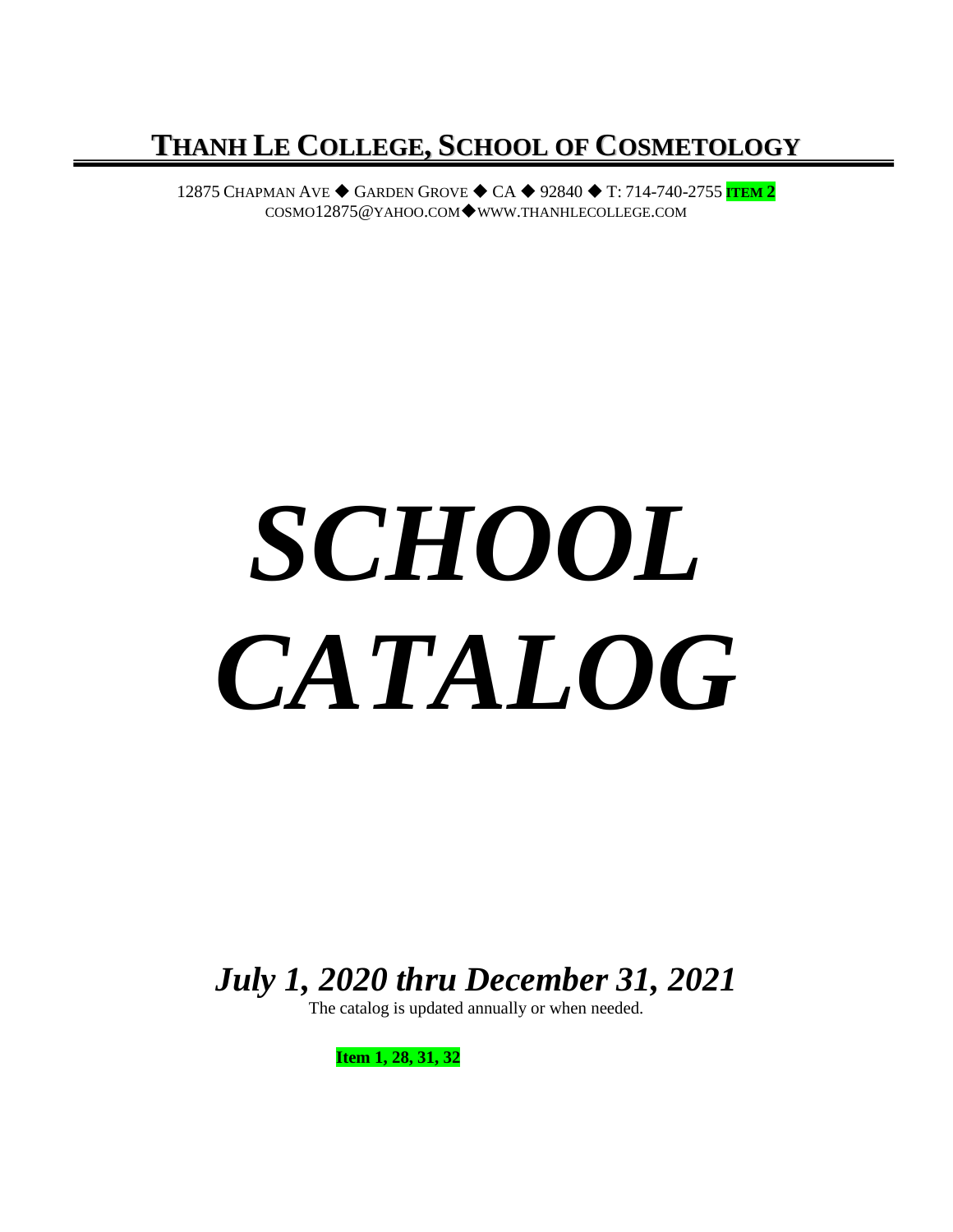#### *YOU MUST BRING THIS COMPLETED FORM WITH YOU ON THE DAY THAT YOU CHOOSE TO ENROLL*

# **THANH LE COLLEGE, SCHOOL OF COSMETOLOGY**

12875 CHAPMAN AVE ◆ GARDEN GROVE ◆ CA ◆ 92840 ◆ T: 714-740-2755 COSMO12875@YAHOO.COM◆WWW.THANHLECOLLEGE.COM

## **PRE-ENROLLMENT RECEIPT OF INFORMATION**

Applicant's Name

Program of Interest

#### **IT IS EXTREMELY IMPORTANT THAT YOU UNDERSTAND OUR SCHOOL AND ITS POLICIES AS PART OF YOUR DECISION TO ENROLL WITH US.**

Please read and understand the school's catalog and school disclosures prior to enrolling at the school. The school's catalog and information is available on the website **www.thanhlecollege.com** or by visiting the school in person.

The items below are especially important and require your additional attention.

Please note the page number for each catalog item in the space provided.

Please initial and date each item below to certify that you have read and understand each of them.

*It is important that you ask any questions about each specific section before initialing that section.*

| <b>Topic</b>                                   | Location               | Page # | <b>Initials</b> | Date |
|------------------------------------------------|------------------------|--------|-----------------|------|
| School's Graduation Rate                       | www.thanhlecollege.com |        |                 |      |
| School's Licensure Rate                        | www.thanhlecollege.com |        |                 |      |
| School's Job Placement Rate                    | www.thanhlecollege.com |        |                 |      |
| Pre-Requisites for Employment                  | www.thanhlecollege.com |        |                 |      |
| <b>Certification or Licensure Requirements</b> | Catalog                |        |                 |      |
| State-required Information                     | Catalog                |        |                 |      |
| <b>Satisfactory Academic Progress Policy</b>   | Catalog                |        |                 |      |
| Aptitude test                                  | Catalog                |        |                 |      |

### *YOU MUST BRING THIS COMPLETED FORM WITH YOU ON THE DAY THAT YOU CHOOSE TO ENROLL*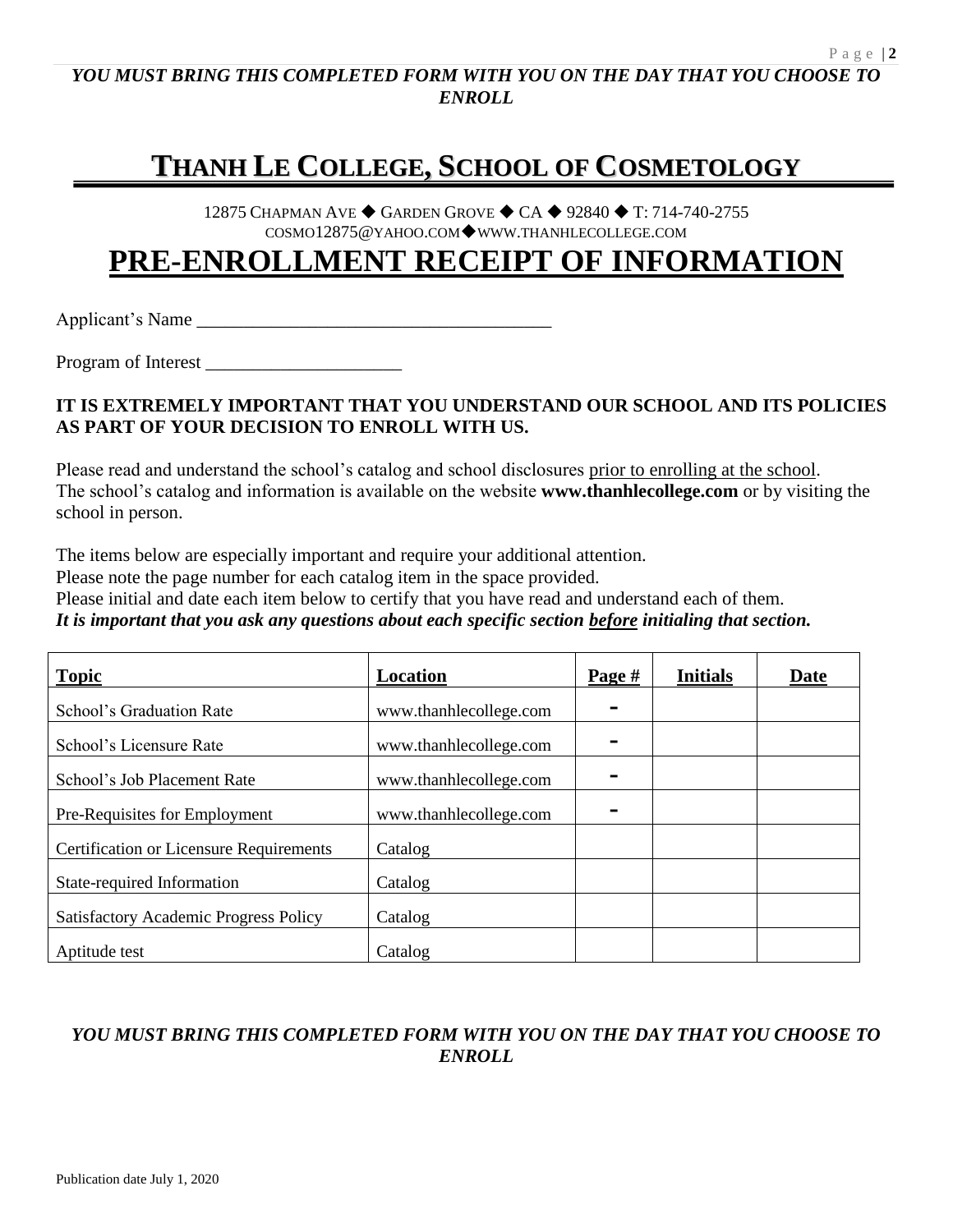# *Table of Contents*

| 4               |
|-----------------|
| 5               |
| 6               |
| 6               |
| $\overline{7}$  |
| $\overline{7}$  |
| $\overline{7}$  |
| $\overline{7}$  |
| $\overline{7}$  |
| $\overline{7}$  |
| 8               |
| 8               |
| 9               |
| 10              |
| 11              |
| 11              |
| 12              |
| 17              |
| 17              |
| 18              |
| $\overline{21}$ |
| $\overline{24}$ |
| $\overline{26}$ |
| 29              |
| 29              |
| 31              |
| 31              |
| 32              |
| 40              |
|                 |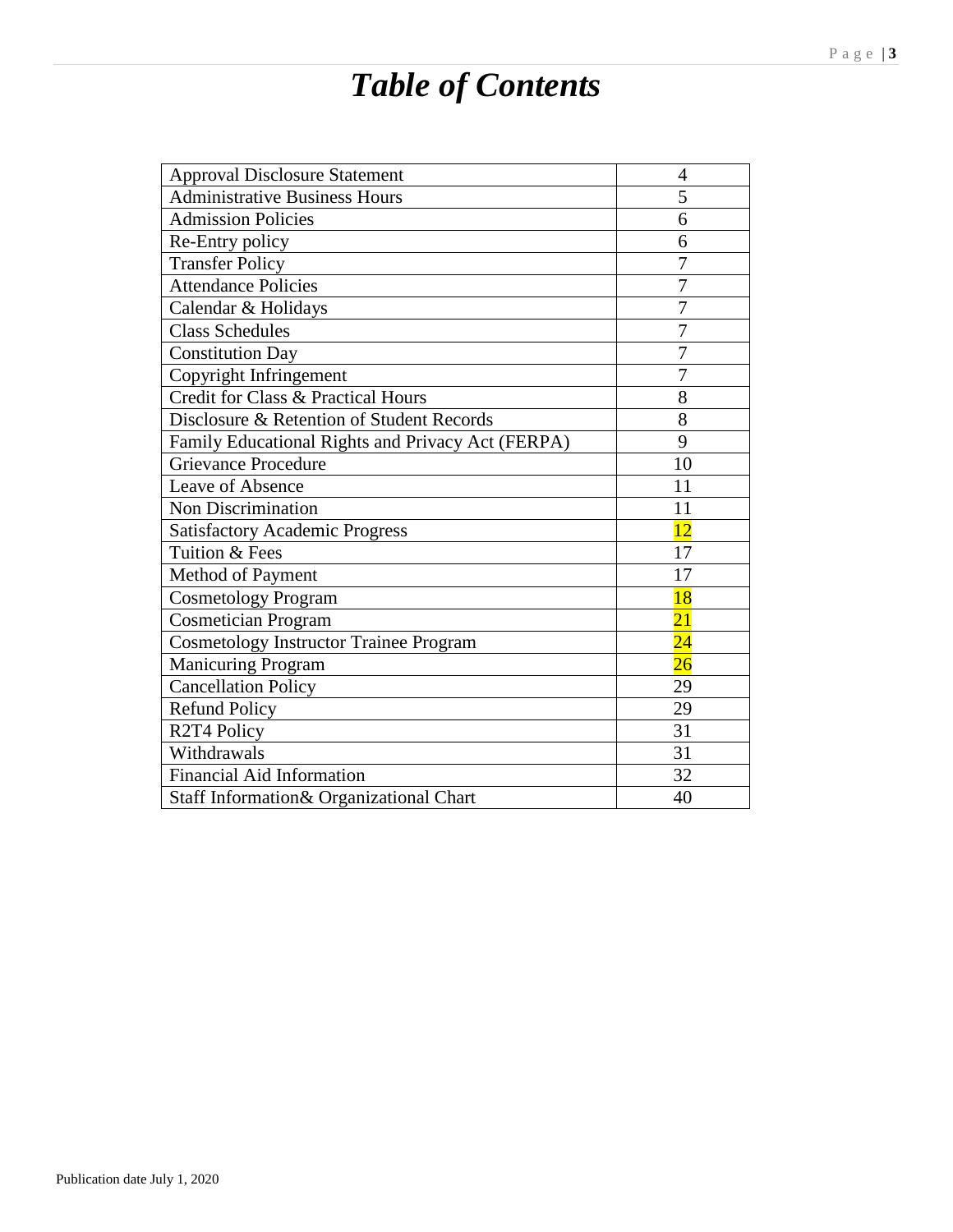#### **Approval Disclosure Statement**

Thanh Le College, School of Cosmetology, is approved by the Bureau for Private Postsecondary Education pursuant to California Education Code Section 94915. Approval by the Bureau means that the institution and its operation complies with the minimum standards established under the law for occupational instruction by private postsecondary educational institutions, and does not imply any endorsement or recommendation by the State or by the Bureau. Institutional approval must be re-approved every three years and is subject to continued review. Cosmetology, Manicuring, Cosmetician and Cosmetology Instructor Training programs are currently approved by BPPE.

Institution's approval to operate as a private postsecondary institution in the state of California is based on provisions of the CPPEA of 2009 (California Education Code, Title III, Division 10, Part 59, Chapter 8), which is effective January 1, 2010.School does not have a pending petition in bankruptcy, is not operating as a debtor in possession, nor filed a petition within the preceding five years. School has not had a petition in bankruptcy filed against it within the preceding five years that resulted in reorganization under Chapter 11 of the US Bankruptcy Code (11 USC U.SC section 1101 et seq.)

"Any questions a student may have regarding this catalog that have not been satisfactorily answered by the institution may be directed to the Bureau for Private Postsecondary Education at **Item 23**

#### **Bureau for Postsecondary Education PO Box 980181 West Sacramento, CA 95798-0818 (888) 370-7589**

The State of California's Department of Consumer Affairs – **Board of Barbering and Cosmetology (BBC)** is responsible for protecting and educating consumers who seek barbering and cosmetology. The BBC also regulates the individuals who provide these services and the salons in which the services are performed. Upon passing the Board's Barbering and Cosmetology Examination for Licensure, graduates of Thanh Le College will be issued their licenses and become privileged to work in their field in the State of California. If you have further questions or concerns, BBC may be contacted at: **Item 23**

#### **Board of Barbering and Cosmetology PO Box 9442264 Sacramento, CA 94244-2260 (800) 952-5210**

Thanh Le College takes great pride in offering courses that have been accredited by **NACCAS,** the **National Accrediting Commission of Career Arts & Sciences.** NACCAS is recognized by the United States Department of Education as a national accrediting agency for postsecondary schools and programs of cosmetology arts and sciences. These courses currently include *Cosmetology, Cosmetician and Cosmetology Instructor Training and Manicuring.* If you have further questions or concerns, contact NACCAS at:

#### **NACCAS 3015 Colvin St, Alexandria, VA 22314 (703) 600-7600**

Thanh Le College is also recognized by the **United States Department of Education (USDE)** as an eligible institution to participate in the Federal PELL Grant Program and the Federal Supplemental Education Opportunity Grant program.

| <b>Course name</b>                     | <b>CIP</b> | <b>Credits</b>  | <b>Instr. Weeks</b> | Award              |
|----------------------------------------|------------|-----------------|---------------------|--------------------|
| $Cosmetology*$                         | 12.0401    | <b>1600 hrs</b> | 54-80 weeks         | <b>Certificate</b> |
| Cosmetician*                           | 12.0408    | <b>600 hrs</b>  | <b>20-30 weeks</b>  | <b>Certificate</b> |
| <b>Cosmetology Instructor Trainee*</b> | 12.0413    | <b>600 hrs</b>  | <b>20-30 weeks</b>  | <b>Certificate</b> |
| <b>Manicuring</b>                      | 12.0410    | 400 hrs         | <b>14-20 weeks</b>  | <b>Certificate</b> |

*\* This course is eligible to participate in the USDE Title IV programs*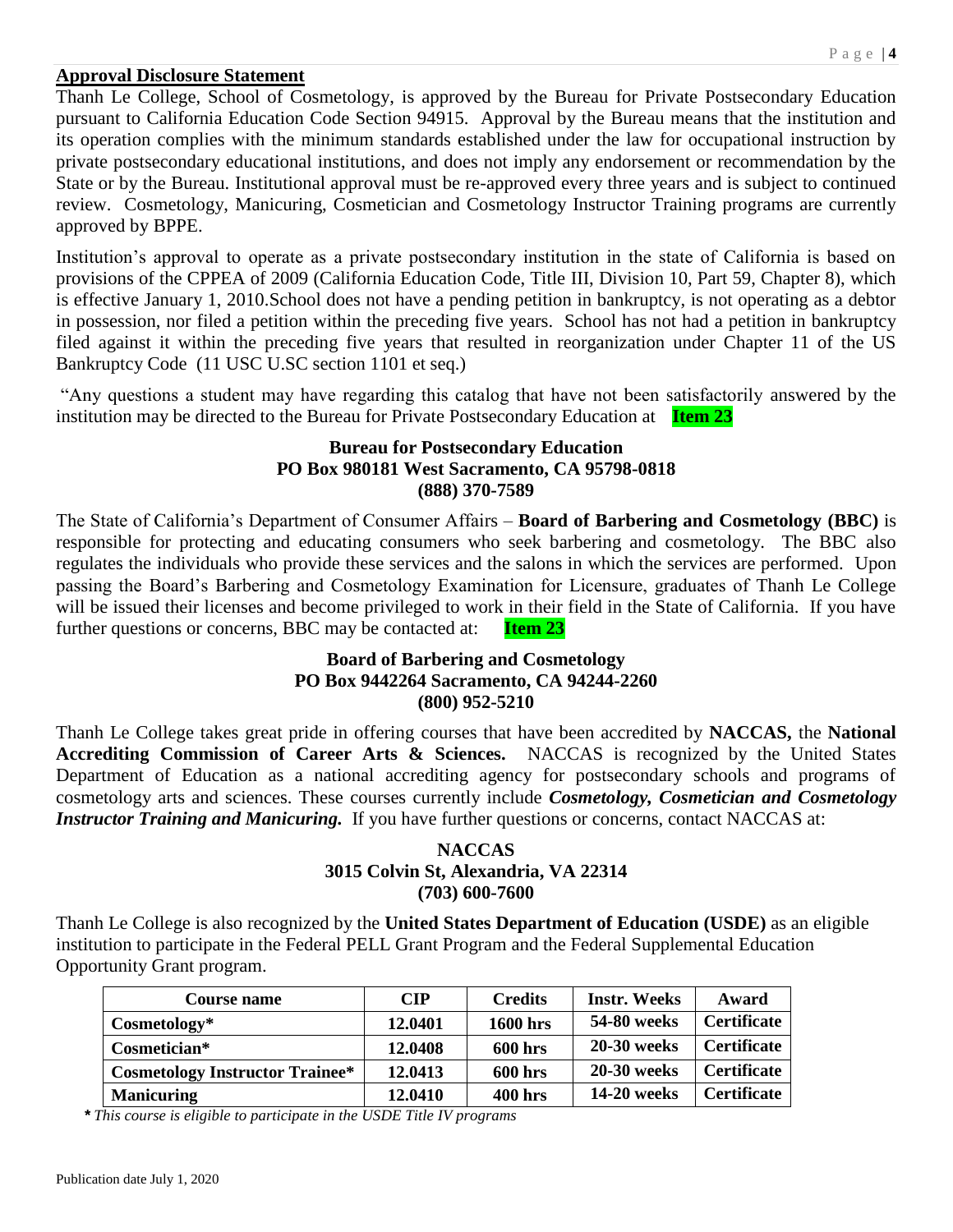#### **Mission and Educational Objectives Item 4**

Thanh Le College is determined to always offer a strong curriculum in the field of cosmetology and to maintain that curriculum with the most modern techniques and the freshest styles. We at Thanh Le College feel that education is of pinnacle importance. Our faculty and staff are selected based on their abilities as well as their desires to help the students to achieve their educational goals. The administrators and instructors are encouraged to work closely with the students and attempt to tailor the educational experience to the individuals' needs. The College strives to ensure that each and every course that it offers is structured such that its graduates will have gained the necessary skills and knowledge to be competent, confident and professional as they embark onto their new employment in the new cosmetology industry.

#### **Administrative Business & School Hours**

The school administrative offices are open for business Tuesday through Friday 9:00 am to 5:30 pm and Saturday 9:00 am to 2:00 pm. For issues related to admissions, academics, financial aid, and job placement, feel free to visit our office during these business hours or to make an appointment, please call (714) 740-2755.

#### **Admission Policies Item 5**

Note: *Thanh Le College does NOT actively recruit students from other institutions.* The school will admit an applicant who into a course *leading to State Licensure* when one of the following set of criteria has been satisfied:

| <b>Financial Aid Students</b>                                        | <b>Non-Financial Aid Students</b>                                        |
|----------------------------------------------------------------------|--------------------------------------------------------------------------|
| cosmetology, cosmetician & cosmetology<br>instructor trainee         | cosmetology, cosmetician, manicuring & cosmetology<br>instructor trainee |
| 1. must be 17 years of age or older                                  | 1. must be 17 years of age or older                                      |
| 2. provide valid identification                                      | 2. provide valid identification                                          |
| 3. provide a social security card                                    | 3. provide a social security card                                        |
| 4. provide legal residency                                           | 4. Does not applied                                                      |
| 5. *provide a copy of High School Diploma, GED<br>or its equivalent  | 5. provide a copy of High School Diploma, GED or its<br>equivalent       |
| 6. pass the school's admission test with a score of<br>70% or higher | 6. pass the school's admission test with a score of 70% or<br>higher     |

\*The institution's admission policies require that each student meet one of the following:

a. Have successfully completed high school or its equivalent as evidenced by any of the items on the following non-exhaustive list: copy of diploma, copy of GED certificate, copy of a transcript showing high school completion, or a certificate of attainment (only applicable to non-Title IV recipients), etc.; or

b. Have evidence of completion of home schooling that state law treats as a home or private school. If the state issues a credential for home schooling, maintain this credential; or

c. Have evidence that verification of a foreign student's high school diploma has been performed by an outside agency that is qualified to translate documents into English and confirm the academic equivalence to a U.S. high school diploma.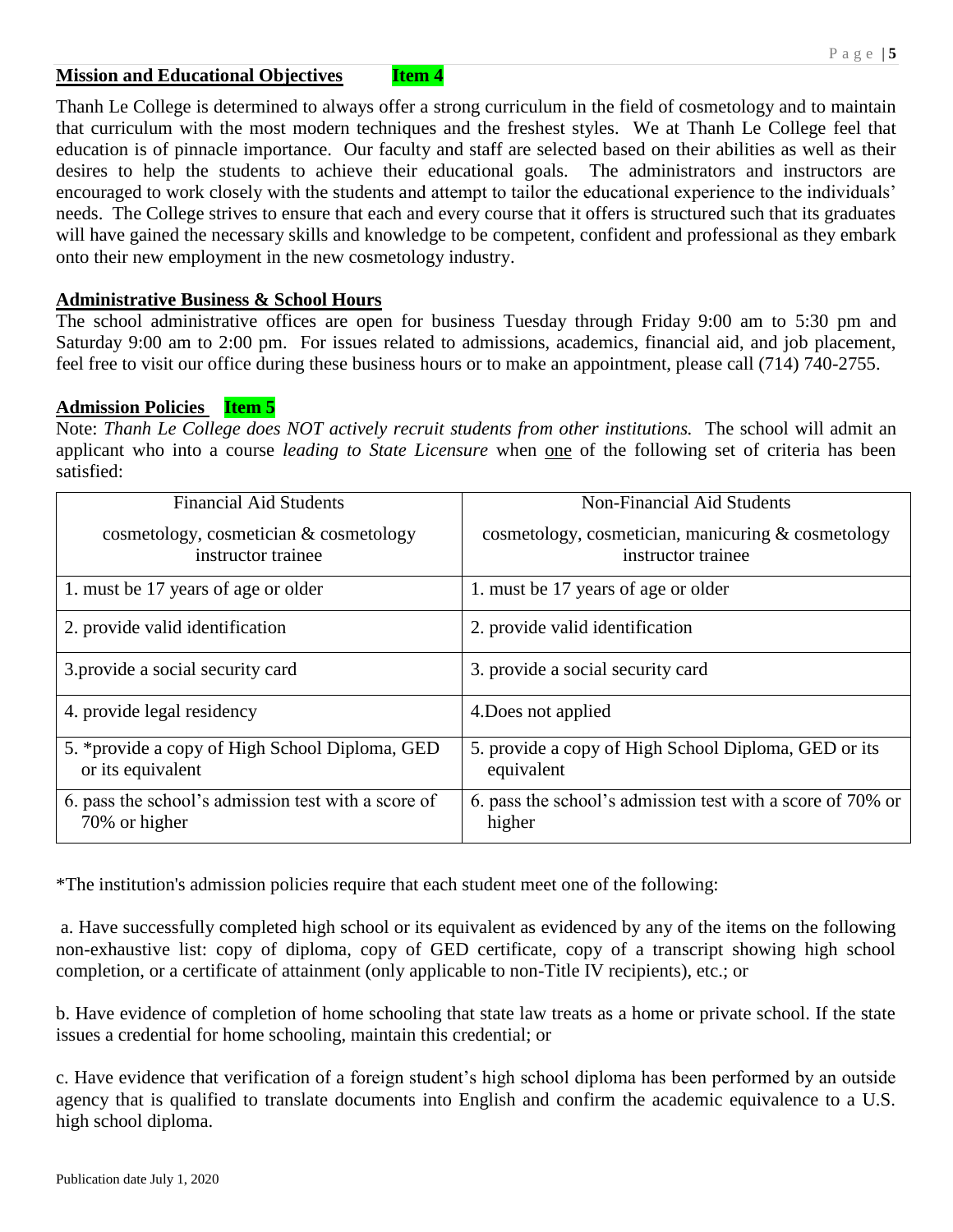"As a prospective student, you are encouraged to review this catalog prior to signing an enrollment agreement. You are also encouraged to review the School Performance Fact Sheet, which must be provided to you prior to signing an enrollment agreement."

**Please note:** *Thanh Le College does not provide an English-as-a-Second-Language course. Instruction is only taught in the English language. Visa services are not provided.*

As of **July 1, 2012**, Thanh Le College will not be accepting ability-to-benefit students. All prospective students who wish to apply for federal aid must obtain a U.S high School Diploma or its equivalent.

It is the institutional policy that prior to enrollment (signing an enrollment agreement) the institution provides and encourages prospective students to review the institutional catalog, the Institutional Performance Fact Sheet and other disclosures posted at the institution's website at [www.thanhlecollege.com.](http://www.thanhlecollege.com/) These documents will assist the student to make a more educated selection of the programs of study offered by this institution. The institutional catalog and disclosures are updated annually; the dates covered by the documents are stated on the cover page.

#### **Notice of Student Rights**

- 1. You may cancel your contract for school, without any penalty or obligation, on or before, the tenth business day following your first class session as described in the Notice of Cancellation form that will be given to you on the first day of class.
	- a. Please Read the Notice of Cancellation Form for an explanation of your cancellation rights and responsibilities.
	- b. If you have lost your Notice of Cancellation Form, ask one of the school's faculty members for a sample copy.
- 2. Once the cancellation period has passed, you still have a right to discontinue your education at the school at any time and you have the right to receive a refund for the portion of the course that has been paid for but not yet taken. Your refund rights are described in the contract. If you have lost your copy of the contract, ask one of the school's faculty members for a description of the refund policy.
- 3. If the school closes (goes out of business) prior to your graduation, you may be entitled to a refund.
- 4. Persons seeking to resolve problems or present complaints should first contact the supervising instructor.
- 5. Requests for further action may be made to the Institution's Director. If you have any complaints, questions, or problems, which you cannot resolve with the school, write or call:

"A student or any member of the public may file a complaint about this institution with the Bureau for Private Postsecondary Education by calling (888) 370-7589 toll-free or by completing a complaint form, which can be obtained on the bureau's web site www.bppe.ca.gov."

#### **Re-Entry Policy Item 7**

Students that are re-entering their course of training at this institution will be given any prior credits that they have received. The credits will be given regardless of the time frame that has occurred since their prior enrollment. Each re-entry is treated on an individual basis. Thanh Le College reserves the right (with just cause) to reject a student's re-entry.

#### **Transfer Policy Item 6**

Thanh Le College does not accept credits earned at other institutions or transferring students from other institutions.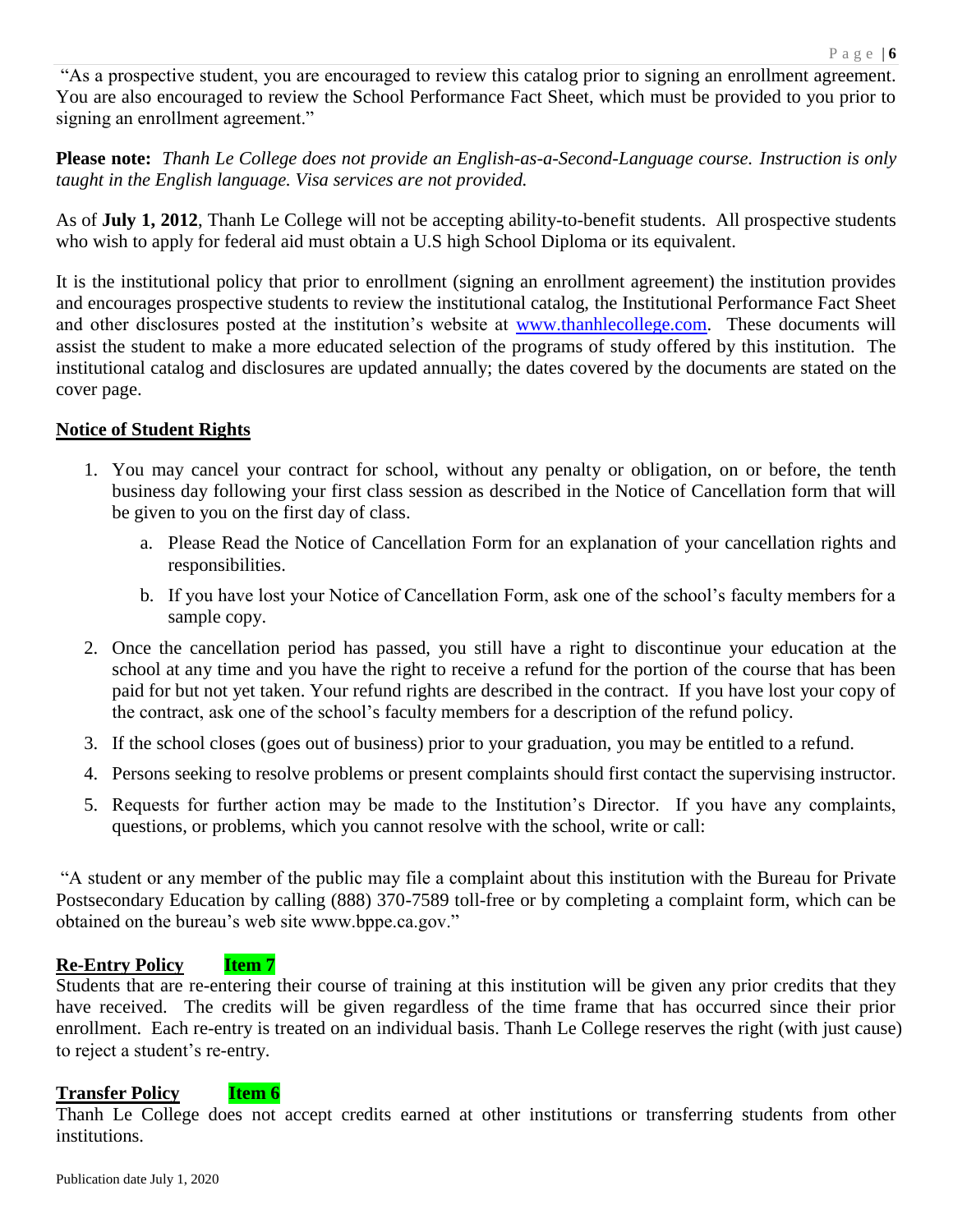#### **Transferability of Credits & Credits earned at our College**

The transferability of credits you earn at THANH LE COLLEGE, SCHOOL OF COSMETOLOGY is at the complete discretion of an institution to which you may seek to transfer. Acceptance of the hours you earn at Thanh Le College, School of Cosmetology, is also at the complete discretion of the institution to which you may seek to transfer. If the hours that you earn at this institution are not accepted at the institution to which you seek to transfer, you may be required to repeat some or all of your coursework at the institution you are transferring. For this reason, you should make certain that your attendance at this institution will meet your educational goals. This may include contacting an institution to which you may seek to transfer after attending THANH LE COLLEGE, SCHOOL OF COSMETOLOGY to determine if your hours will transfer.

#### **Attendance Policy**

Full-time students shall be scheduled to attend classes a minimum of 30 clock-hours per week. Part-time enrollees shall be scheduled for a minimum of 20 clock-hours per week. Excessive absences will be reviewed with individual students as needed. Student who has been absent for 10 consecutive business class days shall be dropped from the college. If a student is absent for **7 consecutive** class days without notification, the school will attempt to contact the student in order to determine the student's anticipated date of return.

#### **Calendar & Holidays Item 16**

The College will be closed in honor of the following holidays: New Year's Day, Memorial Day, Fourth of July, Labor Day, Thanksgiving Day and Christmas Day. Additional closure dates due to "Special" holidays or other reasons may be declared and will be disclosed two weeks in advance. Students that wish to observe other religious holidays are respected and will be excused.

#### **Career Counseling**

The College counsels the students individually as often as necessary. Counseling takes place in monitoring the student progress as scheduled for the period of enrollment. Prospective employers are invited to the school regularly to give demonstrations and discuss career goals with the students. This activity supplements the daily counseling carried out by the instructors.

#### **Class Schedules**

Classes are held Tuesday through Friday, from 9:00 a.m. until 4:00 p.m. and Saturdays, from 9:00 a.m. until 2:00 p.m. Theory classes will be taught Tuesday through Friday, from 9:00 a.m. to 3:00 p.m. As students' schedules may dictate, additional sessions may be arranged. New classes will begin each Tuesday, or the first available business day of the week. The College is closed Sundays and Mondays. Class sessions are held at 12875 Chapman Ave, Garden grove, CA 92840.

#### **Constitution Day and Citizenship Day September 17th**

Constitution Day is observed each year on September 17th to commemorate the signing of the Constitution on September 17, 1787. It is also known as Citizenship Day, which "recognize all who, by coming of age or by naturalization, have become citizens."

#### **Copyright Infringement**

Is the act of exercising, without permission or legal authority, one or more of the exclusive rights granted to the copyright owner under section 106 of the Copyright Act (Title 17 of the United States Code) These rights include the right to reproduce or distribute a copyrighted work. In the file-sharing context, downloading or uploading substantial parts of a copyrighted work without authority constitutes an infringement.

Publication date July 1, 2020 Penalties for copyright infringement include civil and criminal penalties. In general, anyone found liable for civil copyright infringement may be ordered to pay either actual damages or "statutory" damages affixed at not less than \$750 and not more than \$30,000 per work infringed. For "willful" infringement, a court may award up to \$150,000 per work infringed. A court can, in its discretion, also assess costs and attorneys' fees. For details, see Title 17, United States Code, Sections 504, 505. Willful copyright infringement can also result in criminal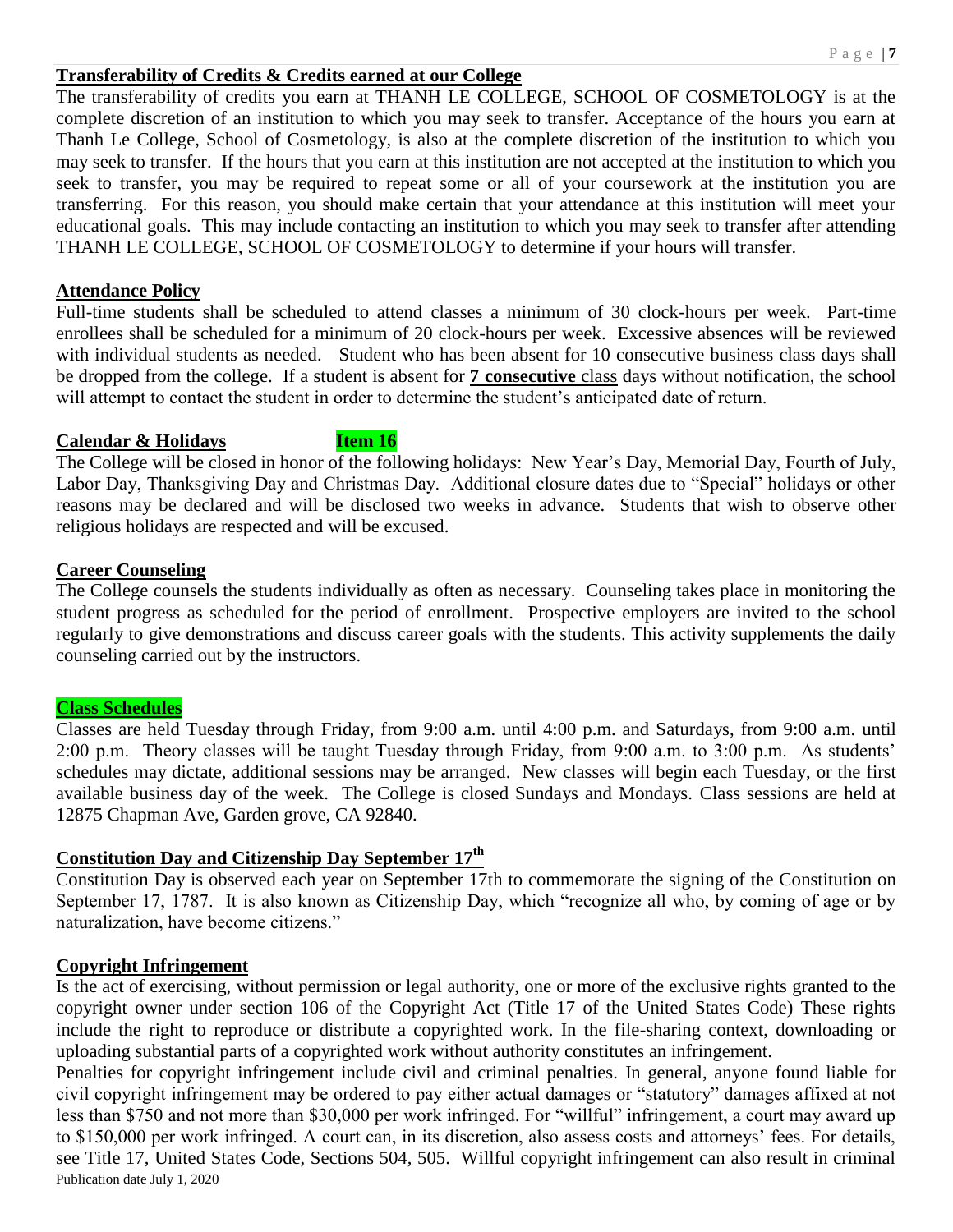penalties, including imprisonment of up to five years and fines of up to \$250,000 per offense. For more information, please see the website of the U.S. Copyright Office at [www.copyright.gov.](http://www.copyright.gov/)

Peer to Peer file sharing: Students authorized to utilize the institutional electronic equipment for purposes of conducting research, practical work, writing essays, doing homework assignments or in any general use of the equipment for course related work, are strictly unauthorized to copy or distribute any copyrighted material and any violations will subject the individual violator (staff member, non-staff member or student) to civil and criminal liabilities. The first violation will be punish by removing any authorized privileged use of any institutional equipment, if the violation includes the use of individually owned equipment, the individual will not be allowed to bring in his/her personal equipment into the school premises. Second violation the staff member may be terminated or the student may be expelled from school. This decision will be taken by the school administration. The institution conducts annual evaluations of the procedures in place to prevent any violations of copyrighted materials observing the need of the students to have access to the institutional network. The institution will keep a log summarizing violations reported and disciplinary actions taken.

#### **Credit for Class & Practice Hours Item 24 & Item 25a c**

Students are required to record their attendance by maintaining proper time cards. Students will "Clock IN" when they arrive at school, Clock "IN and OUT" when taking their lunch break and "Clock OUT" when leaving for the day. California limits students to a maximum of 8 hours total credit per day. Students will be allowed up to seven (7) minutes to Clock-IN and receive credit for the full quarter (1/4) hour. Otherwise, the students Clock-IN time will be advanced to the next ¼ hour. Students will receive credit after an instructor has graded each operation or project. The operations earned are recorded on the student's time card. The student and an instructor must initial the time card daily. At the end of the week, a new time card is prepared from the prior week's card.Student hours and operations, once properly earned by the student, will not be deducted from the student records for any reason.

#### **Disclosure and Retention of Student Records Item 19 & Item 20**

Educational records are defined as: Files, materials and documents maintained by the institution that contain information directly related to each student's period of enrollment. Students and parents or guardian of dependent minors have the right to inspect, review, and challenge information contained in the institution's student records. However, a staff member must be present in order to provide clarification and/or answers to questions raised during the review of the student's file. Written consent from the student and/or the parents of a minor student and/or the parents of a tax-dependent student is required before educational records may be disclosed to any other party, with the exception of accrediting commissions and governmental agencies so authorized by law. Students are not entitled to inspect the financial records of their parents.

All student records shall be retained for a minimum of six (6) years following the last day of attendance. Following this period, records may be destroyed.

#### **Dismissal Policy**

Students who have 10 or more consecutive absences will be dismissed from the college. Failure to return from an approved leave of absence is also grounds for dismissal. Other grounds for dismissal are possession of drugs, weapons, and theft.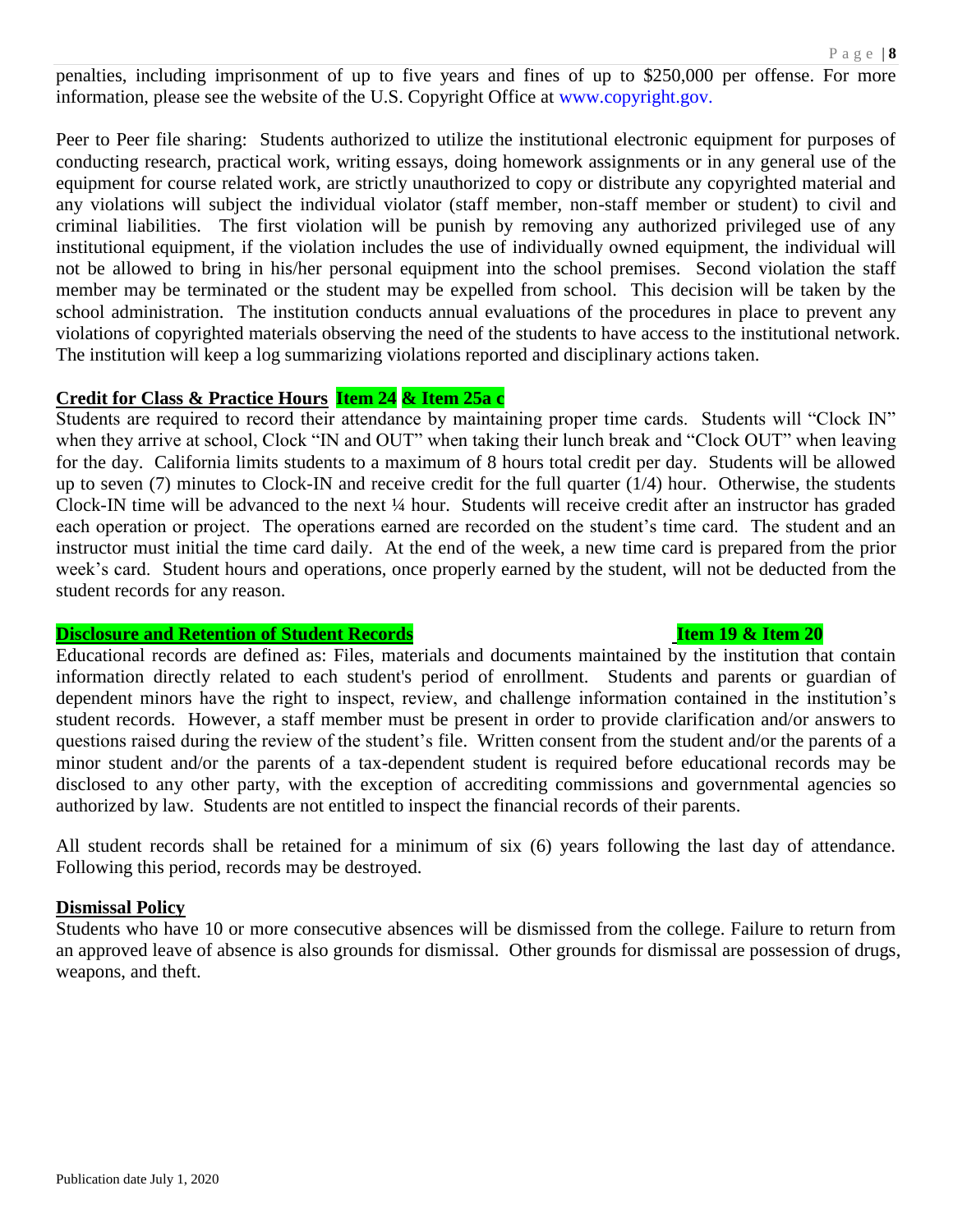#### **Drug Abuse Prevention Program**

The College strictly enforces a zero tolerance drug and alcohol policy on campus and makes the following information available to its students, staff, and instructors. Any individual associated with (TLC) who is seeking information, counseling, or assistance concerning Drug Abuse Prevention may call or visit the following agency:

| <b>CRISIS HOT LINE</b>                   |                                                        | $(714) 834 - 6900$ |
|------------------------------------------|--------------------------------------------------------|--------------------|
| THE ROOUE CENTER                         | 9842 w 13 <sup>TH</sup> STREET, GARDEN<br><b>GROVE</b> | $(714) 839 - 0607$ |
| <b>MARIPOSA WOMEN'S</b><br><b>CENTER</b> | 812 TOWN & COUNTRY, ORANGE                             | $(741)$ 547-4810   |

#### **Facilities Item 10**

Thanh Le College occupies a spacious 5000 square-foot facility located at 12875 Chapman Ave, Garden Grove, California. The school is designed to emulate salon conditions while allowing areas for study and discussion. We have one facial room, one theory classroom, and a spacious clinic floor consisting of 40 hair stations, 12 shampoo bowls, 12 hairdryers and 20 manicuring tables.

*Access and assistance are available to those that employ the use of a mobility aid.*

#### **Family Educational Rights and Privacy Act (FERPA)**

All information in the student files would be available to any governing state agency, accrediting agency and federal agency during the process of reviewing the school's normal approvals, accreditations, eligibilities, and other matters conducted by those agencies without the specific consent of the student and/or parents.

The Family Educational Rights and Privacy Act (FERPA) (20 U.S.C. § 1232g; 34 CFR Part 99) is a Federal law that protects the privacy of student education records. The law applies to all schools that receive funds under an applicable program of the U.S. Department of Education.

FERPA gives parents certain rights with respect to their children's education records. These rights transfer to the student when he or she reaches the age of 18 or attends a school beyond the high school level. Students to whom the rights have transferred are "eligible students."

Parents or eligible students have the right to inspect and review the student's education records maintained by the school. Schools are not required to provide copies of records unless, for reasons such as great distance, it is impossible for parents or eligible students to review the records. Schools may charge a fee for copies.

Parents or eligible students have the right to request that a school correct records which they believe to be inaccurate or misleading. If the school decides not to amend the record, the parent or eligible student then has the right to a formal hearing. After the hearing, if the school still decides not to amend the record, the parent or eligible student has the right to place a statement with the record setting forth his or her view about the contested information.

• Generally, schools must have written permission from the parent or eligible student in order to release any information from a student's education record. However, FERPA allows schools to disclose those records, without consent, to the following parties or under the following conditions (34 CFR § 99.31):

School officials with legitimate educational interest;

Other schools to which a student is transferring;

Specified officials for audit or evaluation purposes;

Appropriate parties in connection with financial aid to a student;

Organizations conducting certain studies for or on behalf of the school;

Accrediting organizations;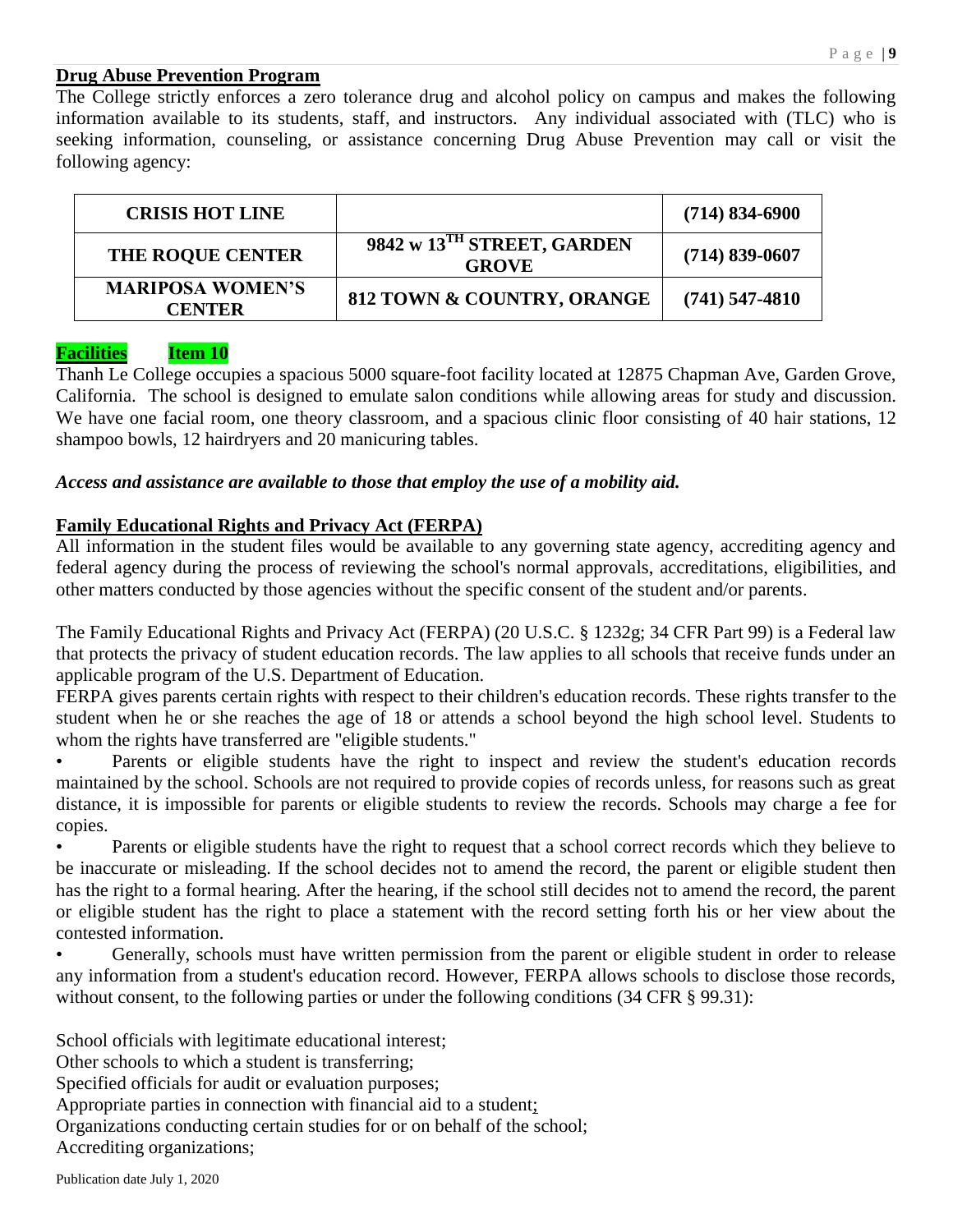To comply with a judicial order or lawfully issued subpoena;

Appropriate officials in cases of health and safety emergencies; and

State and local authorities, within a juvenile justice system, pursuant to specific State law.

Schools may disclose, without consent, "directory" information such as a student's name, address, telephone number, date and place of birth, honors and awards, and dates of attendance. However, schools must tell parents and eligible students about directory information and allow parents and eligible students a reasonable amount of time to request that the school not disclose directory information about them. Schools must notify parents and eligible students annually of their rights under FERPA. The actual means of notification (special letter, inclusion in a PTA bulletin, student handbook, or newspaper article) is left to the discretion of each school.

For additional information, you may call 1-800-USA-LEARN (1-800-872-5327) (voice). Individuals who use TDD may call 1-800-437-0833.

Or you may contact us at the following address: Family Policy Compliance Office, U.S. Department of Education, at 400 Maryland Avenue, SW Washington, D.C. 20202-8520

#### **Financial Aid Students**

For all students receiving Title IV Financial Aid, their cumulative attendance grade must be maintained at 67% or more of the Scheduled Attendance (as stated on the Contract). This will ensure that the student will complete the course of study within 150% of the period stated in the enrollment agreement (as required by the U.S Department of Education) and continue to receive financial aid. If a student is absent for 7 consecutive class days without notification, the school will attempt to contact the student in order to determine the student's anticipated date of return. After a student has been absent for 10 consecutive days, the student will become ineligible for Financial Aid and shall be dropped from Title IV Assistance, the student shall be responsible for all remaining charges.

#### **Grievance Procedure**

In the event that a student has a grievance that cannot be resolved to his/her satisfaction with the student's immediate instructor, the student is to take their grievance to the Institution's Director. It is preferred that grievances be presented in writing but the college will accept verbal complaints. However, if after discussing the matter with the school's Director, the issue remains unresolved, students may present their grievance to Thanh Le, Owner. The school will provide a written response to all grievances within 10 business days. For further action (if the matter cannot be resolved at the institution), please contact BPPE.

"A student or any member of the public may file a complaint about this institution with the Bureau for Private Postsecondary Education by calling (888) 370-7589 toll-free or by completing a complaint form, which can be obtained on the bureau's web site [www.bppe.ca.gov.](http://www.bppe.ca.gov/)"

#### **Health and Physical Considerations Item 22**

All students in the cosmetology, manicuring, cosmetician and cosmetology instructor training field must be in good physical health since he/she will be working in direct contact with customers. This related field of study requires a great deal of standing, walking, pushing, bending and stretching for extended periods of time. A person must consider his/her physical limitations in terms of making a career choice that involves extensive physical demands. We promote the acceptance of students with physical limitations or disabilities if these students (their parents or physician) believe they can fulfill the training demands.

#### **Housing and Dormitory Item 22**

Thanh Le College does not offer any student housing. If you need assistance in finding housing, please contact the school administrator. We will be able to provide referrals to possible housing websites or resources, but Thanh Le College does not take responsibility for any housing placement. Housing and rentals are available in the area near the college, the approximate cost ranges from \$1200 to \$2000 per month based on availability.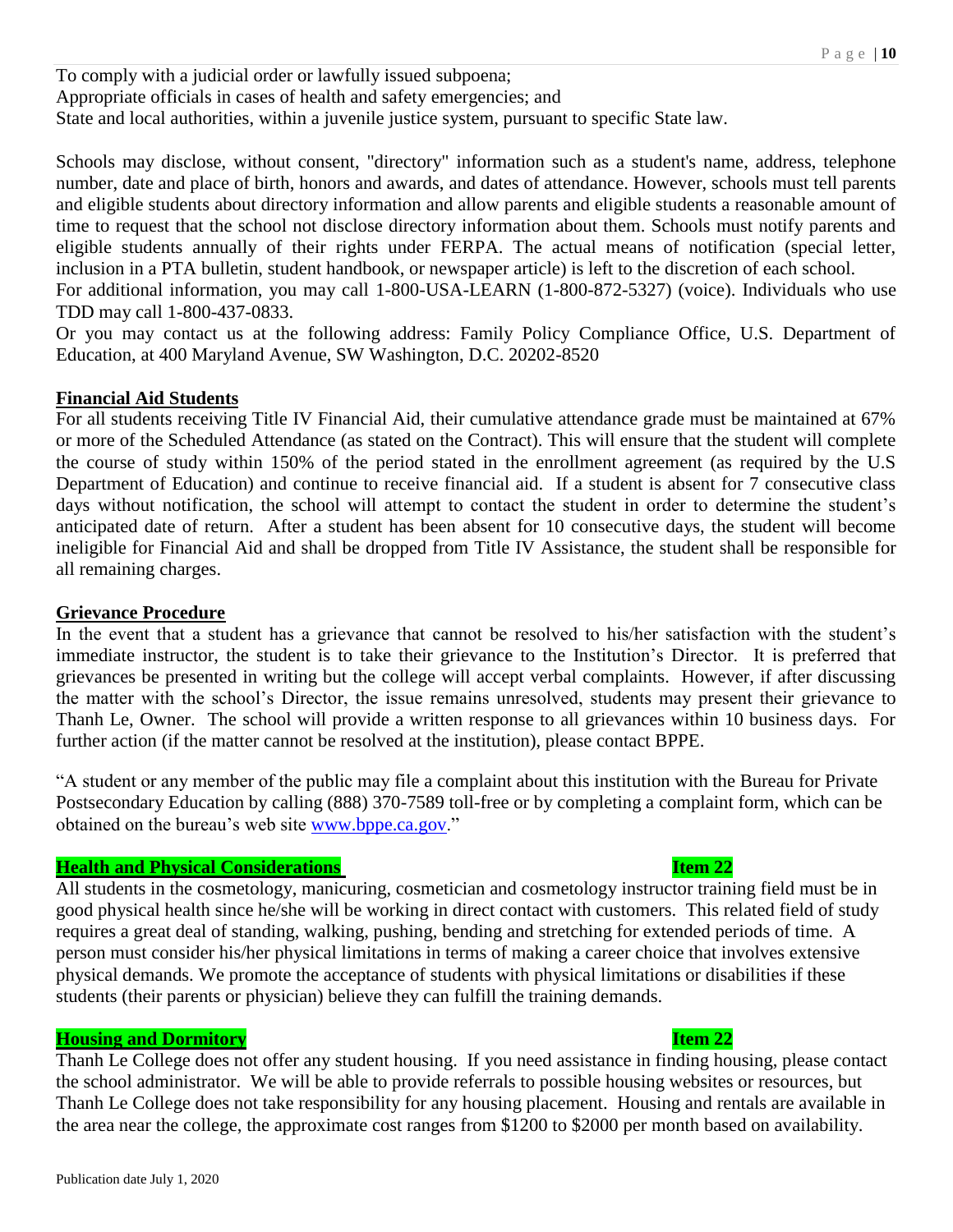#### **Library**

The Library is located in the admissions office and shall be kept locked at all time to prevent theft. Students may request access to the materials at any time during the day. The Library is made up of a selection of books, videotape, and CDs pertaining to all courses taught at the college.

The books and videos maintained in the Library are considered to be resources materials an intended to complement the Students' standard texts. Additionally, trade magazines are subscribed to by the school and kept on hand in the library for students and faculty to check out and review at their leisure.

#### **Leave Of Absence**

Occasionally, students may require extended absences for personal, medical or other reasons. The college may allow a student, under such circumstances, to take a Leave of Absence (LOA) from the program. The LOA must be requested in advance in writing, signed by the student and must be approved by the school.

Students who receive Federal Aid may be granted for up to 180 calendar days in any 12-month period as allowed by Federal regulations. Student granted a LOA in accordance with the college's policy is not considered to have withdrawn and there is no refund calculation required. LOAs that **exceed** a total of 180 calendar days in any 12-month period will not be granted.

The LOA must be requested in writing in advance unless unforeseen circumstances prevent the student from doing so. In unforeseen circumstances in which the student is not able to request a LOA prior, the institution will document the reason and collect the LOA request at a later date. The beginning date of the approved LOA would be the first date the student was unable to attend school.

Students returning from an Authorized LOA will retain all credits for clock hours and work projects completed prior to the LOA, and will be returned to the academic progress status they held prior to taking LOA. Additionally, an approved LOA will extend the time period by the same number of days of approved absence shall be noted on the addendum of the enrollment agreement and must be signed by both parties. Students on a LOA or requested the LOA will not be assessed any additional charges

NOTE: Any student who fails to return from an approved LOA on time or take an unapproved LOA will become ineligible for Financial Aid, shall be dropped from Title IV Assistance, and be withdrawn. The student's withdrawal date for the purpose of calculating a refund will be the student's last day of attendance. The student shall be responsible for all remaining charges.

#### **Long Distance Learning**

Thanh Le College does not offer long distance learning.

#### **Make-up Work Item 25c**

Failed or missed examinations may he made up within the course period by any student. The opportunity to take makeup examinations may he requested by the student at any time. Make-up Examinations will also he scheduled by the school at least once per month. Grades received on make-up examinations will he averaged with other examinations to obtain the above grade.

#### **Non-Discrimination Item 17**

Thanh Le College does not discriminate on the basis of sex, race, color, ethnic origin, age or religion in the Education programs, admission, instruction, graduation policies and other activities which it operates and is prohibited in such manner by law.

#### **Orientation**

An orientation will be conducted on or prior to a student's first day of class. The student will be given a basic overview of the course. The instructor will also discuss the school's policies, rules and regulations; any of the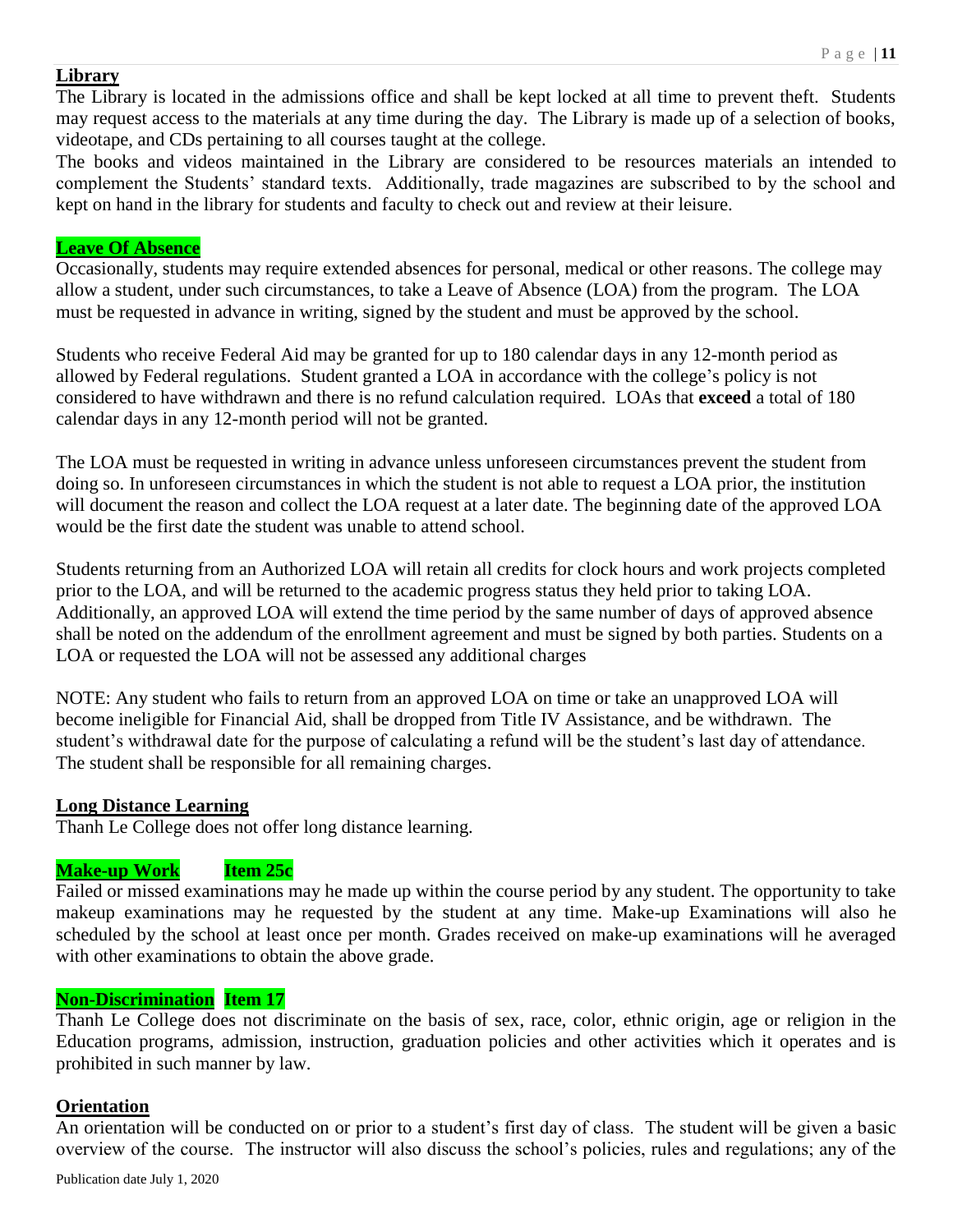**Item 13**

necessary forms that have not been completed may be reviewed and completed at this time. Students are encouraged to visit the school for at least 4 days, prior to enrolling, to observe and "get a taste" of Cosmetology. This is a career move and should be carefully weighed prior.

#### **Placement Item 15**

Thanh Le College does not guarantee placement to any student. However, limited job placement assistance is provided to graduates at no additional charge. Upon graduation, the student's name is recorded in a placement register for the follow-up process. Results from the State Bureau (if applicable) license examination are recorded as passed or failed. Students that failed the exam are encouraged to return to Thanh Le College for assistance and guidance for subsequent attempts to pass the exam. Placement assistance is providing by reviewing the listings of prospective employers seeking employees, their job requirements, salary, and other pertinent information. Students are referred to interviews and the results of these interviews are recorded in the placement register. The school may show prospective students this register upon request.

#### **Scholarships Item 21**

Our College does not have an institutional scholarship program. However, Thanh Le College does participate in Federal Aid programs and Financial Aid is available to those who qualify. For information on these programs, please refer to the Financial Aid section of this catalog. **<sup>I</sup>tem 1 <sup>I</sup>tem 3.**

#### **Satisfactory Academic Progress (SAP) (Must initial Pre-enrollment checklist at front of this Catalog)**

This institution expects all students to maintain Satisfactory Academic Progress (SAP) as established by the institution under the guidelines of the National Accrediting Commission of Career Arts & Sciences (NACCAS) and the U.S. Department of Education. **Item 2 &4** This policy applies to students enrolled in any course at the institution, regardless of attendance status (part-time or full-time). Only students who maintain Satisfactory Academic Progress are eligible to receive Title IV Financial Aid, HEA program funds.

Evaluations will determine if the student has met the minimum requirements for satisfactory academic progress. Each student must be evaluated for SAP by (1) the midpoint of the academic year or (2) the midpoint of the program, whichever is shorter. However, at Thanh Le College, a written evaluation of the progress of each student is prepared at the following intervals in clock hours.

| Subject                 | $I^{\text{st}}$ SAP | $2nd$ SAP | $3RD$ SAP | $4th$ SAP | <b>Item</b> |
|-------------------------|---------------------|-----------|-----------|-----------|-------------|
| Cosmetology             | 400hrs              | 800hrs    | 1200hrs   | 1600hrs   |             |
| Cosmetician             | 300hrs              | 600hrs    | <b>NA</b> | <b>NA</b> |             |
| Manicuring              | 200hrs              | 400hrs    | <b>NA</b> | <b>NA</b> |             |
| <b>Teacher Training</b> | 300hrs              | 600hrs    | <b>NA</b> | <b>NA</b> |             |

The frequency of evaluations ensures that students have had at least one evaluation by midpoint in the course.

\*Re-Entry Students- Midpoint of the contracted hours or the established evaluation periods, whichever comes first.

- An SAP evaluation consists of two assessments: a cumulative quantitative attendance score and a cumulative qualitative academic performance score. The evaluation form reflects the overall attendance and academic progress of the student. Students must maintain a minimum attendance grade of 67% (D+) and a minimum academic average (calculated from the areas listed below) of 70% (C) to maintain satisfactory academic status. **Item 10**
	- **Attendance:** Students must maintain a cumulative average attendance level of at least two-thirds (2/3) of the scheduled hours indicated on their enrollment contract. For example, a student scheduled to complete 30 hours per week would have to maintain an average weekly attendance of at least 20 hours per week  $(2/3 \times 30 = 20)$ . **Item 5**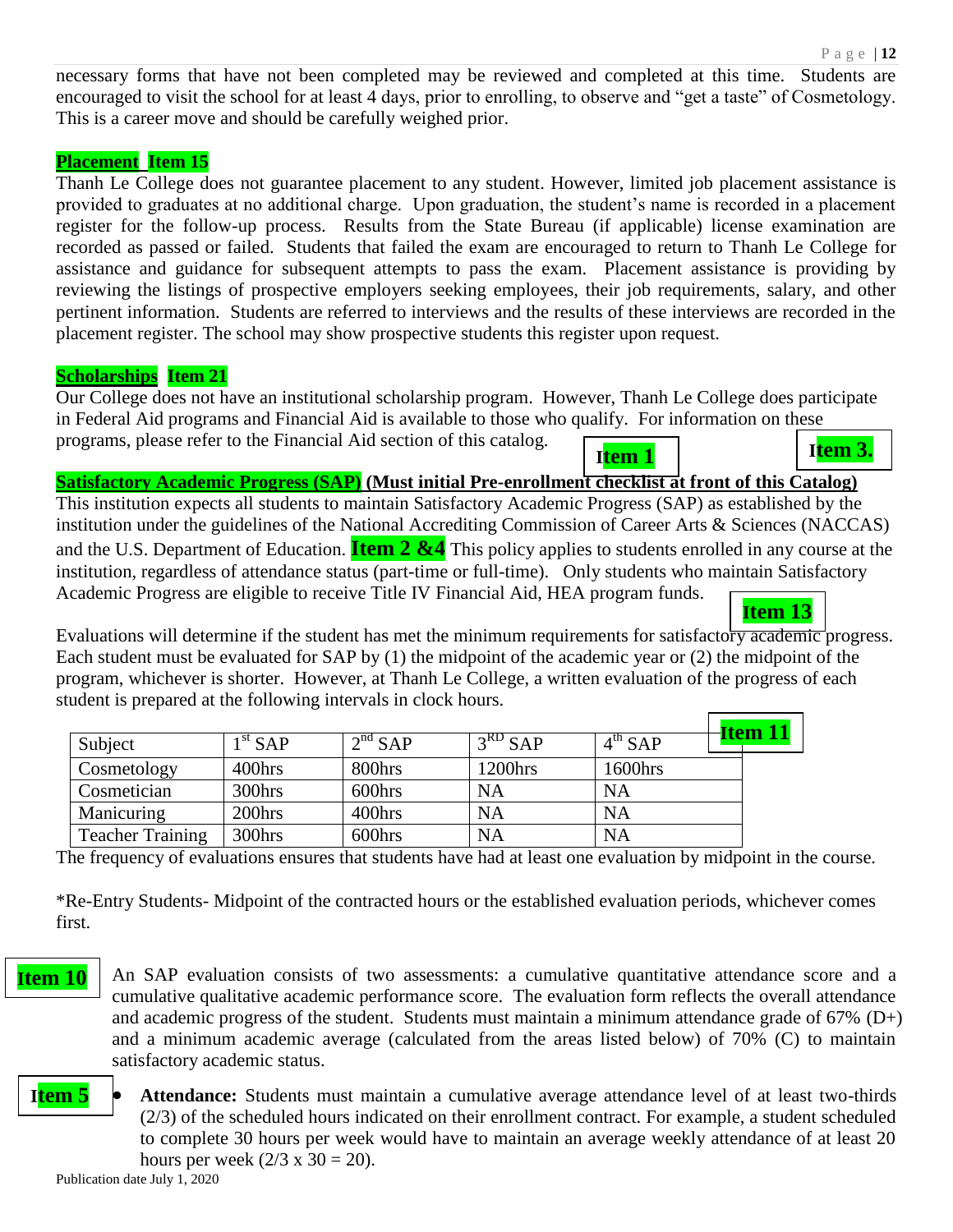**Academic Performance** will be determined using grades, and/or work projects completed, and/or comparable factors measurable against a norm.

- **(1) Theory Exams** Tests will be administered to evaluate each student's knowledge of their chosen fields. The average of the test scores must be no lower than 70% (C).
- **(2) Practical & Clinical Operations** Every practical and clinical operation will be graded by the instructors based on a set of pre-determined criteria. The average of these grades will become the student's Practical Grade and must be no lower than 70% (C).

## **ATTENDANCE PROGRESS EVALUATIONS Item 14 & Item** 7

Students must complete a course **within 150% of the course length** as defined in the enrollment agreement. Students who exceed 150% of the course length are considered to NOT be making satisfactory academic progress and will be terminated. The table below shows the maximum time allowed to complete each course.

| <b>COURSE</b>          |                      | <b>Total Course Length</b> |           |           | <b>MAX Course Length @150%</b> |
|------------------------|----------------------|----------------------------|-----------|-----------|--------------------------------|
| Cosmetology            | Full Time (30Hrs/Wk) | 1600 Hrs                   | 1 Year    | 2400 Hrs  | 1.5 Years                      |
| Cosmetology            | Part Time (20Hrs/Wk) | 1600 Hrs                   | 1.5 Years | 2400 Hrs  | 2.3 Years                      |
| Cosmetician            | Full Time (30Hrs/Wk) | $600$ Hrs                  | 0.4 Years | 900 Hrs   | 0.6 Years                      |
| Cosmetician            | Part Time (20Hrs/Wk) | $600$ Hrs                  | 0.6 Years | 900 Hrs   | 0.9 Years                      |
| Cosmetology Instructor | Full Time (30Hrs/Wk) | 600 Hrs                    | 0.4 Years | 900 Hrs   | 0.6 Years                      |
| Trainee                |                      |                            |           |           |                                |
| Cosmetology Instructor | Part Time (20Hrs/Wk) | 600 Hrs                    | 0.6 Years | 900 Hrs   | 0.9 Years                      |
| Trainee                |                      |                            |           |           |                                |
| Manicuring             | Full Time (30Hrs/Wk) | $400$ Hrs                  | 0.3 Years | $600$ Hrs | 0.4 Years                      |
| Manicuring             | Part Time (20Hrs/Wk) | $400$ Hrs                  | 0.4 Years | 600 Hrs   | 0.6 Years                      |

**Item 8** Students on an approved Leave of Absence will have their contract period and maximum time frame extended by the same number of days as the leave of absence.

The maximum time allowed for re-entry students who need less than the full course requirements or part-time students will be determined based on 67% of the scheduled contracted hours.

#### **ACADEMIC PROGRESS EVALUATIONS Item 9**

The **qualitative element** used to determine academic progress is a reasonable system of grades as determined by assigned academic learning. Students are assigned academic learning and a minimum number of practical experiences. Academic learning is evaluated after each unit of study. Practical assignments are evaluated as completed and counted toward course completion only when rated as satisfactory or better (the computer system will reflect completion of the practical assignment as a 100% rating). If the performance does not meet satisfactory requirements, it is not counted and the performance must be repeated. At least two comprehensive practical skills evaluations will be conducted during the course of study. Practical skills are evaluated according to text procedures and set forth in practical skills evaluation criteria adopted by the school. Students must maintain a written grade average of 70% and pass a FINAL written and practical exam prior to graduation. Students must make up failed or missed tests and incomplete assignments. Numerical grades are considered according to the following scale:

**Item 6 & Item 12**

**Item 9**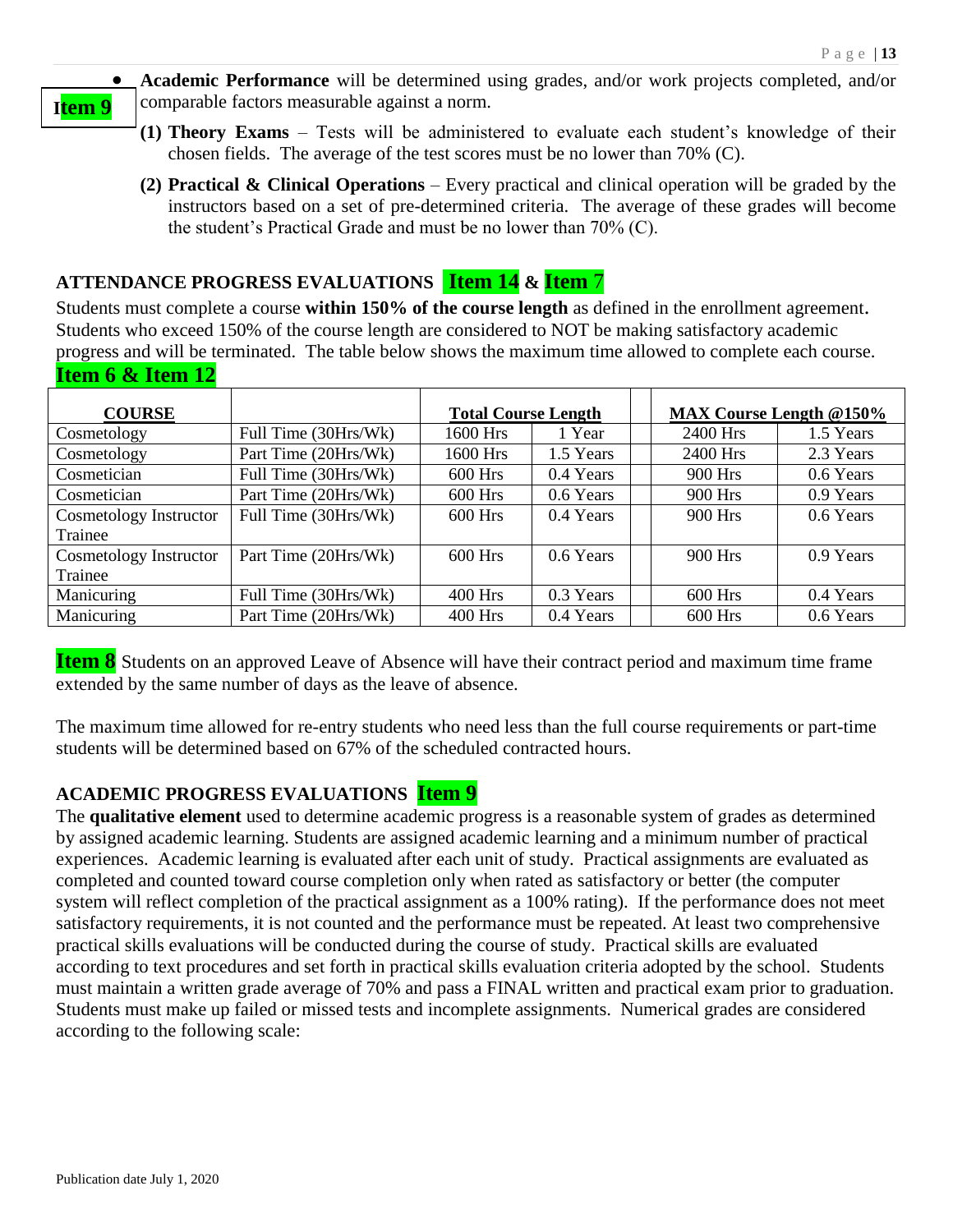**Grading System:** Students shall receive grades for their theory, practical and clinical work. Points and percentages shall be converted to Letter Grade based on the scales below. **Item 10**

| <b>Practical Operation</b> | Percentage | Points | Theory | Percentage | Cumulative |
|----------------------------|------------|--------|--------|------------|------------|
| Grade                      |            |        | Grade  |            | Academic   |
|                            |            |        |        |            | Grade      |
| A                          | 100-90%    | $10-9$ | A      | 100-90%    | A          |
|                            | 89-80%     |        |        | 89-80%     |            |
|                            | 79-70%     |        |        | 79-70%     |            |
|                            | 69-60%     |        |        | 69-60%     |            |

Students fulfilling all of the criteria for SAP (as stated above) at any evaluation point will be considered to be making Satisfactory Academic Progress until the next scheduled evaluation. **Item 15**

Students will have access to SAP evaluation results at the time of the evaluation and upon request. **Item 27**

#### **Determination of Progress Status**

Students fulfilling two criteria for SAP (as stated above) at any evaluation point will be considered to be making Satisfactory Academic Progress until the next scheduled evaluation.

#### **Student Notification Item 21 & Item 27**

Students receive monthly grade indicating their current progress status. If upon reaching a scheduled checkpoint, a student is found to be not making satisfactory progress, they will also receive written notification that they have been placed on warning or probation and that their eligibility for financial aid may be impacted. If they are found to be making satisfactory progress, no additional student notification will occur.

#### **Failing to Meet Satisfactory Academic Progress**

#### **Warning**

Students who fail to meet minimum requirements for attendance or academic progress are placed on warning and considered to be making satisfactory academic progress during the warning period. The student will be advised in writing on the actions required to attain satisfactory academic progress by the next evaluation. If at the end of the warning period, the student has still not **met both the attendance and academic requirements,** he/she may be placed on probation and, if applicable, students may be deemed ineligible to receive Title IV funds. **Item 16**

#### **Probation Periods Item 17 & 18**

Students who fail to meet minimum requirement for attendance or academic progress after the warning period will be placed on probation and considered to be making satisfactory academic progress during the probationary period, if the student appeals the decision, and prevails upon appeal. Additionally, only students who have the ability to meeting the Satisfactory Academic Progress Policy standards by the end of the evaluation period may be placed on probation. Students placed on an academic plan must be able to meet requirements set forth in the academic plan by the end of the next evaluation Academic Progress. The student will be advised in writing of the actions required to attain satisfactory academic progress by the next evaluation. If at the end of the probationary period, the student has still not met both the attendance and academic requirements required for satisfactory academic progress or by the academic plan, he/she will be determined as NOT making satisfactory academic a progress and, if applicable, students will not be deemed eligible to receive Title IV, HEA grogram funds.

**Item 20**Upon being placed on a Probation Status, a student may be deemed as still eligible for Title IV Financial aid if

•The student successfully appeals the negative progress determination prior to being placed on

probation. **Item 18b**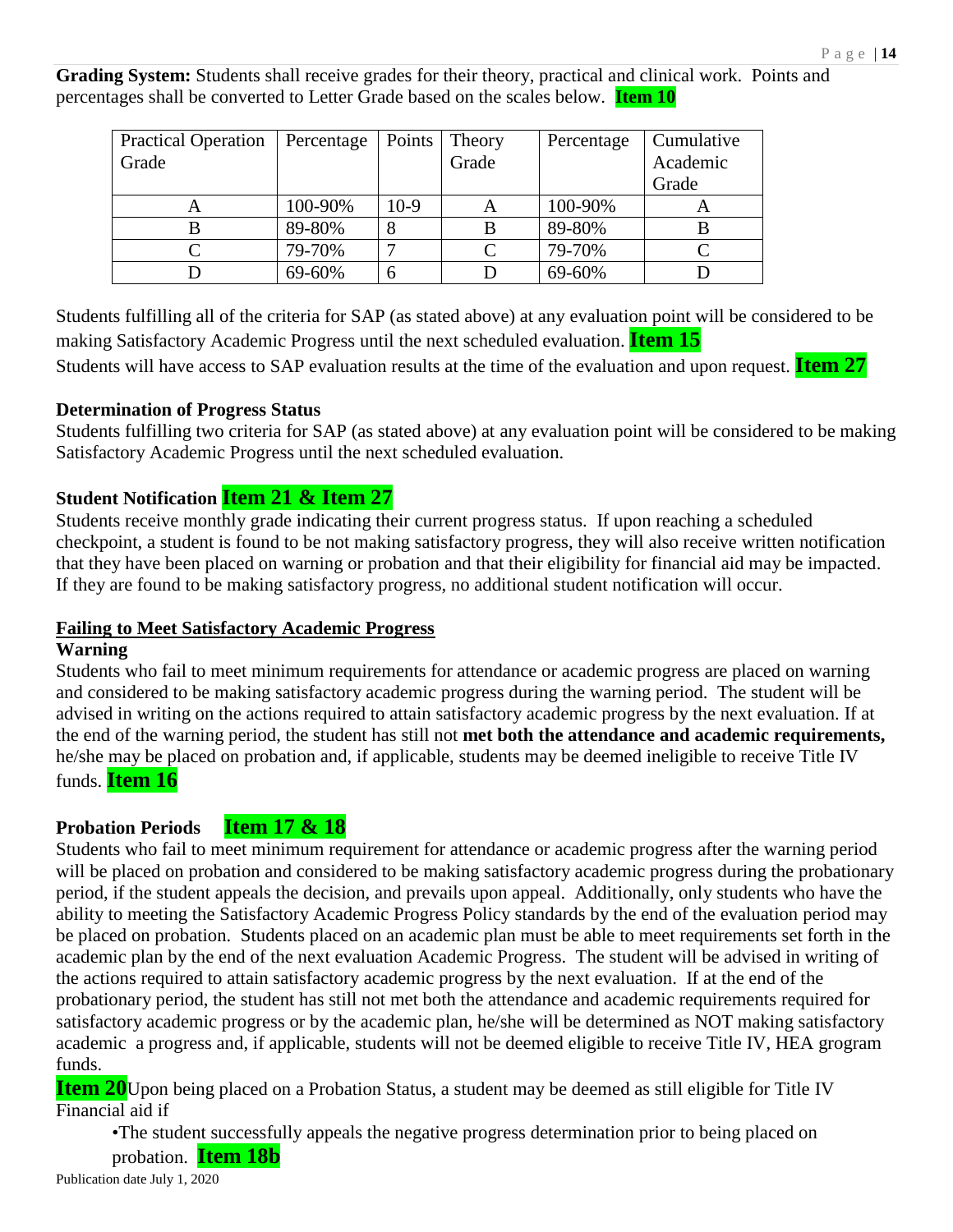•Thanh Le College determines that it is possible for the students to meet the minimum satisfactory progress standards by the end of the evaluation period. **Item 18c** •Thanh Le College develops an academic plan for the student that, if followed, will ensure that the student is able to meet the college's SAP requirements by a specific point within the maximum timeframe established for the individual student. . **Item 18d**

#### **Appeal Procedure Item 19 a, b c d**

Any student who wishes to appeal his or her non-satisfactory progress status must submit a written request to the Director of the institution. The request is to be presented within 15 days of the determination of the student's status and must describe any circumstances such as death of a relative, an injury or illness of the student or other allowable special circumstances that the student believes deserve special consideration. The Director and staff shall evaluate the appeal within 5 business days and notify the student in writing of his or her decision. This decision will be final. All documents pertaining to student's appeal and decision shall be maintained in the student's file for five years.

A student who does not successfully appeal, will lose financial aid eligibility for the remainder of the evaluation period. Student who falls below minimum grade and attendance standards for 3 consecutive evaluations will no longer be eligible for Title IV, HEA program funds, and may have their enrollment terminated at the school's discretion. **Item 21**

#### **Reinstatement of Eligibility for Financial Aid**

A student that prevails upon the appeal process will regain Satisfactory Progress Status and, if necessary, eligibility for Financial Aid shall be reinstated.

#### **Re-Entry Policy Item 23**

All students who withdraw in good standing may re-enter into the course of study without losing credit of hours and operations earned during their prior enrollment. If the student transferred to another institution before returning to Thanh Le College, those hours and operations earned at that institution would also be credited to the student at the time of re-enrollment. Each re-entry is treated on an individual basis. Thanh Le College reserves the right (with just cause) to reject a student's re-entry. Students accepted for re-entry shall be returned under the Academic Progress Status held when they left the school.

#### **Course Incomplete Item 24**

Course incompleteness, repetitions and non-credit remedial courses are not applicable to this institution's courses of instruction.

#### **Re-establishment of Satisfactory Academic Progress**

Students may re-establish satisfactory academic progress and Title IV aid, as applicable, by meeting minimum attendance and academic requirements by the end of the warning or probationary period.

## **Interruptions, Course incompletes, Withdrawals Item 22 & Item 24**

If enrollment is temporarily interrupted for a Leave of Absence, the student will return to school in the same progress status as prior to the leave of absence. Hours elapsed during a leave of absence will extend the student's contract period and maximum time frame by the same number of days taken in the leave of absence and will not be included in the student's cumulative attendance percentage calculation. Students who withdraw prior to completion of the course and wish to re-enroll will return in the same satisfactory academic progress status as at the time of withdrawal.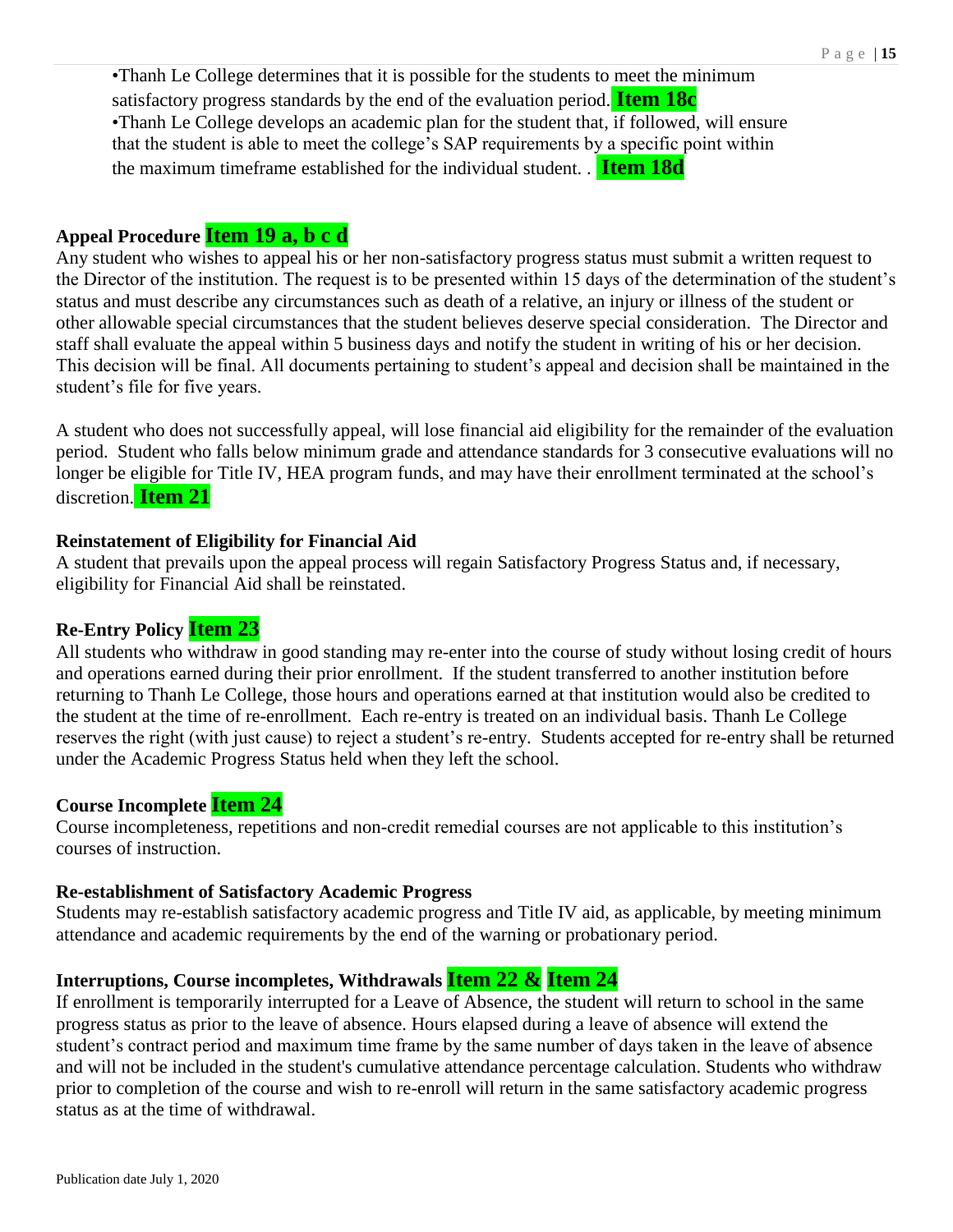#### **Make-up Work**

Failed or missed examinations may he made up within the course period by any student. The opportunity to take makeup examinations may he requested by the student at any time. Make-up Examinations will also be scheduled by the school at least once per month. Grades received on make-up examinations will he averaged with other examinations to obtain the above grade.

#### **Transfer Hours**

Thanh Le College, School of Cosmetology does not accept transfer hours from other institutions

#### **Noncredit, Remedial Courses, Repetitions**

Noncredit, remedial courses and repetitions do not apply to this institution. Therefore, these items have no effect upon the school's satisfactory academic progress standards. **Item 25**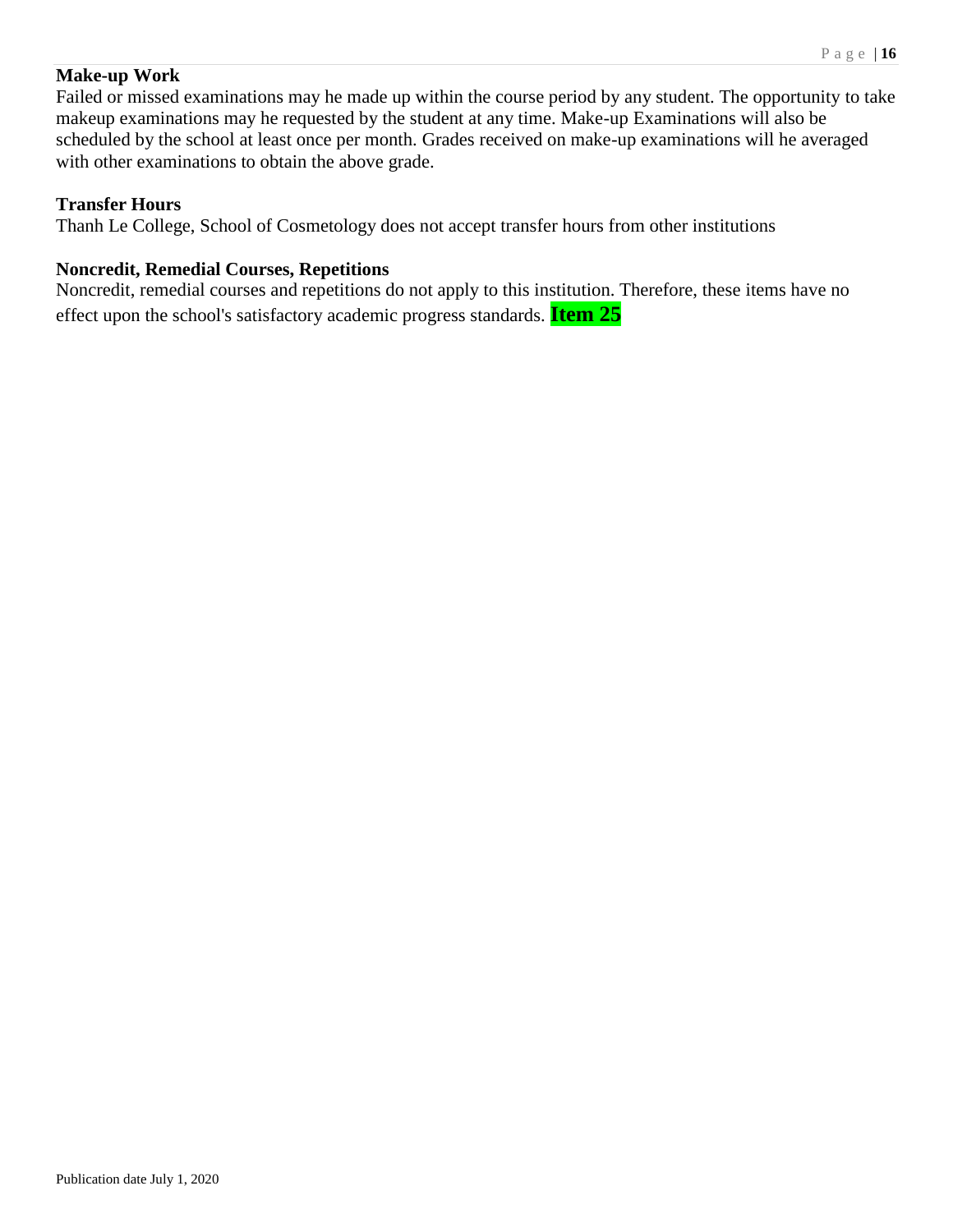#### **Tuition and Fees Policies Item 27**

Institutional charges for the entire tuition, registration fee, books and supplies may be assessed and posted in the students tuition account within the first payment period. Please refer to "Payment Period" definition.

#### Schedule of Tuition and Fees

|                                          |                    |                  | Non-refundable,<br>Due at Time of<br><b>Enrollment</b> |                                  | Refundable,<br><b>Paid Proportionally at</b><br><b>SAP Periods</b> |                    |
|------------------------------------------|--------------------|------------------|--------------------------------------------------------|----------------------------------|--------------------------------------------------------------------|--------------------|
|                                          | Duration/<br>Weeks | Tuition/<br>Hour | <b>Registration</b><br>Fee                             | <b>Books &amp;</b><br>Supplies** | <b>TOTAL TUITION</b>                                               | <b>Grand Total</b> |
| Cosmetology                              | 54-80              | \$8              | \$100                                                  | \$525                            | \$12,800                                                           | \$12,875           |
| Cosmetician                              | $20 - 30$          | \$8              | \$100                                                  | \$425                            | \$4,800                                                            | \$5,300            |
| Cosmetology<br><b>Instructor Trainee</b> | $20 - 30$          | \$8              | \$75                                                   | \$525                            | \$4,800                                                            | \$5,400            |
| <b>Manicuring</b>                        | 14-20              | \$2              | \$75                                                   | \$325                            | \$800                                                              | \$1200.            |

**\*\*** Books and supplies purchased at the college is optional. If a student decides to drop from a course within 10 business days of enrollment AND the supplies have not been opened (for sanitary reasons) and the books are salable, the cost of Books and supplies will be refunded.

#### **Approved Text and Reference Books**

Milady's Standard Textbook of Cosmetology, 2015

Milady's Standard Fundamentals for Estheticians, 11th Edition, 2012

Milady's Standard Nail Technology, 8th Edition, 2011

#### **Extra Instruction Charges**

Thanh Le College does not charge overtime tuition.

#### **Method of Payment Item 25e**

Students are expected to contribute from their own family resources toward the cost of their education at Thanh Le College. Tuition and expenses may be paid in full at the time of enrollment but payment plans are also available from Thanh Le College. It is the school's policy to request that the student, whenever possible, make contributions toward their school charges by making weekly or monthly installments, in accordance with their individual financial situation. Thanh Le College accepts payment in cash, money order, personal checks and/or Title IV.

Federal Student Financial Aid is available, to those that qualify, to cover educational expenses. Financial aid will be disbursed in the form of Pell Grants (no repayment required). All estimates of available funds from financial aid will be first used to cover institutional charges. If funds remain available, they will be disbursed directly to the student. For information on the aid programs, please contact the financial aid office. The expenses of the entire educational experience need to be included in planning the student's ability to meet those expenses.

It is important that enrollees keep a copy of the enrollment agreement, contract, or application to document enrollment, tuition receipts or canceled checks to document the total amount of tuition paid, and records which will document the percentage of the course which has been completed.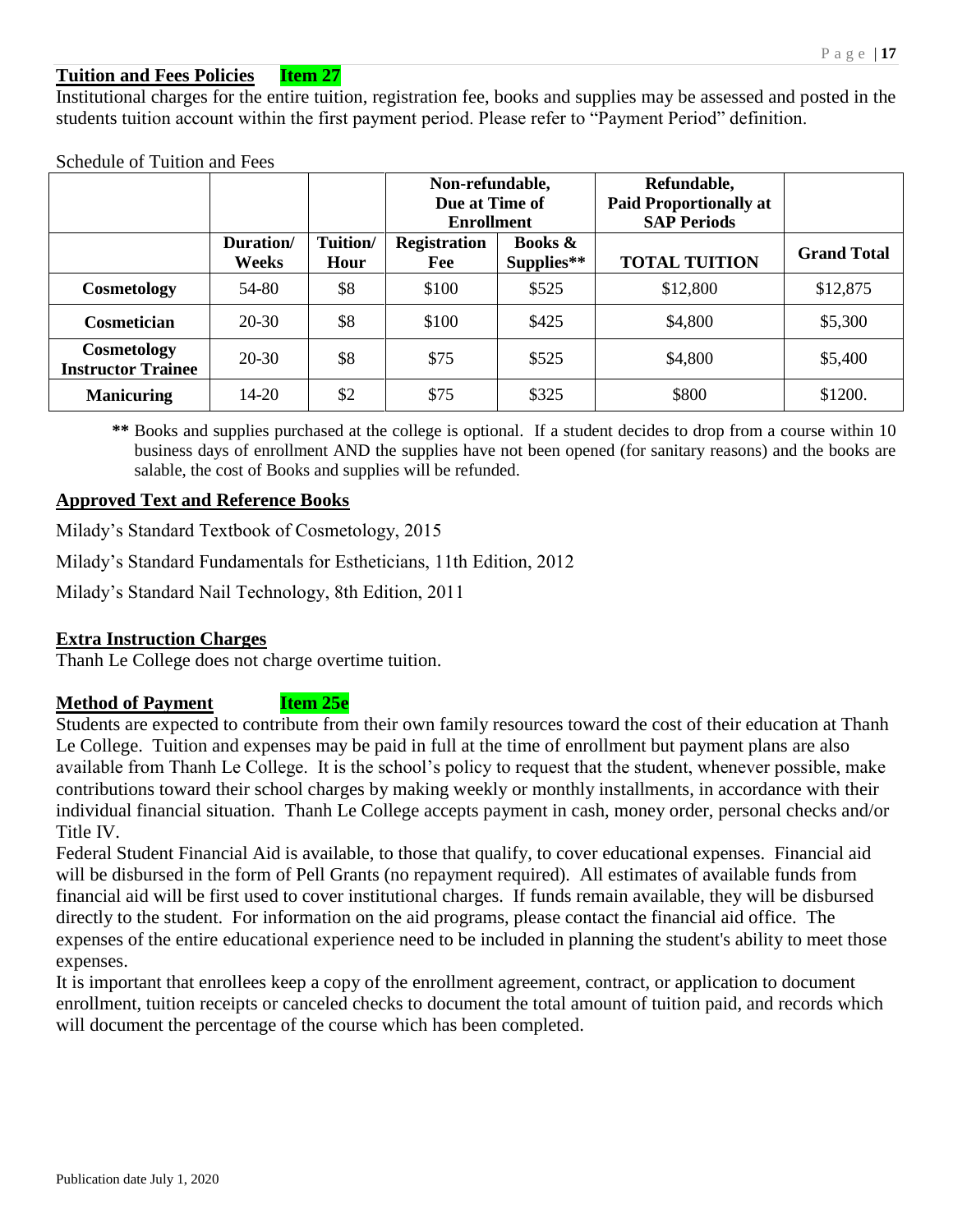#### **Cosmetology: (1,600 Clock Hours) Item 8 & Item 9**

The course of study for Cosmetology consists of 1600 clock hours and explores all facets of cosmetology, skin care, manicure and pedicure as mandated by the California Bureau of Barbering and Cosmetology and pursuant to section 7316 of the Barbering and Cosmetology Act. The course is designed to teach students the information and skills needed for a career in the Beauty field and to prepare students to pass the Bureau of Barbering and Cosmetology licensing examination. Passing the exam is the final pre-requisite to obtaining the Cosmetology License required to work as a cosmetologist in the state of California.

#### **Educational Goals**

#### **Performance Objectives**

- 1. Acquire knowledge of laws and rules regulating California's cosmetology establishment practices.
- 2. Acquire the knowledge of sanitation and sterilization as related to all functions of hair, skin, and nails.
- 3. Acquire the knowledge of subjects relative to cosmetology including anatomy, physiology, chemistry and the theory relative to the practical procedures to be performed.

#### **Skills to Be Developed**

- 1. The proper use of implements relative to all cosmetology services.
- 2. The ability to properly analyze the scalp, face and hands to identify any disorders prior to performing services.
- 3. The procedures and terminology used in performing all cosmetology services.
- 4. The application of daytime and evening make-up, including the application of false strip eyelashes.
- 5. The proper procedure of manicuring to include water and oil manicure and pedicure.
- 6. The application of brushed-on nails wraps, and nail tips.

#### **Attitudes and Appreciations to Be Developed**

- 1. Learn to appreciate good workmanship common to cosmetology.
- 2. Develop a positive attitude toward the public and your fellow workers.
- 3. Learn and Appreciate honesty and integrity.
- 4. Learn to act professionally, especially when dealing with patrons and colleagues.

**Course Content:** The curriculum for cosmetology consists of 1600 clock hours of technical instruction and practical operations covering all practices constituting the art of cosmetology pursuant to section 7316 of the Barbering and Cosmetology Act.

Technical Instruction shall be defined as instruction by demonstration, lecture, classroom participation, or examination. A Practical Operation shall be defined as the performance of a complete service, by the student, on another person or a mannequin.

Such technical instruction and practical operations shall include:

#### **950.2. Curriculum for Cosmetology Course.**

(a) The curriculum for students enrolled in a cosmetology course shall consist of sixteen hundred (1600) hours of technical instruction and practical training covering all practices constituting the art of cosmetology pursuant to Section 7316 of the Barbering and Cosmetology Act.

(b) For the purpose of this section, technical instruction shall mean instruction by demonstration, lecture, classroom participation, or examination; practical operations shall mean the actual performance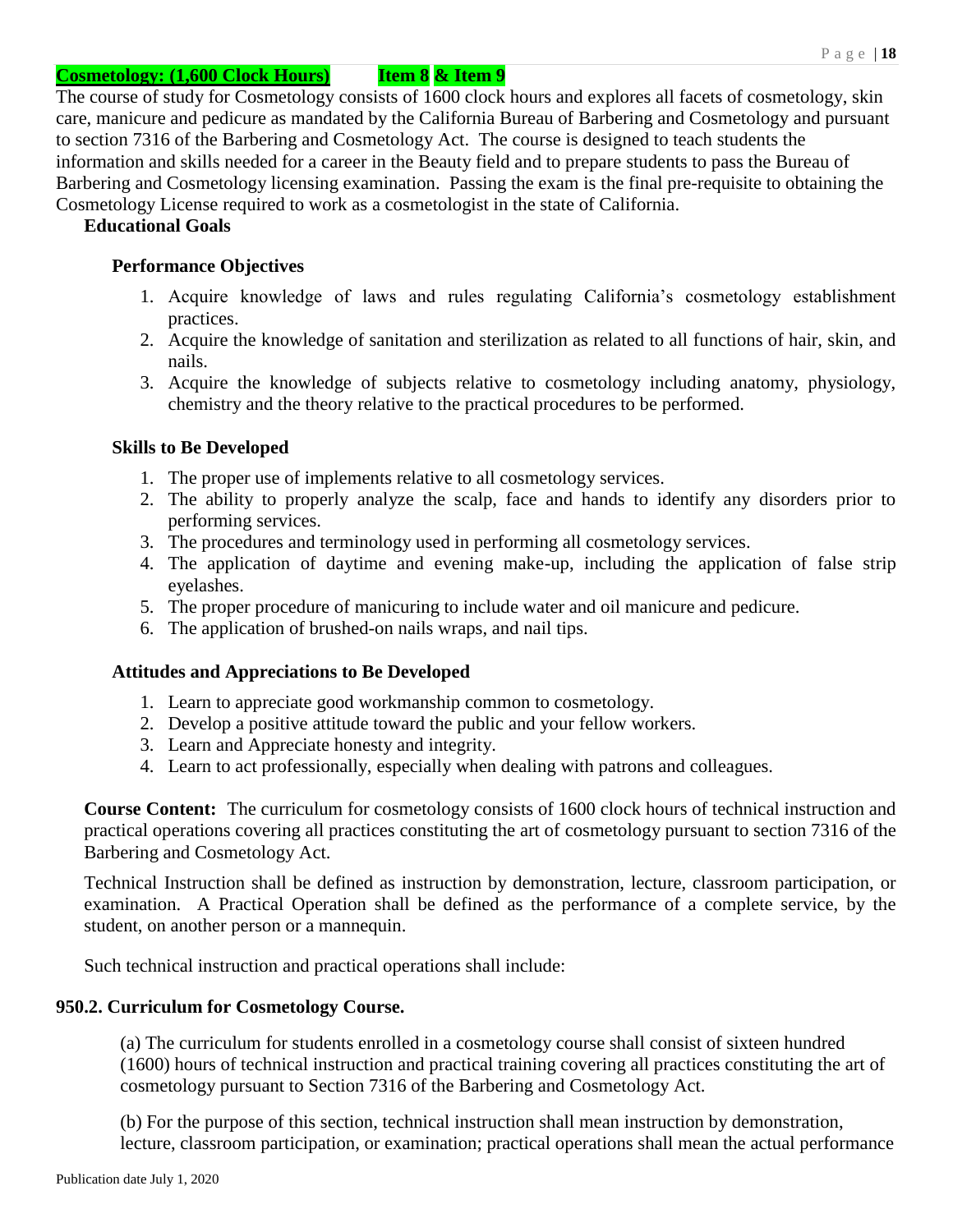by the student of a complete service on another person or on a mannequin. Practical training shall mean the time it takes to perform a practical operation. Technical instruction and practical training shall include the following hours:

(1) 1100 Hours of Technical Instruction and Practical Training in Hair Dressing

The required subjects of instruction in Hair Dressing shall be completed with the minimum hours of technical instruction and practical operations for each subject-matter as follows:

Hairstyling (65 hours of Technical Instruction and 240 Practical Operations):

The subject of Hairstyling shall include, but is not limited to, the following techniques and procedures: Hair analysis, shampooing, finger waving, pin curling, comb outs, straightening, waving, curling with hot combs and hot curling irons and blower styling.

Permanent Waving and Chemical Straightening (40 hours of Technical Instruction and 105 Practical Operations):

The subject of Permanent Waving and Chemical Straightening shall Include, but is not limited to, the following techniques and procedures: Hair analysis, acid and alkaline permanent waving, chemical straightening including the use of sodium hydroxide and other base solutions.

Hair Coloring and Bleaching (60 hours Technical Instruction and 50 Practical Operations):

The subject of Hair Coloring and Bleaching shall include, but is not limited to, the following techniques and procedures (also including, the use of semi-permanent, demi-permanent and temporary colors): Hair analysis, predisposition and strand tests, safety precautions, formula mixing, tinting, bleaching, high and low lights, and the use of dye removers

Hair Cutting (20 hour Technical Instruction and 80 Practical Operations):

The subject of Hair Cutting shall include, but is not limited to, the following techniques and procedures: Use of scissors, razor (shaper), electrical clippers/trimmers, and thinning (tapering) shears for wet and dry cutting.

(2) 200 Hours of Technical Instruction in Health and Safety

The required subjects of instruction in Health and Safety shall be completed with the minimum hours of technical instruction for each subject-matter as follows:

Laws and Regulations (20 Hours of Technical Instruction):

The subjects of Laws and Regulations shall include, but is not limited to, the following issues: The Barbering and Cosmetology Act and the Board's Rules and Regulations.

Health and Safety Considerations (45 Hours of Technical Instruction):

The subject of Health and Safety shall include, but is not limited to, the following techniques and procedures: Cosmetology chemistry including the chemical composition and purpose of cosmetic, nail, hair and skin care preparations. Elementary chemical makeup, chemical skin peels and chemical and physical changes of matter. Hazardous substances including training in chemicals and health in establishments, protection from hazardous chemicals and preventing chemical injuries, ergonomics, theory of electricity in cosmetology, bacteriology, communicable diseases, including HIV/AIDS, Hepatitis B, and staph and Material Safety Data Sheets.

Disinfection and Sanitation (20 Hours of Technical Instruction):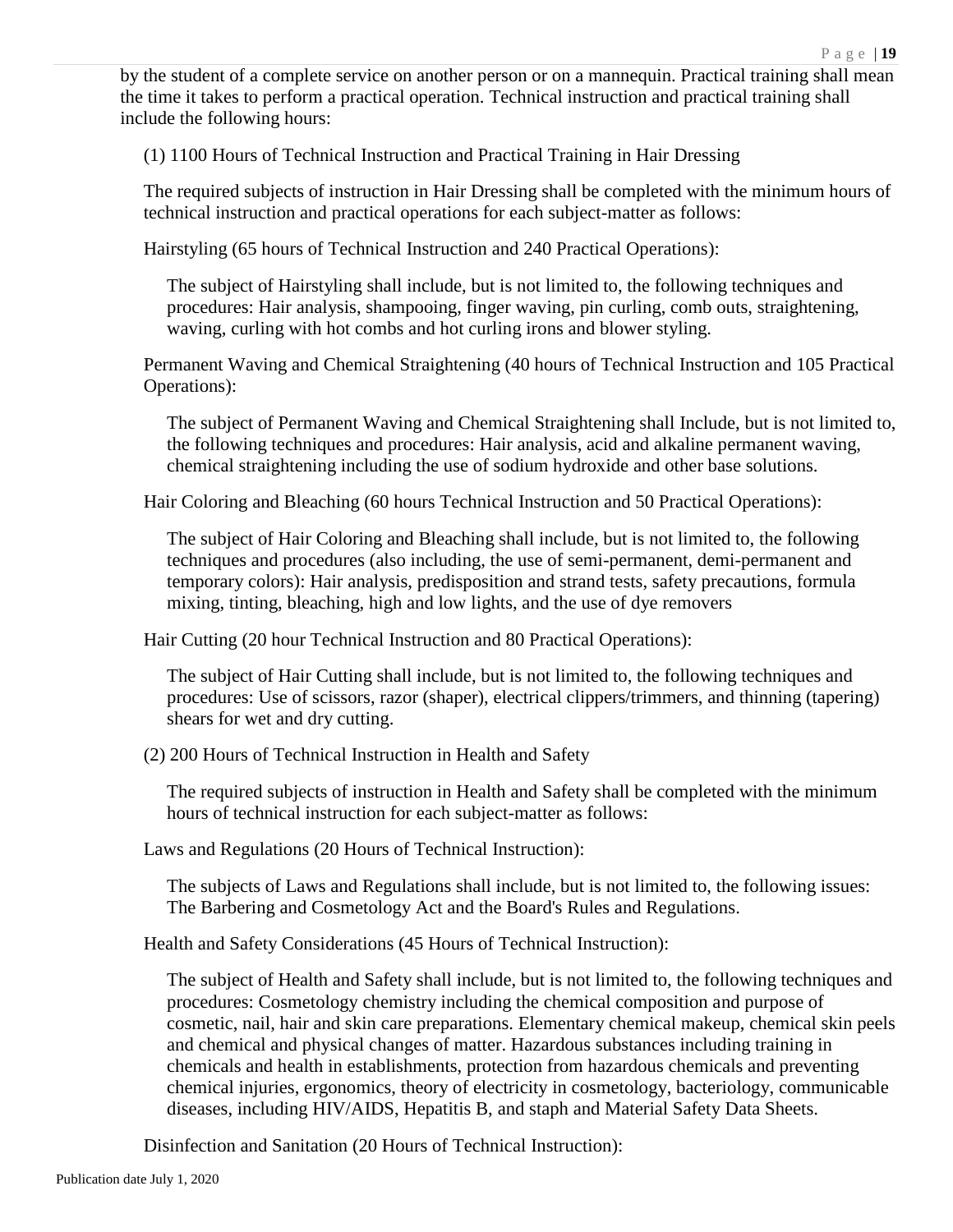The subject of Disinfection and Sanitation shall include, but is not limited to the following techniques and procedures: Disinfection and sanitation including proper procedures to protect the health and safety of the consumer as well as the technician. Proper disinfection procedures for equipment used in establishments.

Disinfection shall be emphasized throughout the entire training period and must be performed before use of all instruments and equipment.

Anatomy and Physiology (15 Hours of Technical Instruction):

The subjects of Anatomy and Physiology shall include, but is not limited to the following issues: Human Anatomy, Human Physiology.

(3) 200 Hours of Technical Instruction and Practical Training in Esthetics

The required subjects of instruction in Esthetics shall be completed with the minimum hours of technical instruction and practical operations for each subject-matter as follows:

Manual, Electrical and Chemical Facials 25 Hours of Technical Instruction and 40 Practical Operations):

The subject of manual, electrical and chemical facials shall include, but is not limited to the following techniques and procedures: Manual Facials including cleansing, scientific manipulations, packs, and masks. Electrical Facials include the use of electrical modalities, dermal lights and electrical apparatus, for facials and skin care purposes; however, machines capable of producing an electrical current shall not be used to stimulate so as to contract, or for the purpose of contracting, the muscles of the body or face. Chemical Facials include chemical skin peels, packs, masks and scrubs. Training shall emphasize that only the non-living, uppermost layers of facial skin, known as the epidermis, may be removed, and only for the purpose of beautification. All practical operations must be performed in accordance with Section 992 regarding skin peeling.

Eyebrow Beautification and Make-up (25 hours Technical Instruction and 30 Practical Operations):

The subject of Eyebrow Beautification shall include, but is not limited to, the following issues: Eyebrow Arching and Hair Removal, including the use of wax, tweezers, electric or manual, and depilatories for the removal of superfluous hair.

The subject of Makeup shall include, but is not limited to, the following issues: skin analysis, complete and corrective makeup, lash and brow tinting, and the application of false eyelashes.

(4) 100 Hours of Technical Instruction and Practical Training in Manicuring and Pedicuring

The required subjects of instruction in Manicuring and Pedicuring shall be completed with the minimum hours of technical instruction and practical operation for each subject-matter as follows:

Manicuring and Pedicuring (10 hours Technical Instruction and 25 Practical Operations):

The subject of Manicuring and Pedicuring shall include, but are not limited to, the following issues: Water and oil manicure, including nail analysis, and hand/foot and arm/ankle massage.

Artificial Nails and Wraps (25 hours Technical Instruction and 120 (nails) Practical Operations):

Artificial nails including acrylic: liquid and powder brush-ons, artificial nail tips and nail wraps and repairs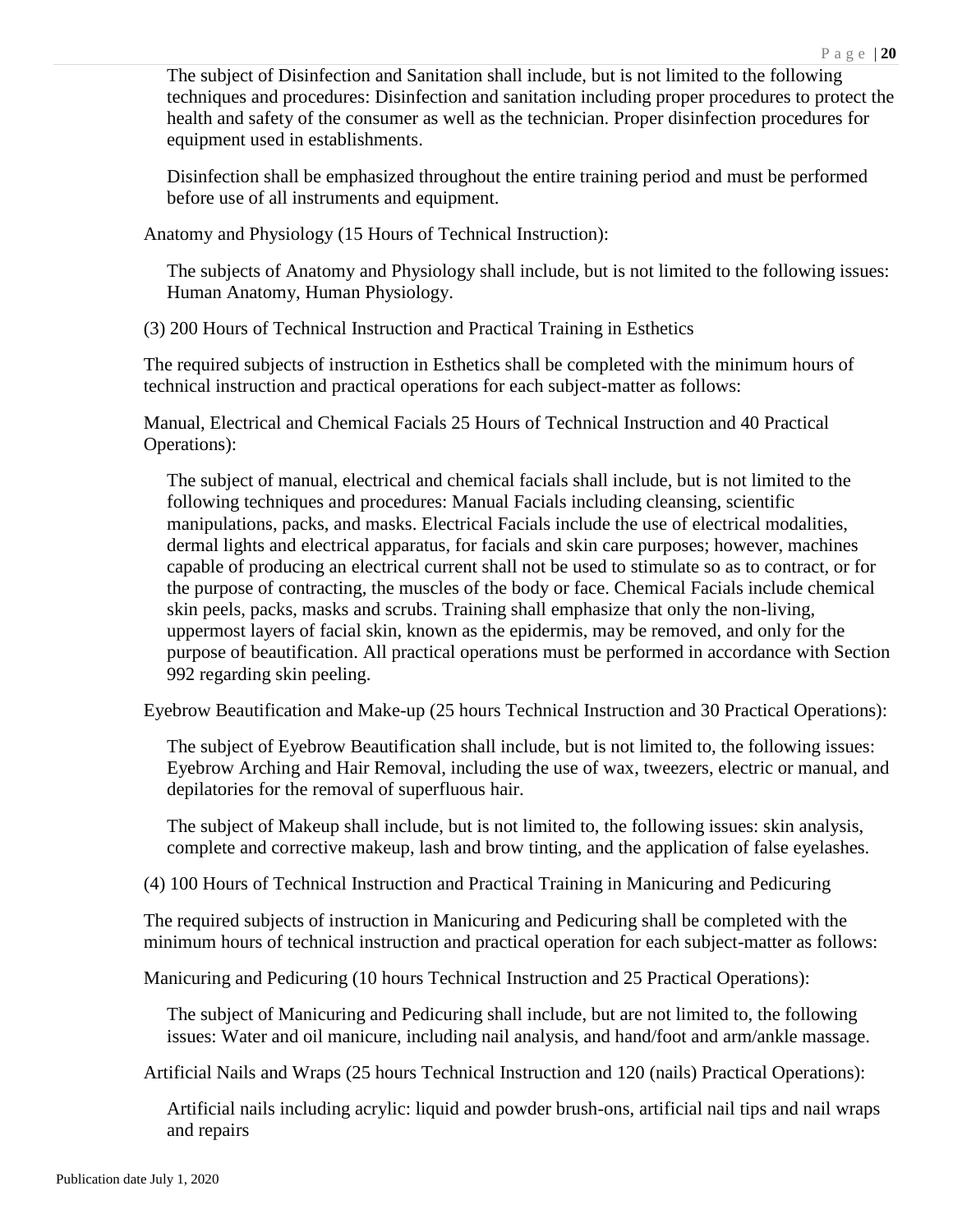(c) The Board recommends that schools provide training in the area of communication skills that includes professional ethics, salesmanship, decorum, record keeping, and client service records.

NOTE: Authority cited: Sections 7312, 7362 and 7362.1(c), Business and Professions Code. Reference: Sections 7316(b), 7321(d)(1),7362, 7362.5(b) and 7389, Business and Professions Code.

**Graduation Requirements:** When a student has completed the 1600 hours, the required theory hours and practical operations in Cosmetology with a Cumulative Grade Point Average of 70% (C) or better, and the student has paid in full all tuition and fees (or made arrangements with the college to do so), they will be awarded a certificate of graduation from Thanh Le College's Cosmetology Program. The school will assist the student in completing the necessary documentation to file for the Board of Barbering and Cosmetology Licensing Examination. **Item 12 & Item 13**

**Licensing Requirements:** Applicants must be 17 years of age or older and have completed the 10th grade. A Cosmetology license will be granted by the State of California only after the student has successfully completed and graduated from the Cosmetology course, as described above, and passed the Board of Barbering and Cosmetology Licensing Examination with an overall grade of 75%.

#### **Cosmetician: (600 Clock Hours) Item 8 & Item 9**

The course of study for Cosmetician consists of 600 clock hours covering all aspects of skin care as mandated by the California Bureau of Barbering and Cosmetology and pursuant to section 7316 of the Barbering and Cosmetology Act. The course is designed to teach students the information and skills needed for a career in the Beauty field and to prepare students to pass the Bureau of Barbering and Cosmetology licensing examination. Passing the exam is the final pre-requisite to obtaining the Cosmetology License required to work as a Cosmetician in the state of California.

#### **Educational Goals:**

#### **Performance Objectives**

- 1. Acquire knowledge of laws and rules regulating California's cosmetology establishment practices.
- 2. Acquire the knowledge of sanitation and sterilization as related to all functions of Cosmetician.
- 3. Acquire the knowledge of subjects relative to Cosmetician including anatomy, physiology, chemistry and the theory relative to the practical procedures to be performed.

#### **Skills to Be Developed**

- 1. The proper use of implements relative to all Cosmetician services.
- 2. The ability to properly analyze the skin to identify any conditions or disorders prior to performing services.
- 3. Develop the knowledge to confidently select and administer products based on individual customer needs.
- 4. Develop the knowledge and confidence to safely perform all operations authorized for and Cosmetician.

#### **Attitudes and Appreciations to be Developed**

- 1. Learn to appreciate good workmanship common to practicing Cosmeticians.
- 2. Develop a positive attitude toward the public and your fellow workers.
- 3. Learn and Appreciate honesty and integrity.
- 4. Learn to act professionally, especially when dealing with patrons and colleagues.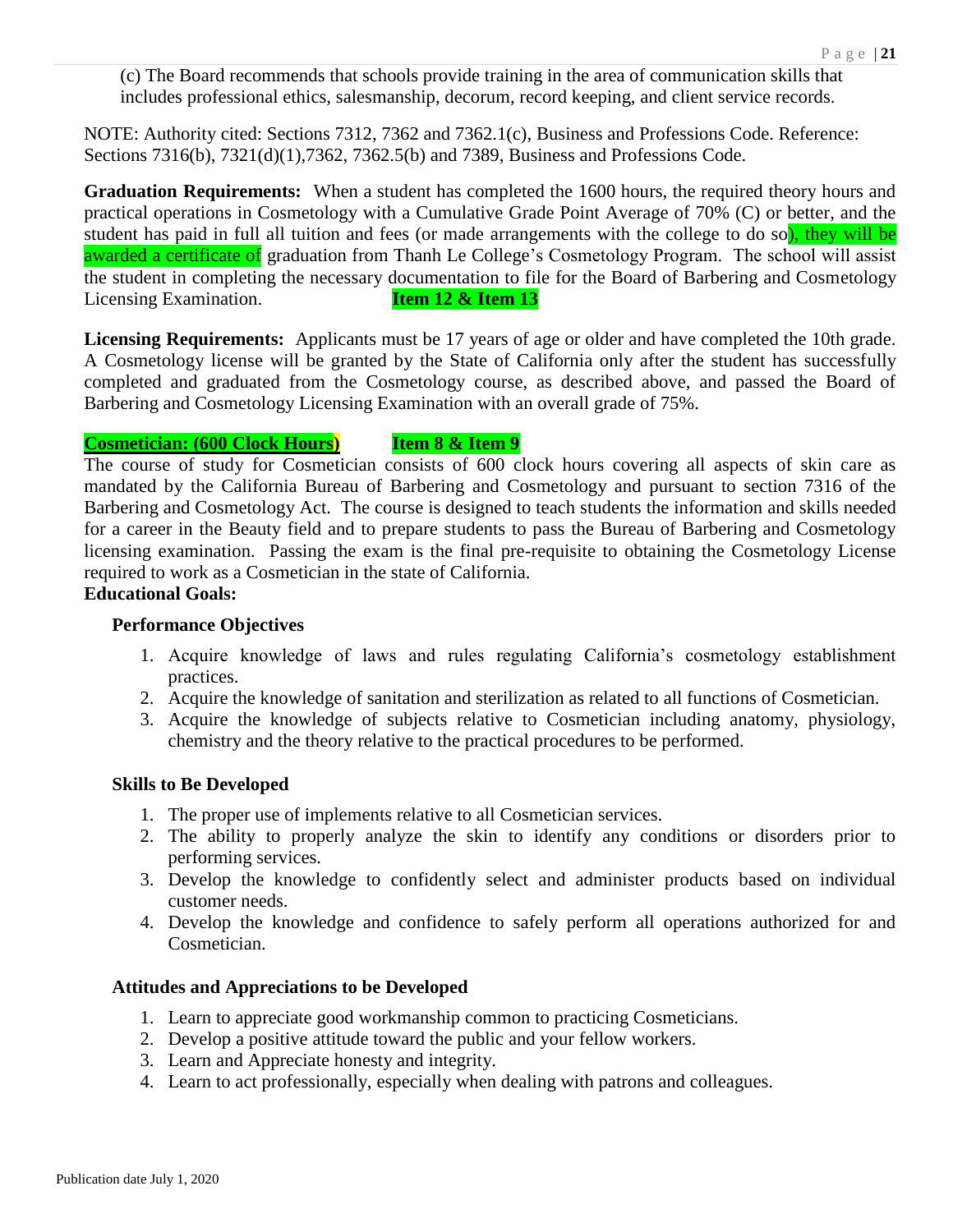**Course Content:** The curriculum for the Cosmetician course consists of 600 clock hours of technical instruction and practical operations covering all practices of a Cosmetician pursuant to section 7316 of the Barbering and Cosmetology Act.

Technical Instruction shall be defined as instruction by demonstration, lecture, classroom participation, or examination. A Practical Operation shall be defined as the performance of a complete service, by the student, on another person or a mannequin.

Such technical instruction and practical operations shall include:

#### **950.3. Curriculum for Skin Care Course**

(a) The curriculum for students enrolled in a skin care course shall consist of six hundred (600) hours of technical instruction and practical training covering all practices of an esthetician pursuant to Section 7316 of the Barbering and Cosmetology Act.

(b) For the purpose of this section, technical instruction shall mean instruction by demonstration, lecture, classroom participation, or examination; practical operations shall mean the actual performance by the student of a complete service on another person or on a mannequin. Practical training shall mean the time it takes to perform a practical operation. Technical instruction and practical training shall include the following hours:

(1) 350 Hours of Technical Instruction and Practical Training in Facials

The required subjects of instruction in Facials shall be completed with the minimum hours of technical instruction and practical operations for each subject-matter as follows:

Manual, Electrical and Chemical Facials (70 hours of Technical Instruction and 140 Practical Operations):

The subject of manual, electrical and chemical facials shall include, but is not limited to the following techniques and procedures: Manual Facials including cleansing, scientific manipulations, packs, and masks. Electrical Facials include the use of electrical modalities, dermal lights and electrical apparatus, for facials and skin care purposes; however, machines capable of producing an electrical current shall not be used to stimulate so as to contract, or for the purpose of contracting, the muscles of the body or face. Chemical Facials include chemical skin peels, packs, masks and scrubs. Training shall emphasize that only the non-living, uppermost layers of facial skin, known as the epidermis, may be removed, and only for the purpose of beautification. All practical operations must be performed in accordance with Section 992 regarding skin peeling.

Preparation (15 hours of Technical Instruction):

The subject of Preparation shall include, but not be limited to the following issues:

Client consultation, intake procedures, contraindications, professionalism, client record keeping, pre and post operative care, CPR/AED, salon and spa skills.

(2) 200 Hours of Technical Instruction in Health and Safety

The required subjects of instruction in Health and Safety shall be completed with the minimum number of hours of technical instruction for each subject-matter as follows:

Laws and Regulations (10 hours of Technical Instruction):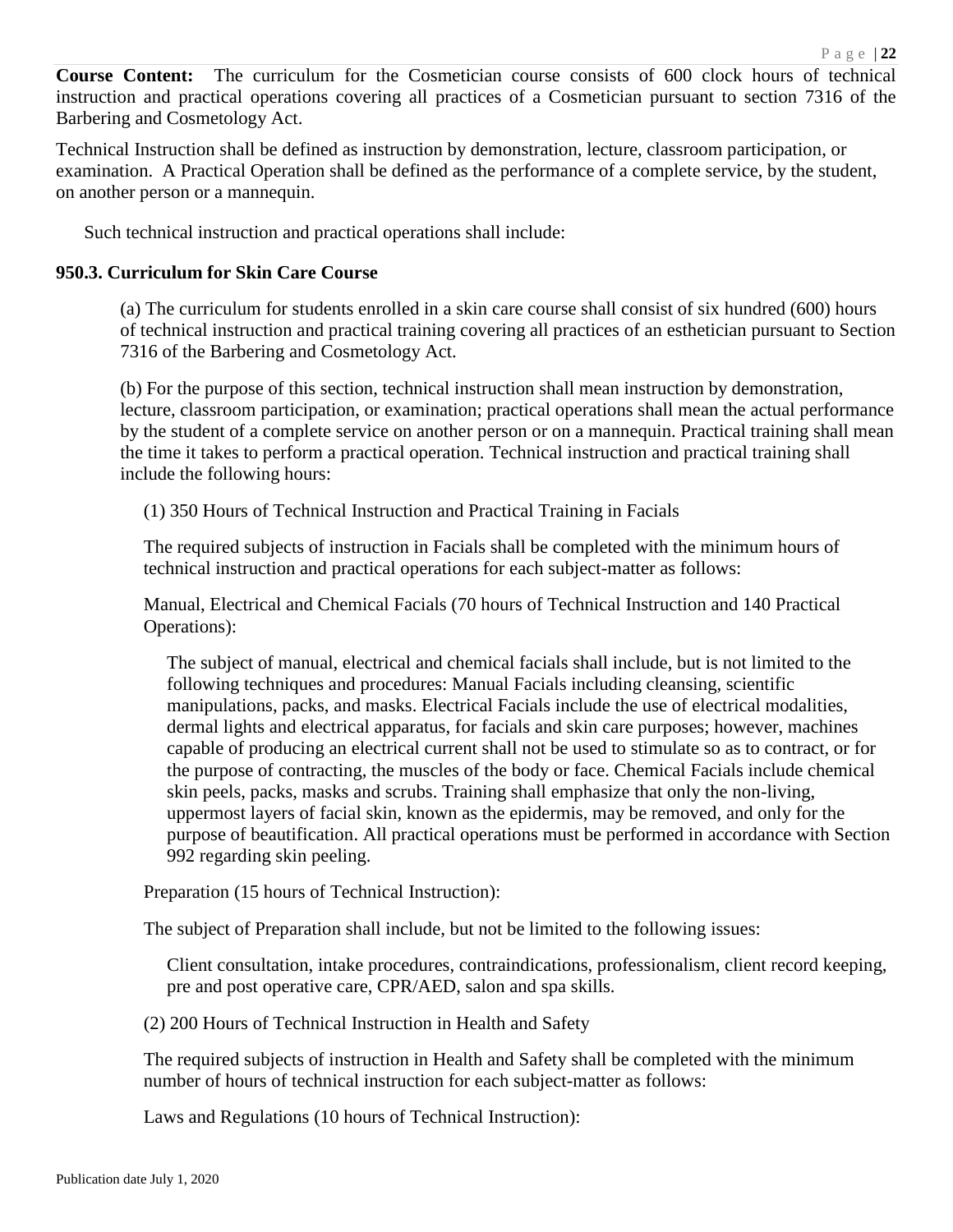The subject of Laws and Regulations shall include, but is not limited to, the following issues: The Barbering and Cosmetology Act and the Board's Rules and Regulations.

Health and Safety Considerations (40 hours of Technical Instruction):

The subject of Health and Safety shall include, but is not limited to, the following techniques and procedures: Training in chemicals and health in establishments, material safety data sheets, protection from hazardous chemicals and preventing chemical injuries, health and safety laws and agencies, communicable diseases including HIV/AIDS and Hepatitis B. Chemical composition and purpose of cosmetic and skin care preparation. Elementary chemical makeup, chemical skin peels, physical and chemical changes of matter. Electrical current, principles of operating electrical devices, and the various safety precautions used when operating electrical equipment.

Disinfection and Sanitation (10 hours of Technical Instruction):

The subject of Disinfection and Sanitation shall include, but is not limited to, the following techniques and procedures: Procedures to protect the health and safety of the consumer as well as the technician. Proper disinfection procedures.

Disinfection shall be emphasized throughout the entire training period and must be performed before use of all instruments and equipment.

Anatomy and Physiology (15 Hours of Technical Instruction):

The subjects of Anatomy and Physiology shall include, but is not limited to the following issues: Human Anatomy, Human Physiology, Bacteriology, skin analysis and conditions.

(3) 50 Hours of Technical Instruction and Practical Training in Hair Removal and Make-up

The required subjects of instruction in Hair Removal shall be completed with the minimum hours of technical instruction and practical operations for each subject-matter as follows:

Eyebrow Beautification (25 hours of Technical Instruction and 50 Practical Operations):

The subject of Eyebrow Beautification shall include, but is not limited to, the following issues: Eyebrow shaping and hair removal techniques, hair analysis, waxing, tweezing, manual or electrical depilatories.

Make-up (20 hours of Technical Instruction and 40 Practical Operations):

The subject of Make-up shall include, but is not limited to, the following issues: Skin analysis, basic and corrective application, application of false eyelashes.

(c) The Board recommends that schools provide training in the area of communication skills that includes professional ethics, salesmanship, decorum, record keeping, client service records, basic tax information relating to booth renters, independent contractors, employees, and employers.

NOTE: Authority cited: Sections 7312, 7362 and 7364, Business and Professions Code. Reference: Sections 7316(c)(1), 7324(d)(1), 7362, 7364 and 7389, Business and Professions Code.

**Graduation Requirements:** When a student has completed the 600 hours, the required theory hours and practical operations in the Cosmetician Course with a Cumulative Grade Point Average of 70% (C) or better, and the student has paid, in full, all tuition and fees (or made arrangements with the college to do so), they will be awarded certificate of graduation from Thanh Le College's Cosmetician Program. The school will assist the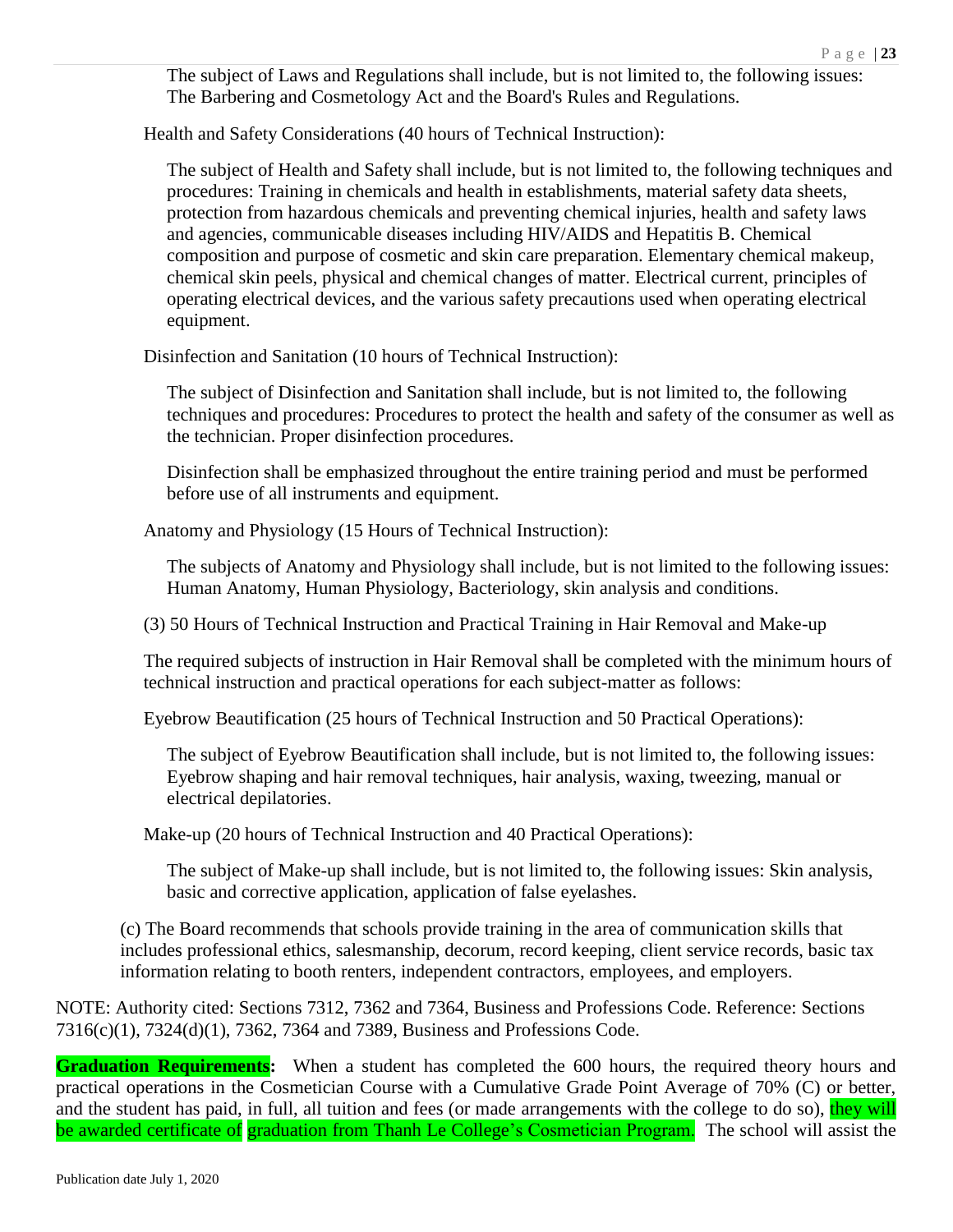students in completing the necessary documentation to file for the Board of Barbering and Cosmetology Licensing Examination. **Item 12 & Item 13**

**Licensing Requirements:** Applicants must be 17 years of age or older and have completed the 10th grade. A Cosmetician license will be granted by the State of California only after the student has successfully completed and graduated from the Cosmetician course, as described above, and passed the Board of Barbering and Cosmetology Licensing Examination with an overall grade of 75%.

#### **Cosmetology Instructor Trainee: (600 Clock Hours) Item 8 & Item 9**

The Cosmetology instructor course consists of 600 clock hours covering all aspects of teaching the art of Cosmetology, as mandated by the California Bureau of Barbering and Cosmetology and pursuant to section 7316 of the Barbering and Cosmetology Act. The course is designed to teach students the information and skills needed for a career as an instructor in the Cosmetology Industry and to prepare students to pass the Bureau of Barbering and Cosmetology licensing examination. Passing the exam is the final pre-requisite to obtaining the Cosmetology License required to teach Cosmetology in the state of California.

#### **Educational Goals:**

#### **Some of the Performance Objectives**

- 1. Develop the ability to teach related information, manipulative operations and techniques.
- 2. Develop the ability to use various teaching aids, such as instruction sheets, visual aids and tests to provide information about the subjects being taught.
- 3. Develop the ability to determine the best applications of specific teaching techniques used by the vocational teacher in the working area and in the classroom.

#### **Some of the Skills to Be Developed**

- 1. Develop, through occupational experiences, personal characteristics that will upgrade the cosmetology profession by producing quality students.
- 2. Develop lesson plans, outlines, procedures and tests that will insure student comprehension and instill the desire to learn in even the most difficult student.
- 3. Development of course content reflecting a comprehensive, correlated unit of study.
- 4. Development of instructional materials that will facilitate quick and easy set-up and preparation of a class.
- 5. Development of supplemental teaching aids that will give the student a variety of ideas from which to draw and maintain motivation.

#### **Attitudes and Appreciations to be Developed**

- 1. Learn to appreciate the necessity for constant effort toward the achievement of professional competency as a teacher.
- 2. Realize the importance of developing personal characteristics that contribute to success in teaching.

**Course Content:** The curriculum for the Cosmetology instructor course consists of 600 clock hours of technical instruction and practical operations covering all practices of a Manicurist pursuant to section 7316 of the Barbering and Cosmetology Act.

Technical Instruction shall be defined as instruction by demonstration, lecture, classroom participation, or examination. A Practical Operation shall be defined as the actual performance, by the instructor trainee, of teaching techniques and principles.

Such technical instruction and practical operations shall include: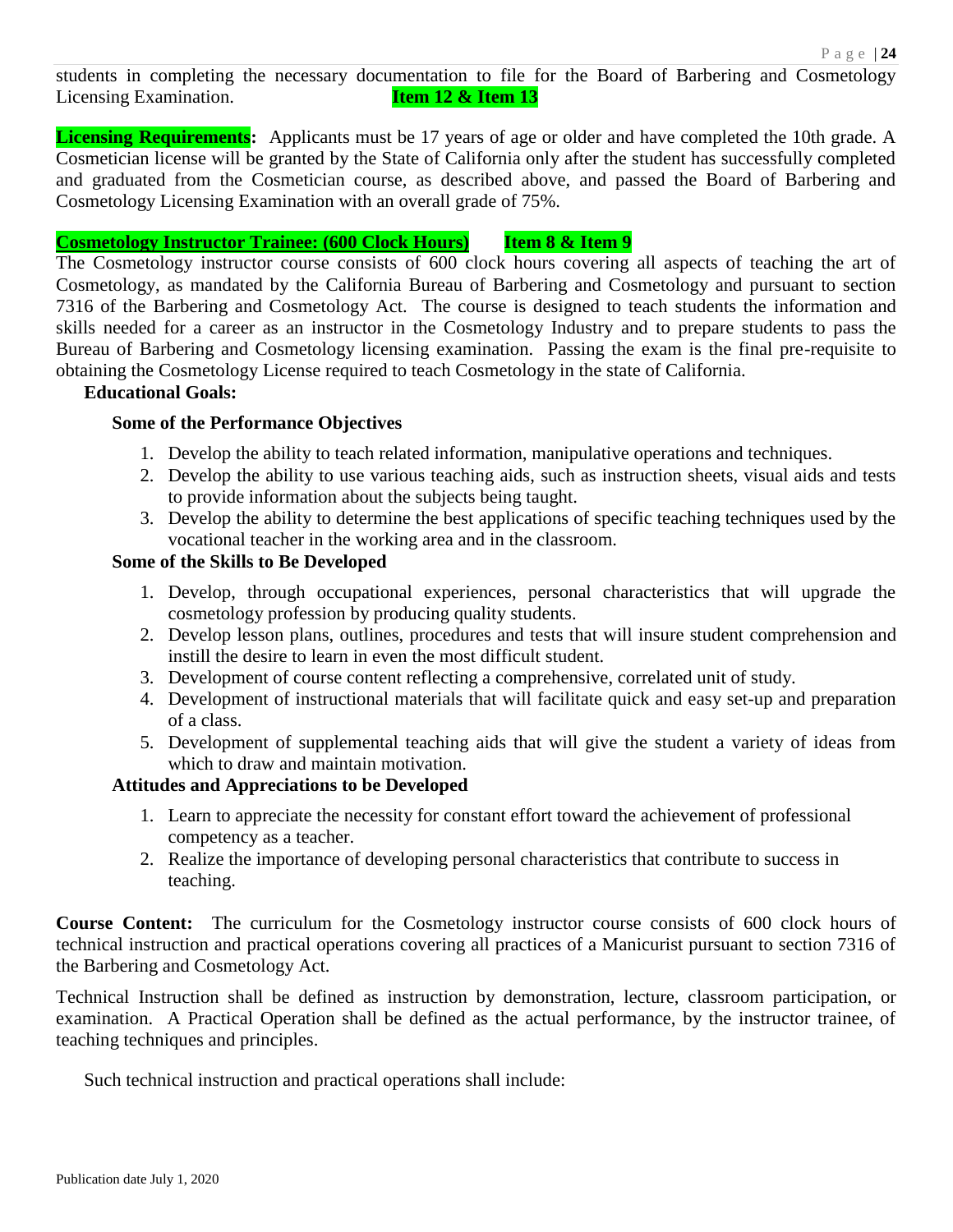|    | Subject:                                                                                                                                                                                                                                                                                                                                                                                                                                                                                                                                             | <b>Minimum</b><br><b>Hours of</b><br><b>Technical</b><br><b>Instruction</b> | <b>Minimum</b><br><b>Practical</b><br><b>Operations</b> |
|----|------------------------------------------------------------------------------------------------------------------------------------------------------------------------------------------------------------------------------------------------------------------------------------------------------------------------------------------------------------------------------------------------------------------------------------------------------------------------------------------------------------------------------------------------------|-----------------------------------------------------------------------------|---------------------------------------------------------|
|    | 1. The<br>Barbering and Cosmetology<br>Act and the<br>Department's Rules and Regulations                                                                                                                                                                                                                                                                                                                                                                                                                                                             | 10                                                                          |                                                         |
|    | 2. preparatory instruction:<br>A. Instructional techniques, method of instruction,<br>demonstration,<br>performance,<br>lecture,<br>communication skills, instructional aids, and use                                                                                                                                                                                                                                                                                                                                                                | 40                                                                          |                                                         |
|    | of questions to promote learning.<br>B. Organization Technique, four (4) step teaching<br>method, performance objectives and learning<br>domains, etc.                                                                                                                                                                                                                                                                                                                                                                                               | 30                                                                          | 50                                                      |
|    | C. Lesson<br>planning,<br>subject, title,<br>outlines,<br>development and visual aids etc.                                                                                                                                                                                                                                                                                                                                                                                                                                                           | 60                                                                          | 50                                                      |
|    | D. Techniques of evaluation, purpose of test, types<br>of test, test administration, scoring and grading,<br>etc.                                                                                                                                                                                                                                                                                                                                                                                                                                    | 10                                                                          |                                                         |
|    | 3. Conducting classroom and technical instructions and<br>demonstrations for three (3) or more students on all<br>practices of cosmetology, including the Barbering and<br>Cosmetology Act and Rules and Regulations: (shall be<br>conducted under the supervision of a licensed instructor                                                                                                                                                                                                                                                          | 140                                                                         |                                                         |
| 4. | Supervising and Training of students while they are<br>practicing the art of cosmetology on a live person or<br>mannequin in a classroom or laboratory. A student<br>enrolled in the 600 hour instructor training course may<br>not engaged in the school in a complete service<br>connected with any practice or combination of practices<br>of cosmetology upon a patron who is paying for services<br>or materials and shall not be permitted to enroll in a<br>second course except following examination failure after<br>the preceding course. | 100                                                                         |                                                         |

**Graduation Requirements:** When a student has completed the 600 hours, the required theory hours and practical operations in the Cosmetology instructor Course with a Cumulative Grade Point Average of 70% (C) or better, and the student has paid, in full, all tuition and fees, they will be awarded a certificate certifying their graduation from Thanh Le College's Cosmetology instructor Program. The school will assist the students in completing the necessary documentation to file for the Bureau of Barbering and Cosmetology Licensing Examination. **Item 12& Item 13**

**Licensing Requirements:** Applicants must have a U.S. High School Diploma, or its equivalent, and hold a current, valid California Cosmetology license. Also, the student must provide a signed affidavit from their employer attesting to the student's level of experience. A Cosmetology instructor's license will be granted by the State of California only after the student has successfully completed and graduated from the Cosmetology instructor Course, as described above, and passed the Bureau of Barbering and Cosmetology Licensing Examination with an overall grade of 75%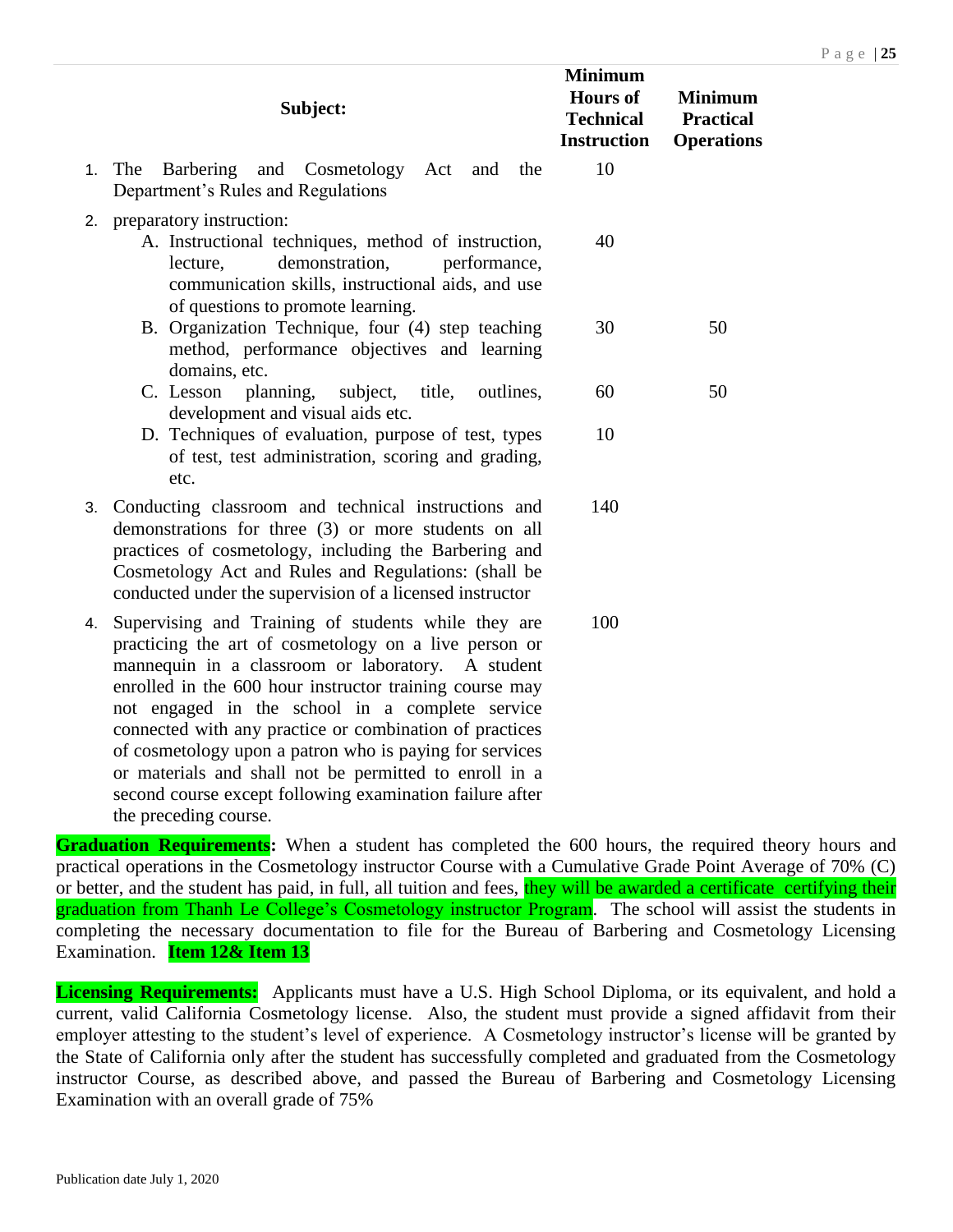#### **Manicuring: (400 Clock Hours) Item 8 & Item 9**

The Nail Care course consists of 400 clock hours covering all aspects of nail care, manicure and pedicure, as mandated by the California Bureau of Barbering and Cosmetology and pursuant to section 7316 of the Barbering and Cosmetology Act. The course is designed to teach students the information and skills needed for a career in the Nail Care field and to prepare students to pass the Bureau of Barbering and Cosmetology licensing examination. Passing the exam is the final pre-requisite to obtaining the Cosmetology License required to work as a Manicurist in the state of California.

#### **Educational Goals:**

#### **Performance Objectives**

- 1. Acquire knowledge of laws and rules regulating California's cosmetology establishment practices.
- 2. Acquire the knowledge of sanitation and sterilization as related to all functions of Nail Care.
- 3. Acquire the knowledge of subjects relative to Nail Care including anatomy, physiology, chemistry and the theory relative to the practical procedures to be performed.

#### **Skills to Be Developed**

- 1. The proper use of implements relative to all Manicures, Pedicures and Artificial Nails.
- 2. A practical ability to perform Manicures, Pedicures and Artificial Nails.
- 3. Develop the knowledge and confidence to safely perform all operations authorized for a **Manicurist**

#### **Attitudes and Appreciations to be Developed**

- 1. Learn to appreciate good workmanship common to practicing Cosmeticians.
- 2. Develop a positive attitude toward the public and your fellow workers.
- 3. Learn and Appreciate honesty and integrity.
- 4. Learn to act professionally, especially when dealing with patrons and colleagues.

**Course Content:** The curriculum for the Nail Care course consists of 400 clock hours of technical instruction and practical operations covering all practices of a Manicurist pursuant to section 7316 of the Barbering and Cosmetology Act.

Technical Instruction shall be defined as instruction by demonstration, lecture, classroom participation, or examination. A Practical Operation shall be defined as the performance of a complete service, by the student, on another person or a mannequin.

Such technical instruction and practical operations shall include:

#### **950.4. Curriculum for Nail Care Course**

(a) The curriculum for students enrolled in a nail care course shall consist of not less than four hundred (400) hours of technical instruction and practical training covering all practices of a manicurist, pursuant to Section 7316 of the Barbering and Cosmetology Act.

(b) For the purpose of this section, technical instruction shall mean instruction by demonstration, lecture, classroom participation, or examination; practical operations shall mean the actual performance by the student of a complete service on another person or on a mannequin. Practical training shall mean the time it takes to perform a practical operation. Technical instruction and practical training shall include the following hours:

(1) 300 Hours of Technical Instruction and Practical Training in Nail Care

The required subjects of instruction in Nail Care shall be completed with the minimum hours of technical instruction and practical operations for each subject matter as follows:

Publication date July 1, 2020 Manicures and Pedicures (60 hours of Technical Instruction, 60 Practical Operations and 180 nails)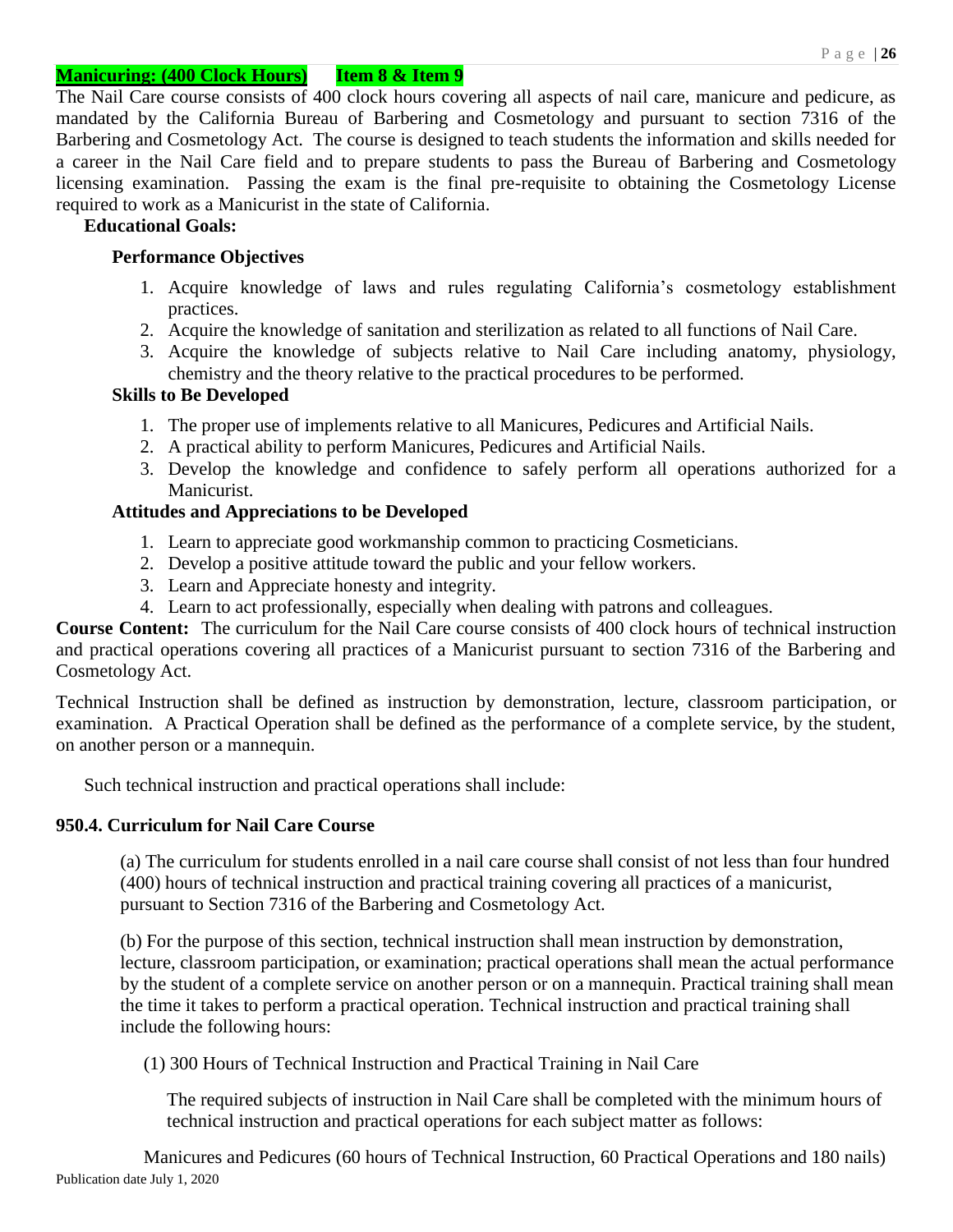The subject of Manicures and Pedicures shall include, but is not limited to, the following techniques and procedures: Water and oil manicures including hand and arm massage, complete pedicure including foot and ankle massage, application of artificial nails including liquid, gel, and powder brush-ons, nail tips, nail wraps and repairs, and nail analysis.

(2) 100 Hours of Technical Instruction and Practical Training in Health and Safety

The required subjects of instruction in Health and Safety shall be completed with the minimum number of hours of technical instruction and practical operations for each subject-matter as follows:

Laws and Regulations (10 hours of Technical Instruction)

The subject of Laws and Regulations shall include, but is not limited to, the following issues: The Barbering and Cosmetology Act and the Board's Rules and Regulations.

Health and Safety Considerations (25 hours of Technical Instruction)

The subject of Health and Safety shall include, but is not limited to, the following techniques and procedures: Chemistry pertaining to the practices of a manicurist including the chemical composition and purpose of nail care preparations. Health and Safety/Hazardous Substances, including training in chemicals and health in establishments, material safety data sheets, protection from hazardous chemicals and preventing chemical injuries, health and safety laws and agencies, ergonomics, and communicable diseases, including HIV/AIDS and Hepatitis B.

Disinfection and Sanitation (20 hours of Technical Instruction and 10 Practical Operations)

The subject of Disinfection and Sanitation shall include, but is not limited to, the following techniques and procedures: Procedures to protect the health and safety of the consumer as well as the technician.

The ten required minimum operations shall entail performing all necessary functions for disinfecting instruments and equipment as specified in Sections 979 and 980. Disinfection shall be emphasized throughout the entire training period and must be performed before use of all instruments and equipment, with special attention given to pedicure foot spa and basin disinfection procedures detailed in Sections 980.1, 980.2 and 980.3.

Bacteriology, Anatomy and Physiology (10 hours of Technical Instruction)

The subjects of Anatomy and Physiology shall include, but is not limited to the following issues: Bacteriology, anatomy, physiology, and nail analysis and conditions.

(c) The Board recommends that schools provide training in the area of communication skills that includes professional ethics, salesmanship, decorum, record-keeping, client service record cards, basic tax responsibilities related to independent contractors, booth renters, employees, and employers.

NOTE: Authority cited: Sections 7312, 7362 and 7365, Business and Professions Code. Reference: Sections 7316(c)(2)), 7326(d)(1), 7362, 7365 and 7389, Business and Professions Code.

**Graduation Requirements:** When a student has completed the 400 hours, the required theory hours and practical operations in the Nail Care Course with a Cumulative Grade Point Average of 70% (C) or better, and the student has paid, in full, all tuition and fees (or made arrangements with the college to do so), they will be awarded a certificate of graduation from Thanh Le College's Nail Care Program. The school will assist the students in completing the necessary documentation to file for the Board of Barbering and Cosmetology Licensing Examination. **Item 12& Item 13**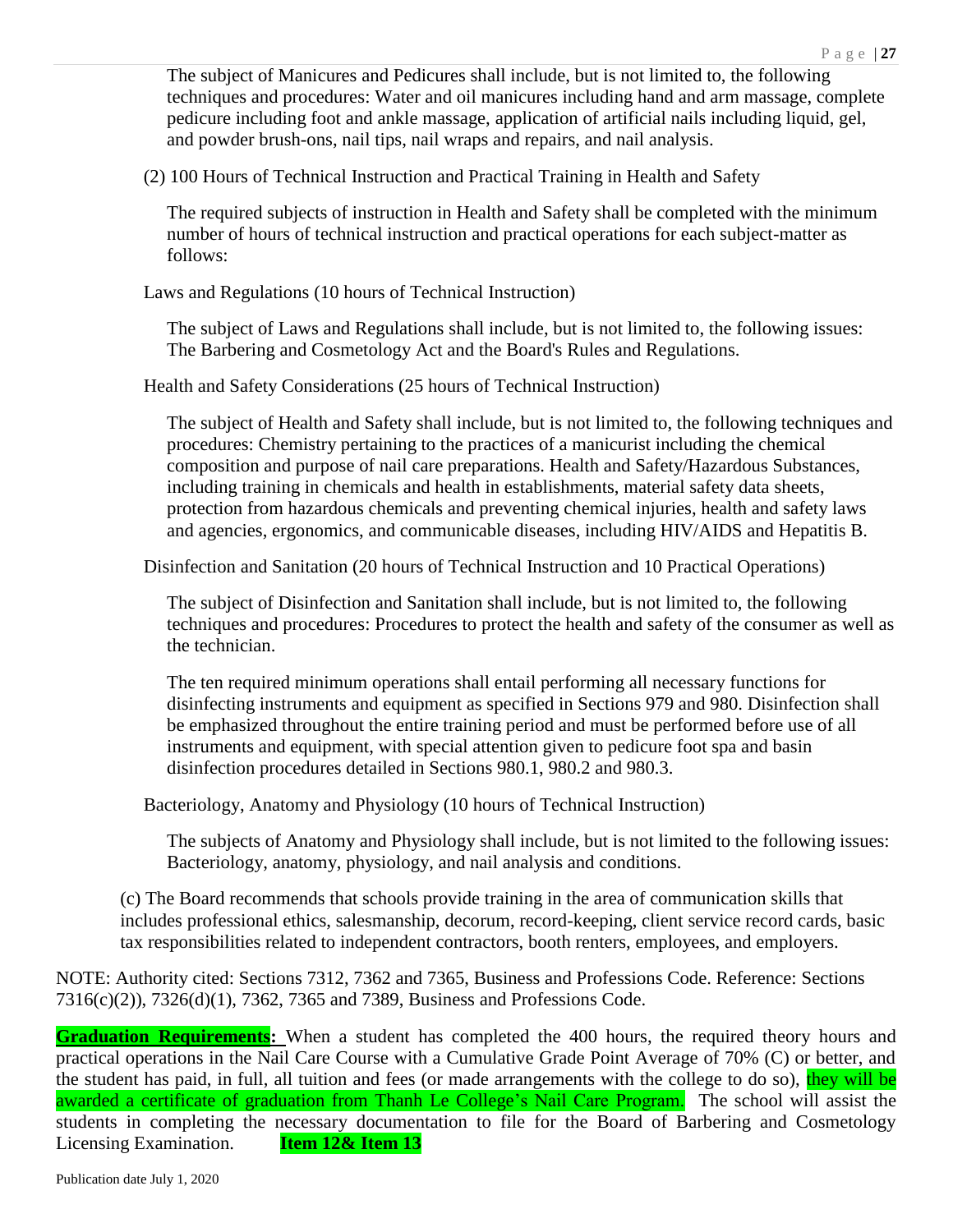#### **Licensing Requirements**

Applicants must be 17 years of age or older and have completed the 10th grade. A Manicurist license will be granted by the State of California only after the student has successfully completed and graduated from the Nail Care course, as described above, and passed the Board of Barbering and Cosmetology Licensing Examination with an overall grade of 75%.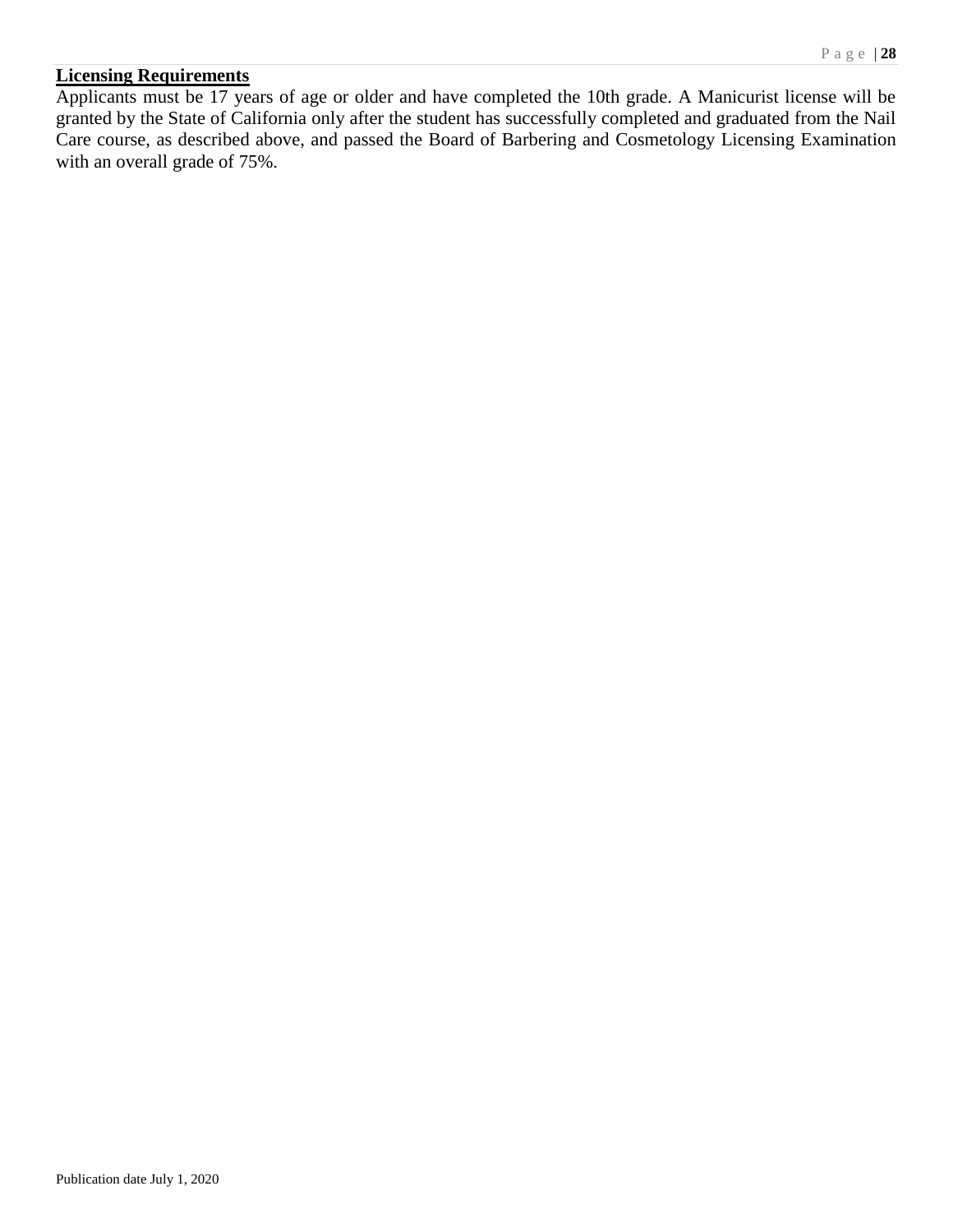#### **CANCELLATIONS AND REFUNDS Item 14**

**STUDENT'S RIGHT TO CANCEL:** The student has 10 business days after the first class attended (the cancellation period), to cancel the enrollment agreement for a course of instruction, including the return of any books and supplies. A business day shall be defined as a day on which the student was scheduled to attend a class session.

The refund policy applies to all terminations for any reason, by either party, including student decision, course or program cancellation or school closure.

The notice of cancellation shall be in writing and submitted directly to the Financial Aid Office, a withdrawal may be initiated by the student's written notice or by the institution due to student's academics or conduct, including, but not necessarily limited to, a student's lack of attendance.

After the cancellation period, the institution provides a pro rata refund of the scheduled hours ALL funds paid for tuition charges to students who have completed 60 percent or less of the period of attendance. Once more then 60 percent of the enrollment period in the entire course has incurred (including absences), there will be no refund to the student.

A registration fee of \$75.00 is a non-refundable item. Books and supplies issued and received by the student would not be returnable (if purchased through the school). Once received by the student it will belong to the student and will represent a liability to the student.

If you withdraw from school after the cancellation period, the refund policy described above will apply. If the amount that you have paid is more than the amount that you owe for the time you attended, then a refund will be made within **45 days** of the official withdrawal date. See Refunds section below. If the amount that you owe is more than the amount that you have already paid, then you will have to arrange with the institution to pay that balance. Official withdrawal date is on the student's notification or school's determination. Academic credits earned but not paid for would not be released by the institution.

All funds paid will be refunded if the student:

- A. Is rejected for enrollment,
- B. Cancels this contract within **10 business days** of the date that the agreement was signed,
- C. Cancels this agreement later than **10 days after signing**, after the first day you attended school.

**Determination of withdrawal from school**: The withdrawal date shall be the last date of recorded attendance. The student would be determined to have withdrawn from school on the earliest of:

- 1. The date you notify the Financial Aid Office of your intent to withdraw. Only the Financial Aid Office would be authorized to accept a notification of your intent to withdraw.
- 2. The date the school terminates your enrollment due to academic failure or for violation of its rules and policies stated in the catalog.
- 3. The date you fail to attend classes for a two-week period and fail to inform the school that you are not withdrawing.
- 4. The date you failed to return as scheduled from an approved leave of absence. The withdrawal date shall be the last date of recorded attendance. The date of the determination of withdrawal will be the scheduled date of return from LOA.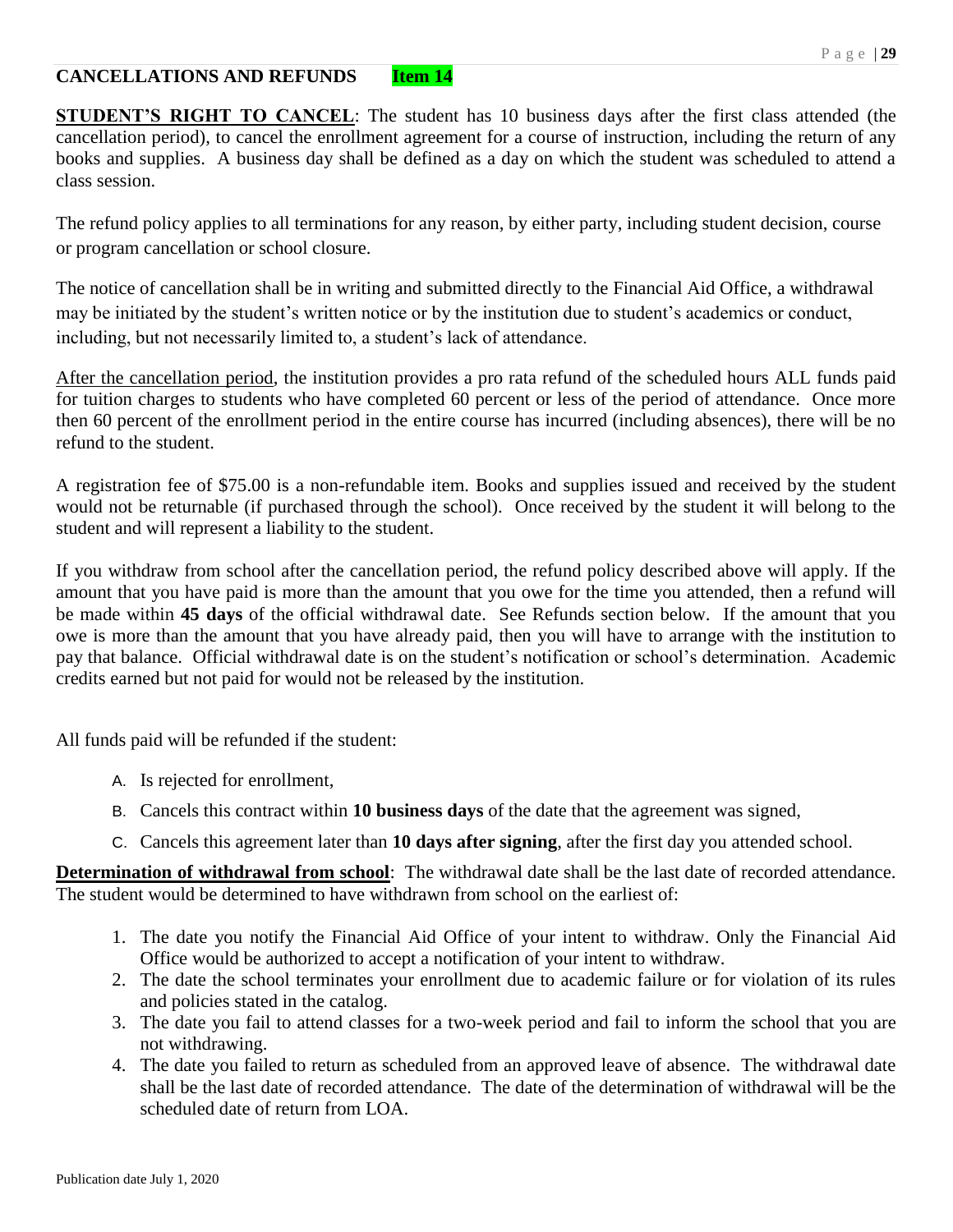Hypothetical refund example according to the state pro rata policy. Assume that a student, upon enrollment in a 1,600-hour course, pays \$6,800.00 for tuition, \$75.00 for registration, and \$525.00, (documented cost to the school) for equipment as specified in the enrollment agreement and withdraws after 600 hours into the course (this includes class days not attended by the student) without returning (due to sanitary reasons) the equipment he/she obtained. The pro rata refund to the student would be \$4,250.00 based on the calculation stated below. If the student returns the-equipment (if it was returnable) in good condition within 30 days following his/her withdrawal, the school would refund the charge for the equipment returned.

| <b>Total Paid</b>  | \$7400.00 | Tuition cost  | \$6800.00 | Paid instruction | \$6800.00 |
|--------------------|-----------|---------------|-----------|------------------|-----------|
|                    |           |               |           |                  |           |
| Less Registration  | \$75.00   | Hours in the  | \$1600.00 | Scheduled        | \$600.00  |
| Fee (non           |           | course        |           | Hours attended   |           |
| refundable)        |           |               |           |                  |           |
| Less cost of non   | \$525.00  | Hourly charge | \$4.25    | Tuition owed     | \$2550.00 |
| returnable         |           |               |           | 600(\$4.25)      |           |
| equipment          |           |               |           |                  |           |
| Equals amount paid | \$6800.00 |               |           | Refund due       | \$4250.00 |
| for instruction    |           |               |           |                  |           |

In determining the amount that the student owes for the period of time attended, the time elapsed includes the hours of training offered to the student but not attended by the student, from the first date of classes to the last date of recorded attendance. The student shall be deemed to have withdrawn from the course when any of the following occurs:

a) The student notifies the financial aid office of their intentions to withdraw,

b)The school terminates your enrollment,

c) The student fails to attend classes for 10 consecutive days,

d)The student fails to return from an approved leave of absence on the date that they had scheduled. The remaining amount of the refund will first be made to the financial aid programs from which benefits were received, in accordance to the order of priority provided in federal regulations. If a course is canceled or the school closes, subsequent to a student's enrollment and before instruction in the course has begun, the school shall provide a full refund of all money paid.

If the student receives federal student financial aid funds, the student is entitled to a refund of the money not paid from the federal financial aid funds.

Students who terminate prior to course completion will be charged a \$75 registration fee and refund given based on number of scheduled hours of the course not completed less non-refundable kit if purchased through the school. Students who have completed more than 60% of the course hours are not eligible for a refund. If the school is permanently closed and no longer offering instruction after a student has enrolled, the student may:

1. Transfer credits to another school offering similar courses. Transferrable credits are based solely upon the school's policy and should first be verified with the school. The student will be eligible for a pro –rata refund based on the school's refund policy OR

2. Teach-out: Students that are within 90 days of completing their course of study may be able to finish their course before the school closes. These students would not be eligible for a refund.

**Course Cancellation**: If a course is cancelled subsequent to a student's enrollment and before instruction in the course has begun, the school shall at its option: 1) Provide a full refund of all money paid; or 2) Provide for completion of the course at schools in the neighborhood.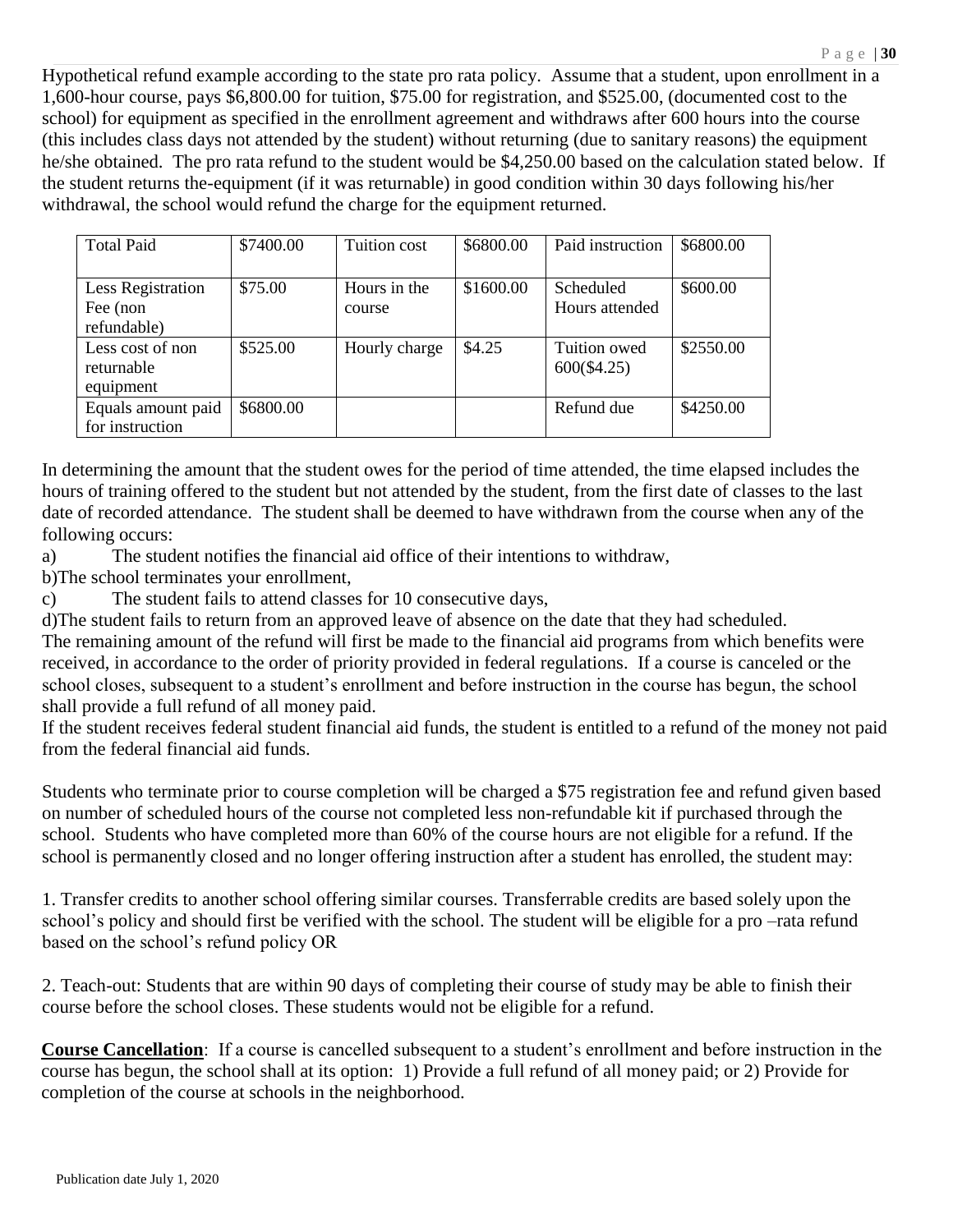**School Closure:** If the school closes subsequent to a student's enrollment and before instruction in the course has begun, the school shall at its option: 1) Provide a full refund of all money paid; or 2) Provide for completion of the course at schools in the neighborhood.

## **WITHDRAWAL POLICY**

Regardless of the average level of attendance, students who have more than two consecutive weeks of absences, (10 business days) will be dismissed. This standard shall apply to all students except those on an approved Leaveof-Absence (see LOA policy). Students who expect to be absent 10 or more days up to 90 days are encouraged to request a Leave-of-Absence.

Determination of withdrawal from school: The withdrawal date shall be the last date of recorded attendance. The student would be determined to have withdrawn from school on the earliest of:

1. The date you notify the Financial Aid Office of your intent to withdraw. Only the Financial Aid Office would be authorized to accept a notification of your intent to withdraw.

2. The date the school terminates your enrollment due to academic failure or for violation of its rules and policies stated in the catalog.

3. The date you fail to attend classes for a 10-day period and fail to inform the school that you are not withdrawing.

4. The date you failed to return as scheduled from an approved leave of absence. The withdrawal date shall be the last date of recorded attendance. The date of determination of withdrawal will be the scheduled date of return from LOA or date the student notifies the institution that s/he will not be returning.

Withdrawals of more than seven business days after the start of class may be entitled to a partial refund based on institutional refund policy. Students have a right to withdraw from school at any time and receive a refund for the part of the course not taken.

#### **Return of Title IV:**

period of enrollment.

Special note to students receiving Pell/SEOG grants , if you withdraw from school prior to the completion of the equivalent to 60 percent of the workload in any given payment period, a calculation using the percentage completed will be applied to the funds received or that could have been receive that will determine the amount of aid the student earned. Unearned funds would be returned to the program in the order stated below by the school and/or the student. Funds owed by the student to the Grant programs are limited to 50% of the gross award per program received. Sample Calculation, completion of 25% of the ta period or enrollment period earns only 25% of the aid disbursed or that could have been disbursed. If applicable, this would be the first calculation to determine the amount of aid that the student would be eligible for from the Title IV Financial Aid programs. A second calculation would take place to determine the amount earned by the institution during the

Refunds are to be made no later than 45 days from the date of determination of withdrawal.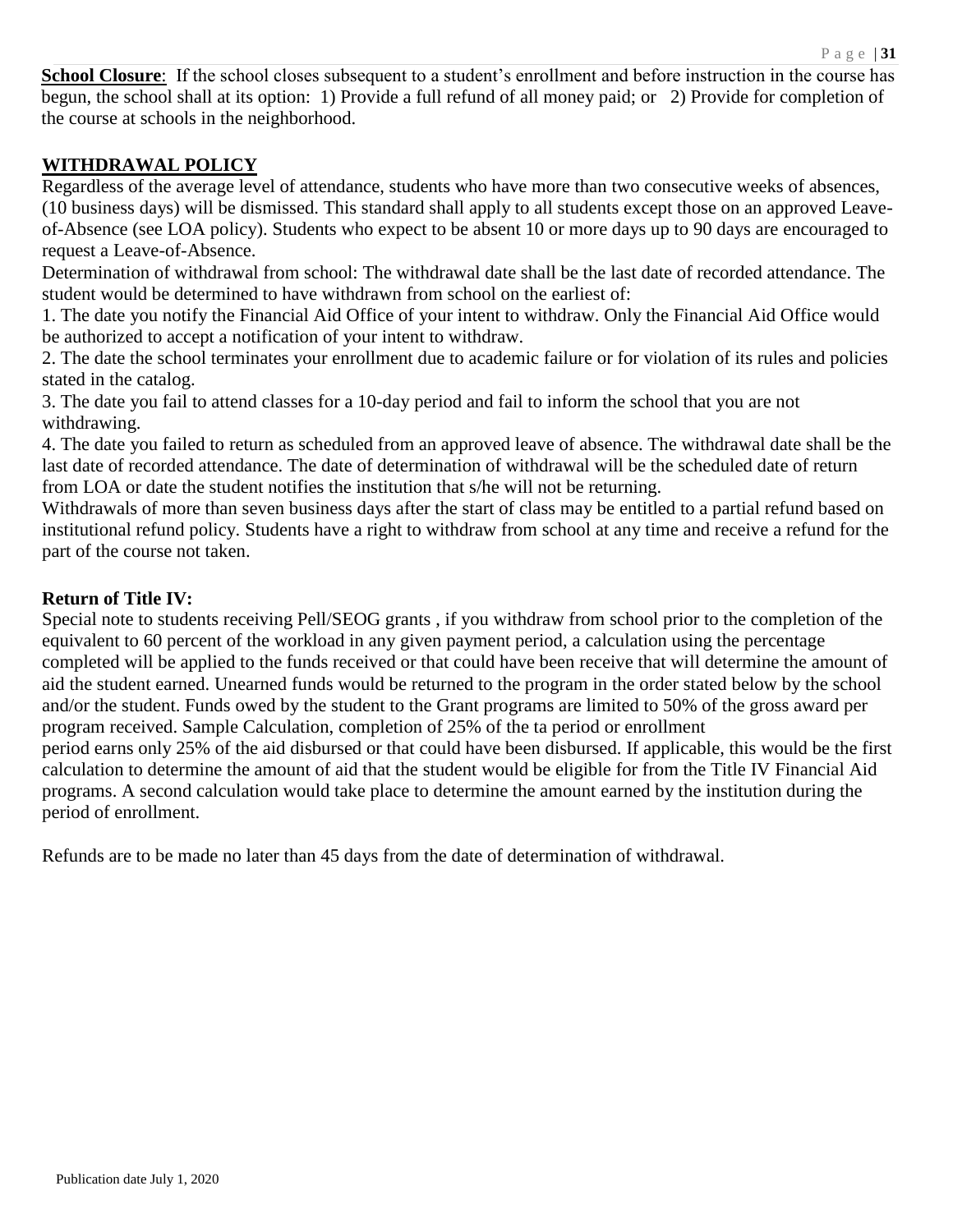#### P a g e | **32**

#### **Financial Aid Information**

Financial aid is a mechanism that reduces out-of-pocket costs that the student and/or the student's parents must pay to obtain a specific postsecondary education. Presented differently, financial aid is money made available to help students meet the cost of attending college. Financial Aid is made up of grants and loans. Grants are not to be repaid. Loans usually have low interest rates and a student must re-pay a loan according to the individual loan program terms. Most of the loans can be arranged to require payment after a grace period of several months following graduation, the student's termination from the program or the point at which the student's attendance falls below half time. Financial Aid is awarded to students who have "need". Need is defined as the difference between the amount of money that the family will be expected to contribute to meet student costs and the cost of education at this school.

If you wish to apply for financial aid, have questions or you need sections of the handbook clarified, please contact the financial aid office at the school. Additional information regarding the student aid programs available at Thanh Le College may be found in "The Student Guide" and the "Free Application for Federal Student Aid" published by the U.S. Department of Education. Additional information may also be obtained by calling the Federal Student Aid Information Center between 9:00 a.m. and 5:00 p.m. (Eastern Time), Monday through Friday, at 1- (800) 433-3243.

#### **Consumer Information**

Based on a combination of approvals, authorization and accreditation, our students are eligible to apply for and receive tuition aid and financial assistance while attending the college. A list of these programs includes: Federal PELL Grant (FPELL) and Federal Supplemental Education Opportunity Grant (FSEOG), neither of which requires repayment. **Thanh Le College does not offer student loans to prospective or current students.**

#### **Determining Need**

The information that you report on the FAFSA when you apply for aid is used in a formula established by U.S. Congress that calculates your Expected Family Contribution.

#### **Cost of Attendance**

This institution uses the annual budgets published by the **CALIFORNIA STUDENT AID COMMISSION** to estimate the total amount that it will cost for a student to go to school.

| Elements included in the budget:                        | Tuition<br><b>Registration Fee</b><br>Books and supplies | Actual cost<br>Actual cost<br>Actual cost |
|---------------------------------------------------------|----------------------------------------------------------|-------------------------------------------|
| Living cost allowance (monthly figures): Student living | with parents                                             | <b>Student Living</b><br>off campus       |
| Room and board                                          | \$4347.00                                                | \$908.00                                  |
| Transportation                                          | 1071.00                                                  | 104.00                                    |
| Personal & Misc.                                        | 172.00                                                   | 254.00                                    |

(The cost of uniforms is included in the personal allowance)

#### **U.S. Department Of Education Title IV Student Financial Aid Programs**

Thanh Le College is approved for, and does participate in, the following USDE Title IV programs intended to defray the costs of attending for those students eligible for financial aid considerations:

Federal PELL Grant Program (FPELL) Federal Supplemental Educational Opportunity Grant Program (FSEOG)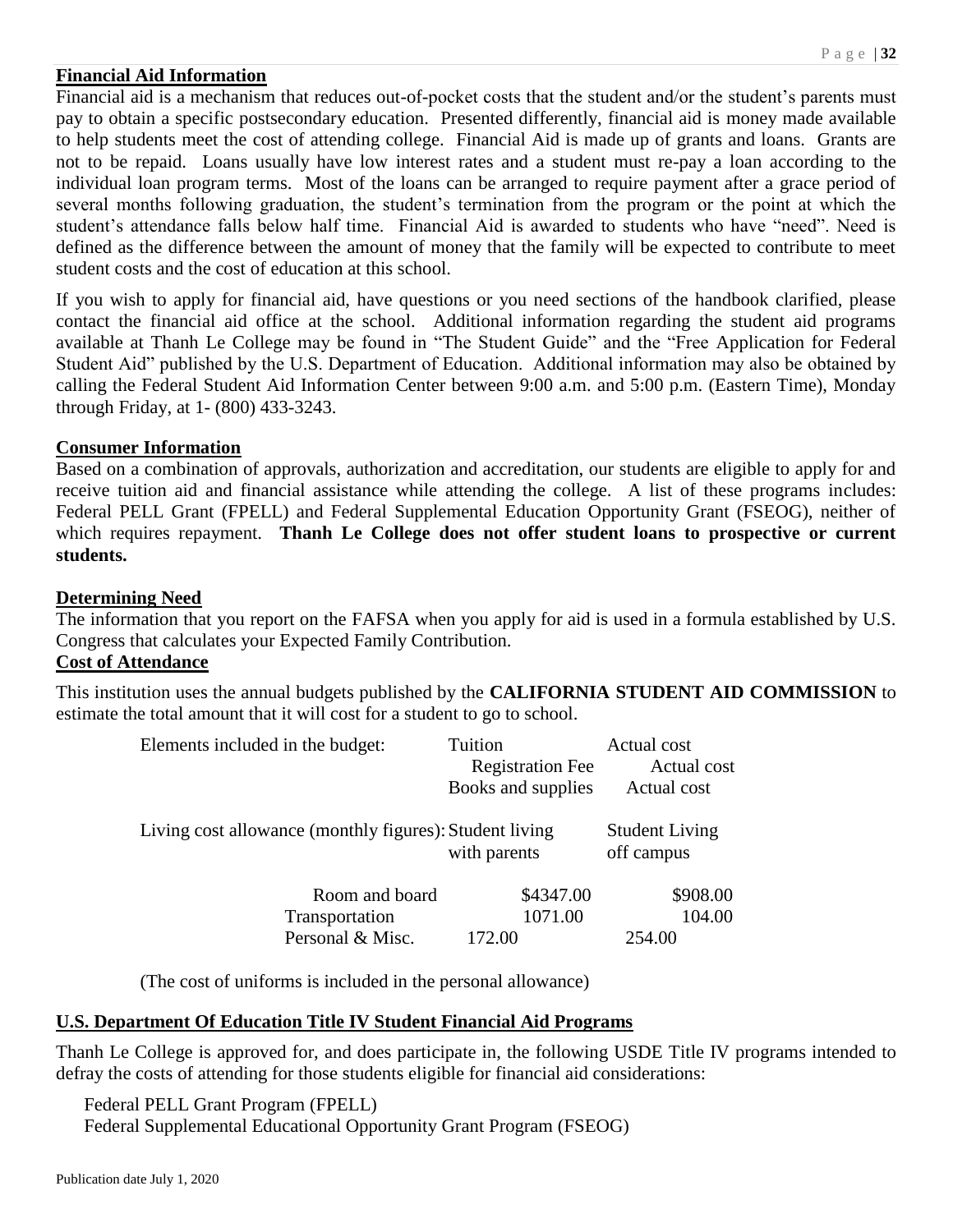#### **Compliance Statement**

The Federal Privacy Act of 1974 requires that students be notified that the disclosure of his/her social security number is mandatory. The social security number is used to verify students' identities, to process the awarding of funds, the collection of funds and the tracing of individuals who have borrowed funds from federal, state or private programs.

#### **Application for Aid, Procedures and Forms**

Financial Aid applications for this institution consist of:

Free Application for Federal Student Aid (FAFSA) - Thanh Le College utilizes the Free Application for Federal Student Aid (FAFSA) for students applying for aid. This form will be processed by a contractor of the U.S. Department of Education at no cost to the student. The results will be provided in the form of an Electronic Student Aid Report with the calculation of the Expected Family Contribution. This application needs to be completed as instructed on the form.

Documentation to substantiate the data entered on the FAFSA may be required by the financial aid office. Forms, and assistance in completing them, are available at this school during regular school hours. In addition to the FAFSA, the institution requires a series of forms as they apply to the individual student aid program and to the student's individual family circumstances.

#### **Federal Pell Grant Program – Funds received under this program are not subject to repayment from the student.**

#### **Deadline**

FAFSA applications must be received by June 30 in the year for which the application is intended. SAR or ISIR must be submitted to the financial aid office by August 29 of the award year from which aid is requested or your last day of enrollment for the prior school year, whichever comes first. A valid ISIR, after having been corrected as necessary, requires the signatures of student, spouse and/or parents.

#### **Renewal Process**

A FPELL Grant award is disbursed to the student for one award year (July 1 to June 30 of the following year) and **is not** automatically renewed for the next award year. Students must re-apply for the FPELL Grant and submit a copy of the **new** SAR or ISIR to the financial aid office.

#### *Federal Supplemental Educational Opportunity Grant (FSEOG): Funds received under this program are not subject to repayment from the student.*

**Deadline:** You may apply during the enrollment process, using the FAFSA form. The school will provide you a letter listing the amount and types of financial aid you will be awarded.

#### **Disbursement**

Made based on per payment period via a check payable to the student or via a direct credit to the student's tuition account. Priority for FSEOG funds will be given to students eligible for Pell Grant. This institution has a year-round enrollment. Therefore, funds will be awarded in a manner that funds would be available to students enrolling through out the entire year. If SEOG funds are still available, a second priority will be given to Non Pell recipient students with the lowest Expected Family Contributions enrolled during the last three months.

#### **For additional information on Federal Financial Aid programs, request "The Student Guide" published by USDE**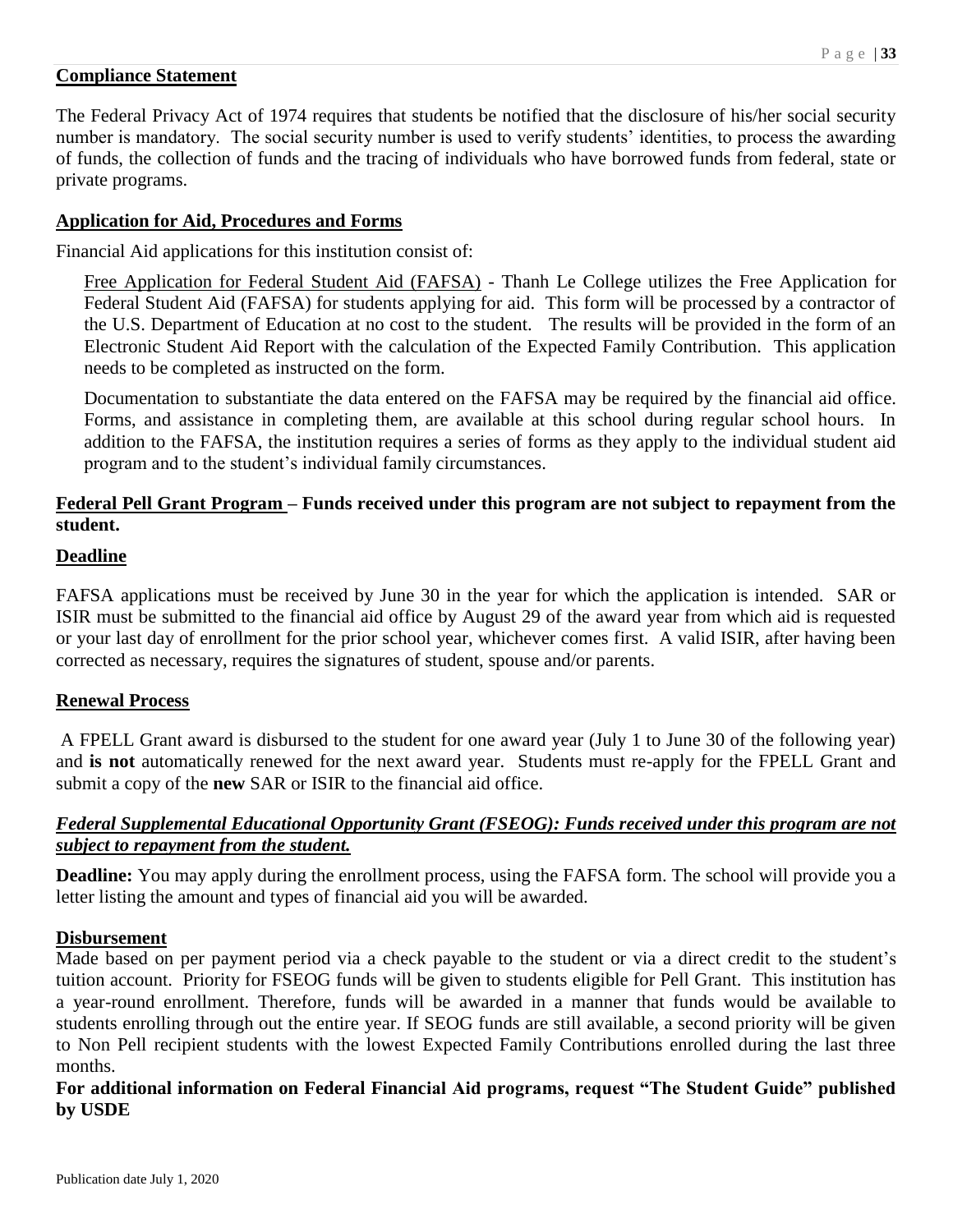**Award Concept, Selection of Recipients and Packaging Criteria:** This institution does not receive enough Campus-Based funds to satisfy all of the students' financial needs. Therefore, the school emphasizes the **SELF-HELP CONCEPT** of student financial assistance.

The **SELF-HELP CONCEPT** lists types of financial assistance in the following order:

- 1. Family contributions
- 2. Other resources
- 3. Federal PELL Grant

The school awards from the Federal Supplemental Educational Opportunity Grants in accordance with the following policy: The institutional participation in the Federal Educational Opportunity Grant is limited to the amount of funds given to the institution for an entire award year. (July 1 to June 30). Due to the **limited** amount of funds available to the institution, it is impossible to award FSEOG to all students applying for aid. Therefore, the institutional policy to select FSEOG recipients is as follows:

This institution has a continuing enrollment process in which students may start each Tuesday of each week, or Wednesday when Tuesday is an observed Holiday. To ensure a fair distribution of funds through the entire award year, the institution will make SEOG awards using data from the preceding year. By using student enrollment, EFC and Pell Grant data, the college can estimate the expected number of new enrollments and calculate how to most evenly distribute the SEOG funds available.

The first recipients of SEOG funds will be selected from students classified as having "exceptional need". This institution defines students with "exceptional need" as those with the lowest expected family contribution (EFC); priority will be given to those students are eligible to receive Federal Pell Grants. If enrollment figures change, and/or additional funds become available to the institution, a second selection will be made from those students that enrolled during the last quarter of the award year (March to June) with the lowest EFC but were deemed ineligible for the FPELL Grant Program.

All selections will be made from students whose files have been completed without pending issues regarding eligibility for Federal Aid. Incomplete files will not be considered due to a possible lack of documentation. Awards will be made throughout the award year, as long as funds are available.

#### **Return of Title IV Funds/R2T4 Policy**

If students withdraw from school prior to the completion of the equivalent to **60 percent** of the workload in any given payment period, a calculation using the percentage completed will be applied to the funds received or that could have been received that will determine the amount of aid the student earned. Unearned fund would be returned to the appropriate program by the school and/or the student. Funds owed by the student to the Grant programs are limited to 50% of the gross award per program received. If the student receives federal student financial aid funds, the student is entitled to a refund of the money not paid from the federal financial aid funds.

#### **Post Withdrawal Disbursement**

If the calculation shows that the student received less aid than what she/he earned within the payment period, then the student would be notified by the institution of the amount of Grant funds used to cover institution charges incurred by the student, or the available amount from Grant funds for direct disbursement to the student for other educational related expenses or the school will disburse any amount of a Post-withdrawal disbursement of grant funds that is not credited to the student's account no later than 45 days after the date of the school's determination that the student withdrew.

#### **Withdrawal Date**

Last physical date of attendance recorded in the institution records. Return of Title IV Fund and Institutional Refund policy will use this date in their calculations.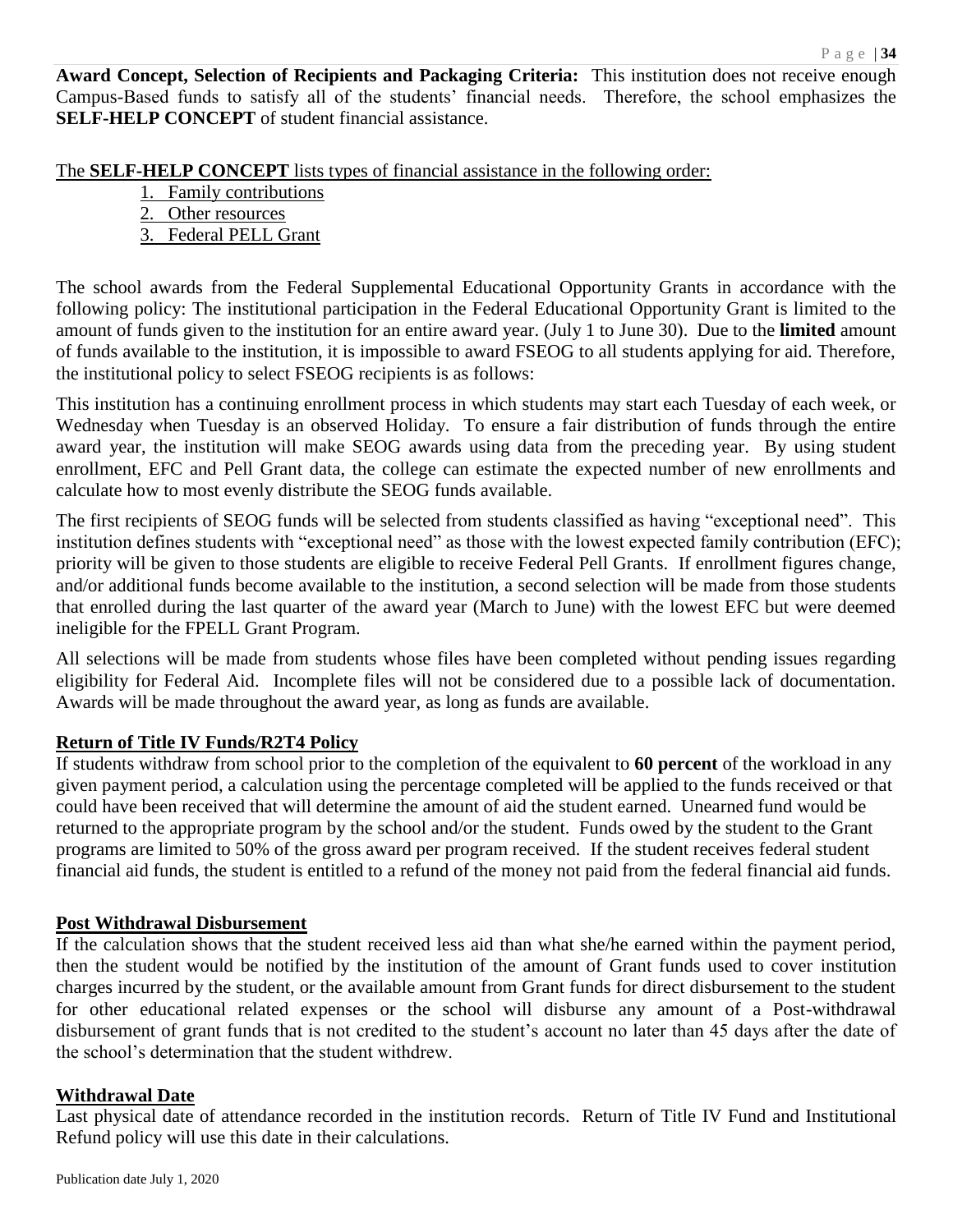#### P a g e | **35**

#### **Determination of Withdrawal Date**

The school must have a procedure in place to make a determination within 10 days of absences, if the student would be returning to school or not. This will be the date of the institution determination of withdraw from school. The Institution will use the determination of the withdrawal date as the start of the 45 day period in which the institution must return unearned funds as calculated by the Return of Title IV.

#### **Determination of Withdrawal from School**

The institution will determine that a student is no longer enrolled on the earliest of: The date the student notifies the Financial Aid Office at the school of his/her intent to withdrawal from school.

The date the school terminates the student's enrollment due to academic failure or for violation of its rules and policies stated in the catalog.

The date the student failed to attend classes for a two-week period and failed to inform the school that he/she is not withdrawing. In this case, the date of withdrawal shall be deemed to be the last date where physical attendance was recorded.

For California Schools: If a student is absent for two consecutive weeks and is not on an approved leave of absence, the student will be deemed a withdrawal even though he/she indicated that he/she was not withdrawing. The student failed to return on scheduled from an approved leave of absence. In this case, the withdrawal date will be the last day attended prior to the start of the approved leave of absence and the institutional determination of withdrawal date will be the institution becomes aware that the student has ceased attendance or the scheduled date of return from the approved leave of absence.

If the institution was required by this calculation to return to the programs some of the funds it has collected as tuition payment, the student's tuition account would be adjusted accordingly. Therefore, if the tuition was paid in full, but if the institution returned funds to the programs, the tuition account will show that the student owes that amount returned by the institution to the programs. Those refunds will be paid to the program funds within 45 calendar days from the determination of withdrawal from school date.

#### **Verification Process**

Federal regulations 34 C.F.R. Part 668, Subpart E, dated March 14, 1986 April 29, 1994, November 29, 1994 executing legislation 20 U.S.C. 1094 governing the title IV programs require schools to be sure of certain applicant-reported data.

These regulations require schools to develop written policies and procedures for verification. The school is required to make these policies available, upon request, to all applicants for financial aid including prospective students. This procedure is part of the Admissions and Counseling process.

To follow the regulations and achieve consistency governing this process, the verification policies below apply to all applicants for Title IV programs.

Under the regulations, the school will not disburse FPELL until completion of verification process.

#### **Who Must Be Verified**

The policy of this school shall be to verify those students selected by the need analysis (ISIR) system for verification.

#### **Verification Exclusions**

Applicants excluded from verification include:

- Applicants that die during the award year or before the deadline for completing the verification,
- Applicants that are incarcerated at the time that the verification is to be performed,
- Applicants who arrived in the U.S. during the previous two calendar years,
- For Dependent Students, the spouse or parent information is not required to be verified if the spouse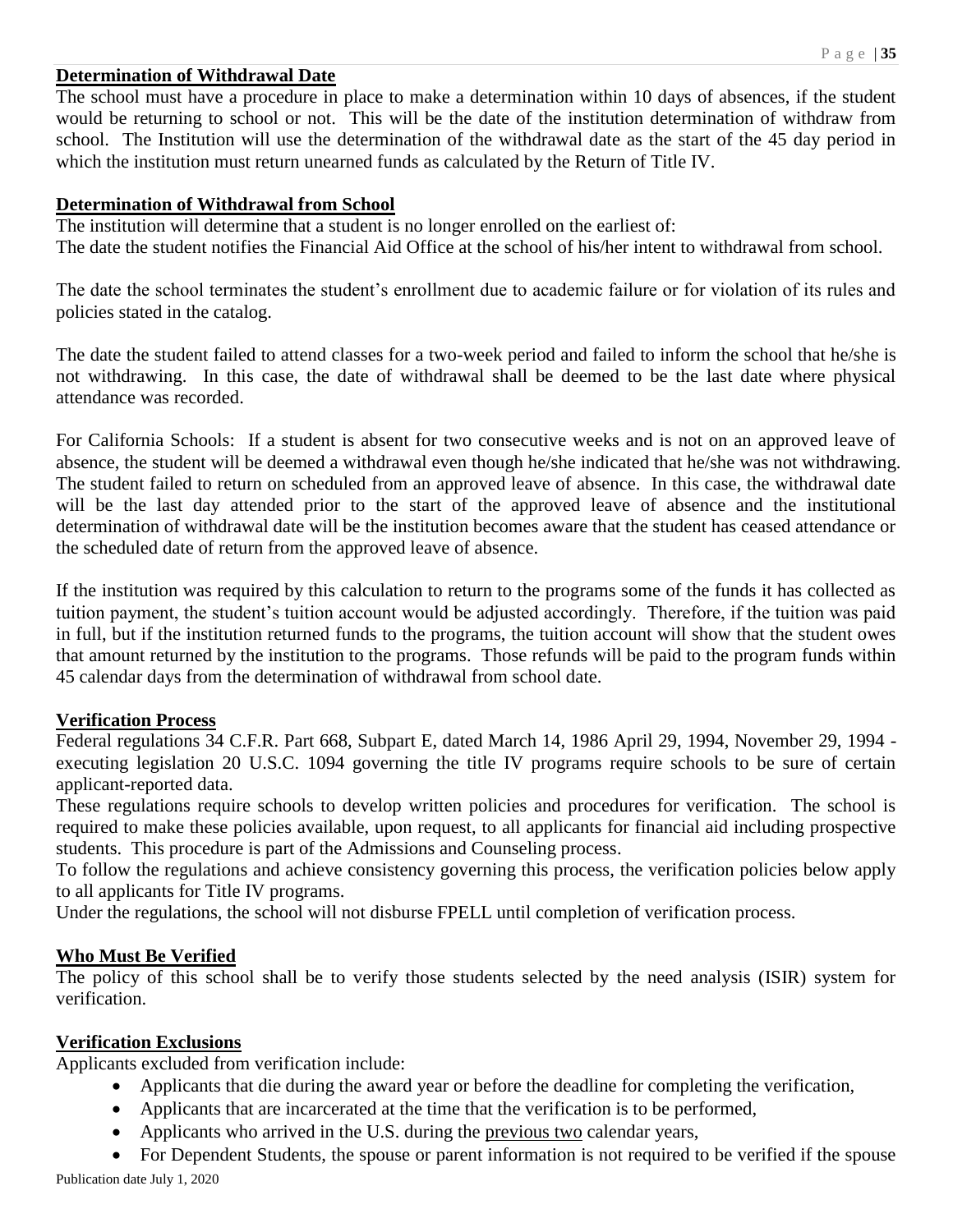or the parent is deceased, physically incapacitated or residing in a country other than the United States and cannot be contacted by normal means, or can not be located because the address is unknown and can not be obtained by the applicant.

- If the student completed the verification at another institution prior to transferring to this school; all of the following documents must be provided from that school:
	- A letter stating that the verification process was completed,
	- A copy of the application data that was verified,
	- A copy of the signed SAR/ISIR (If the student was awarded FPELL Grant),
	- A completed Financial Aid transcript.
- Legal residents of the Trust Territory of the Pacific Islands, Guam, Samoa and the Commonwealth of the Northern Mariana Islands. To qualify for this exclusion the parents of a dependent student must also be legal residents of one of these territories.
- Citizens of the Republic of the Marshall Islands, the Federated States of Micronesia or the Republic of Palau. To qualify for this exclusion, the parents of a dependent student must also be citizens of one of these territories. To document the basis for this exclusion, the applicable permanent mailing address will be required,
- Applicants will not receive federal aid funds.

#### **Required Verification Items**

Examine the data items listed in 34 C.F.R. 668.56. Different data items apply to different applicants depending upon student dependency status and the Title IV programs used.

Required data items include:

- Total number of persons in the household.
- The number of members of household enrolled as, at least, half-time students in postsecondary educational institutions.
- Adjusted gross income (AGI) or adjusted gross family income (AGFI) for the base year.
- U.S. income tax paid for the base year.
- Certain sources of untaxed income and benefits for the base year if certain conditions would apply include:
	- o Social Security benefits,
	- Child support,
	- Untaxed payments to IRA or Keogh,
	- Foreign income,
	- Earned income credit,
	- Interest on tax free bonds.

The school shall resolve inconsistent application information, for all applicants, in agreement with the requirements of 34 C.F.R. Part 688.16(f).

#### **Documentation Required**

Required Documentation includes the student's, spouse's and/or parents' (as applicable) **signed** income tax forms (IRS 1040, 1040A, or 1040EZ and W-2 forms). Applicants shall follow the instructions in the Verification Worksheet and complete the appropriate sections. There are two different worksheets: One is intended for dependent students and the other for independent students. Use the worksheets to update and for verification of data. The school's financial aid officer may require/provide other appropriate forms.

#### **Time Period for Providing Documentation**

Applicants must provide the required documentation within 60 days from the last day of attendance or August 31, whichever is earlier.

#### **Applicant Responsibilities**

Publication date July 1, 2020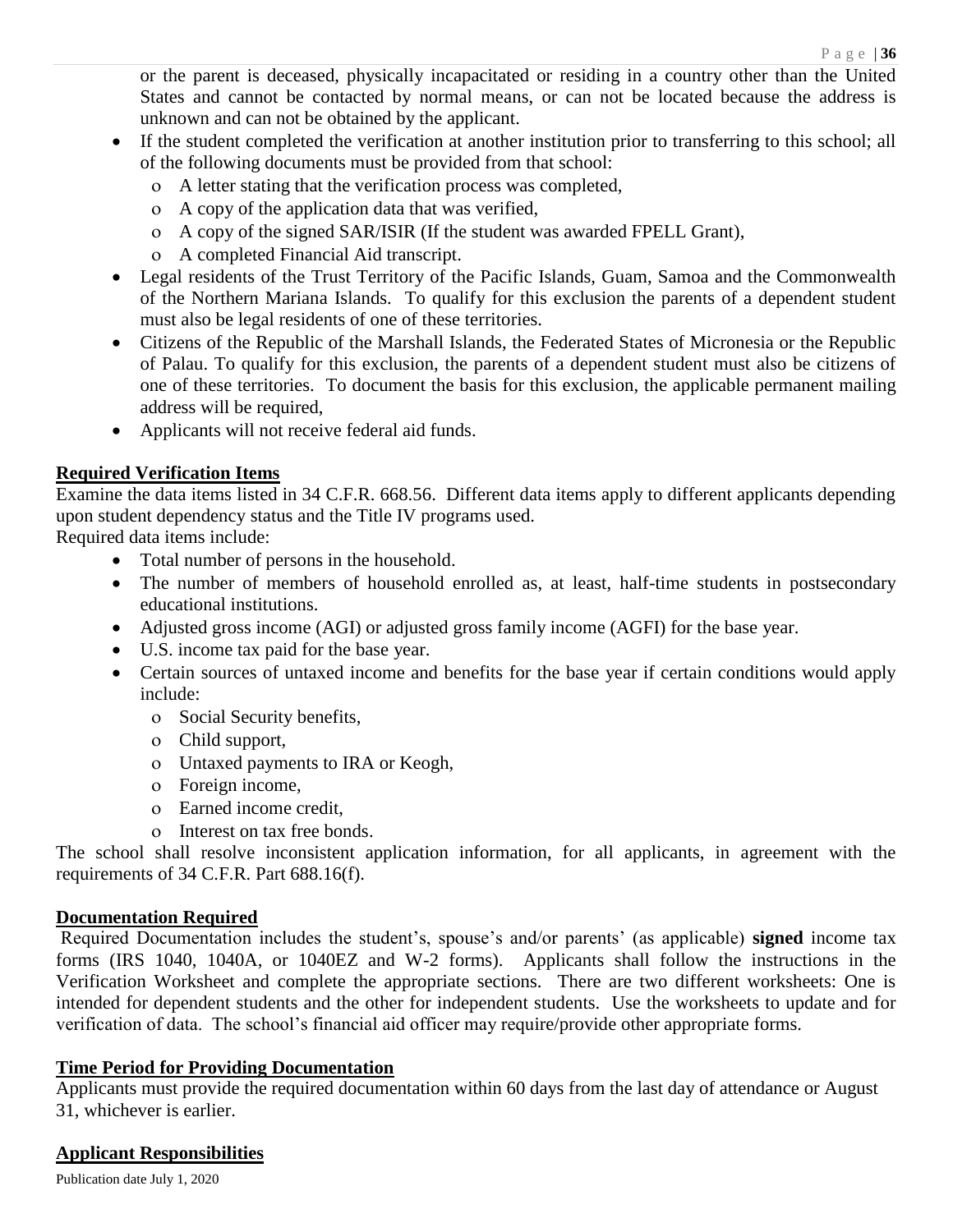To be eligible to receive Title IV funds, Thanh Le College requires applicants to provide requested information within the time period(s) specified in these policies. Applicants must certify that the following data items are correct as listed on the original application as of the date of verification, or update any incorrect data items:

- Total number of persons in the household,
- The number of members of household enrolled as, at least, half-time students in postsecondary educational institutions,
- Change in dependency status,
	- Except for changes due to marriage, Federal PELL Grant applicants whose dependency status changes during the Award Year must file a correction application.
	- Except for changes due to marriage, Campus-based applicants whose dependency status changes during the Award Year must have their FC re-calculated.
- The applicant must repay any over award, or any award, discovered during verification, for which he/she was not eligible.

#### **Consequences of Failing to Provide Documentation Within the Specified Time Period(s)**

If a student does not provide the requested items for verification within 60 days of the request. If the student fails to provide the data within this time frame, the school must then advise the applicant that they are not eligible for financial aid funds. The school then will give the applicant the following options:

- The student may continue training on a cash payment basis,
- The student may withdraw and re-enroll at no additional charge (there will be no loss of credit earned), when the student provides all proof then verification is complete,
- The applicant must repay any over award or any award for which he/she was not eligible, discovered during verification.

#### **Interim Disbursements**

The school may not make any interim disbursements. The student must complete verification before disbursement of any Title IV funds.

#### **Tolerances**

If there are non-dollar errors, and if the errors in dollar items total less the \$400, there is no requirement to recalculate the students EFC.

#### **Notification of Results of Verification**

The school shall notify the applicant of the results of the verification process within 30 days of the student's submission.

#### **Referral Procedure**

The school shall forward to the Secretary of Education any instances of fraud.

#### **Academic Year**

A period of instructional time, not less than 30 weeks, with a minimum of 900 clock hours of instruction for a full time student. The midpoint of the academic year shall be a minimum of 15 weeks and at least 450 clock hours. In effect, all students enrolled in courses with an academic year schedule to be completed in less than 30 weeks, regardless of the number of clock hours offered, would have their aid eligibility reduced proportionally to the number of weeks and hours in the course of study in relation to the academic year.

#### **Clock Hours**

50 to 60 minutes of supervised instruction during a consecutive 60 minute period.

#### **Credit Balance**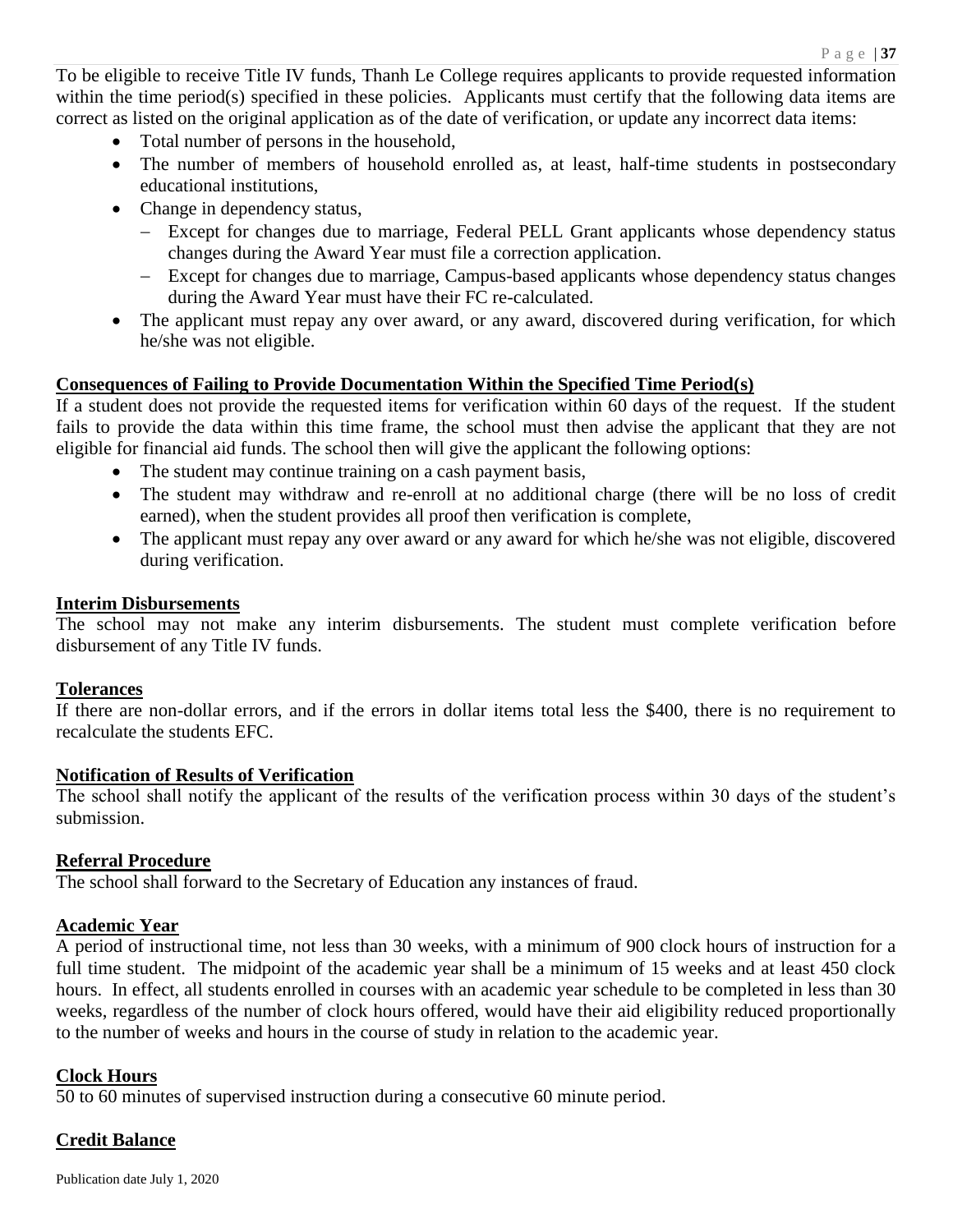A credit balance occurs when tuition payments have been received by the institution in excess of the amount of charges assessed to the student. Credit balances are paid within 14 business days from the day the credit balance was generated. Students must be responsible for budgeting their own funds and for ensuring that the funds are used for education-related expenses only.

#### **Dependent Student**

An individual that does not meet the independent student criteria. This student is required to submit their parents' income and asset data, along with their own, with the application.

#### **Dependent**

An individual, other than the spouse, that has been supported and will continue to be supported (50% or more of that individual's personal expenses) by the student and/or spouse. If that individual is and will continue to be supported by the student's parent(s), that individual would be a dependent of the parent(s) and **NOT** a dependent of the student.

#### **Family Contribution (EFC)**

The calculated amount that a family contributes to offset a student's educational costs.

#### **Financial Aid Eligibility Citizen/Eligible Non-Citizen**

You must be one of the following to receive federal student aid:

- U.S. citizen or national;
- U.S. permanent resident;
- Citizen of the Freely Associated States: the Federated States of Micronesia and the Republic of Palau and the Marshall Islands;

#### **Independent Student**

An Independent Student is defined as an individual who meets any of the following criteria:

- **(3)** 24 years of age or older,
- **(4)** A graduate or professional student,
- **(5)** Married or Separated (but not divorced),
- **(6)** Has legal dependents other than a spouse (As defined above),
- **(7)** An orphan or ward of the court up to the age of 18,
- **(8)** A veteran of the U.S. Armed Forces.

#### **Parent(s)**

For the purposes of the financial aid programs, a "parent" is a student's mother, father, adoptive parent, stepparent or legal guardian - not foster parents.

#### **Payment Period**

450 hours and 15 weeks for courses of 900 hours or more. It is the mid-point of the program for courses of less than 900 hours and 30 weeks.

#### **Need**

Financial Need is the amount left over after subtracting the expected family contribution from your cost of attendance.

Student Rights and Responsibilities

#### **The student has the right to ask the school**

- The name of its accrediting and licensing organizations,
- About its programs; laboratory, other physical facilities and its faculty,
- The cost of attending and the policy on refunds to students who drop out,
- Available financial assistance including information on all federal, state, local, private and institutional financial aid programs,

Publication date July 1, 2020 About the procedures and deadlines for submitting applications for each available financial aid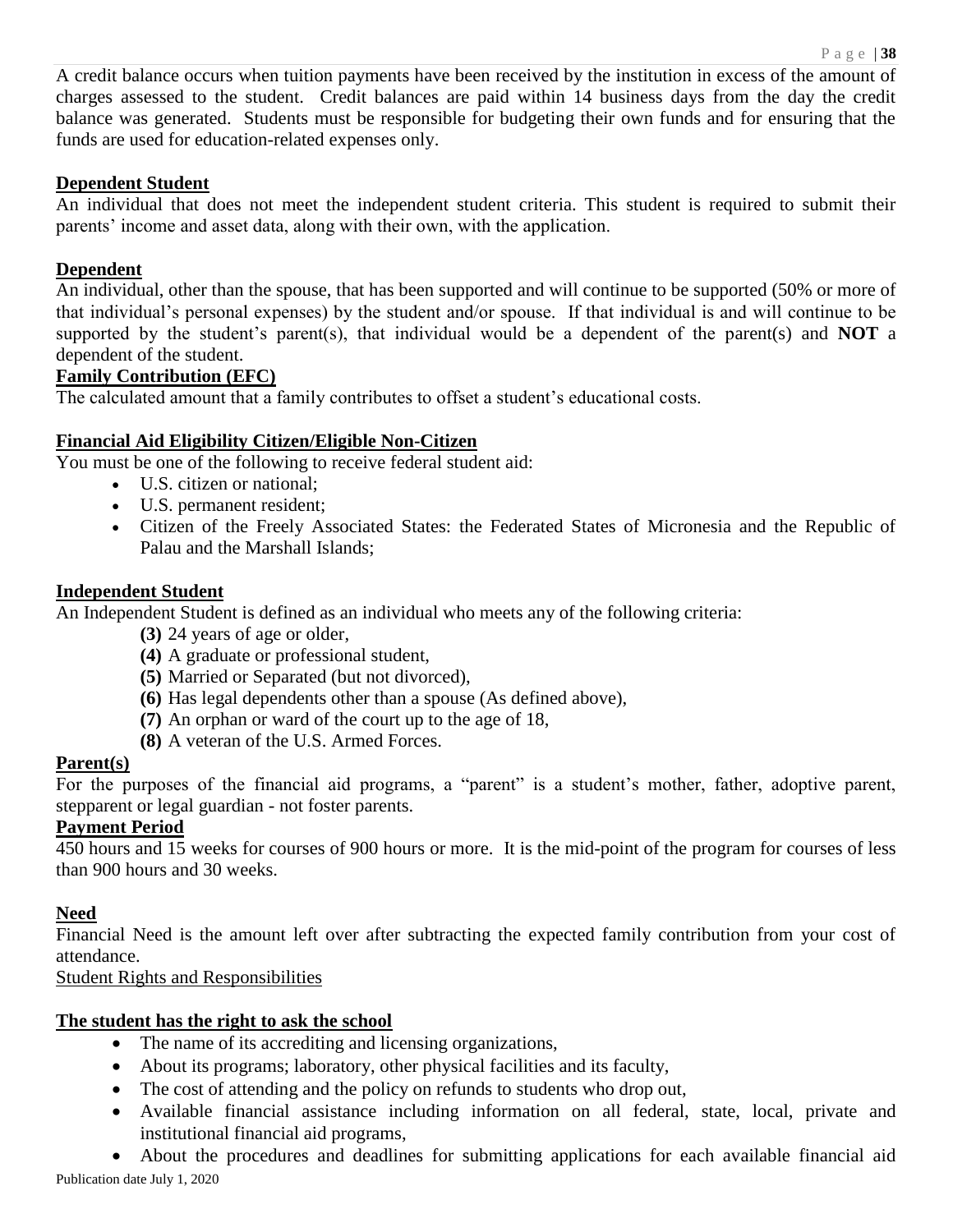program,

- The basis for selecting financial aid recipients,
- How financial need is determined,
- How much of your financial need, as determined by the school, has been met,
- To explain each type and amount of assistance in your financial aid package,
- To review your aid package if you believe a mistake has been made or if your enrollment or financial circumstances have changed,
- How the school determines whether you are making satisfactory progress and what happens if you are not,
- About any special facilities and services available to the handicapped.

#### **It is the student's responsibility to**

- Review and consider all of the information about the school program before enrolling,
- Pay special attention to the application for student financial aid, complete it accurately, and submit it on time to the right place. Errors can delay or prevent your receiving aid,
- Know and comply with all deadlines for applying and re-applying for aid,
- Provide all documentation, corrections and/or new information requested by either the financial aid officer or the agency to which you submitted the application,
- Notify the school of any information that has changed since you applied,
- Read, understand, and keep copies of all forms you are asked to sign,
- Understand the school's refund policy,
- Understand and comply with the enrollment status, financial charges, financial terms, time allowed to complete, refund policy and termination procedures as specified in the enrollment contract you will be asked to sign,
- Understand that it is your responsibility and your liability when errors are made and funds for which you are not eligible are advanced to you or credited to your school account.

#### **Register to Vote**

Who May [Register to Vote](http://www.sos.ca.gov/elections/elections_vr.htm) in California

You may register to vote if you meet the following criteria: You are a United States citizen

- You are a resident of California
- You are at least 18 years of age (or will be by the date of the next election)
- You are not in prison or on parole for conviction of a felony
- You have not been judged by a court to be mentally incompetent to register and vote

You may also stop by City Hall at 11222 Acacia Parkway and visit the City Clerk's Office located on the second floor. There you will find all the voter registration forms you need.

Visit  $OC$  Vote  $C$  to get the latest results in all elections concerning Orange County, CA.